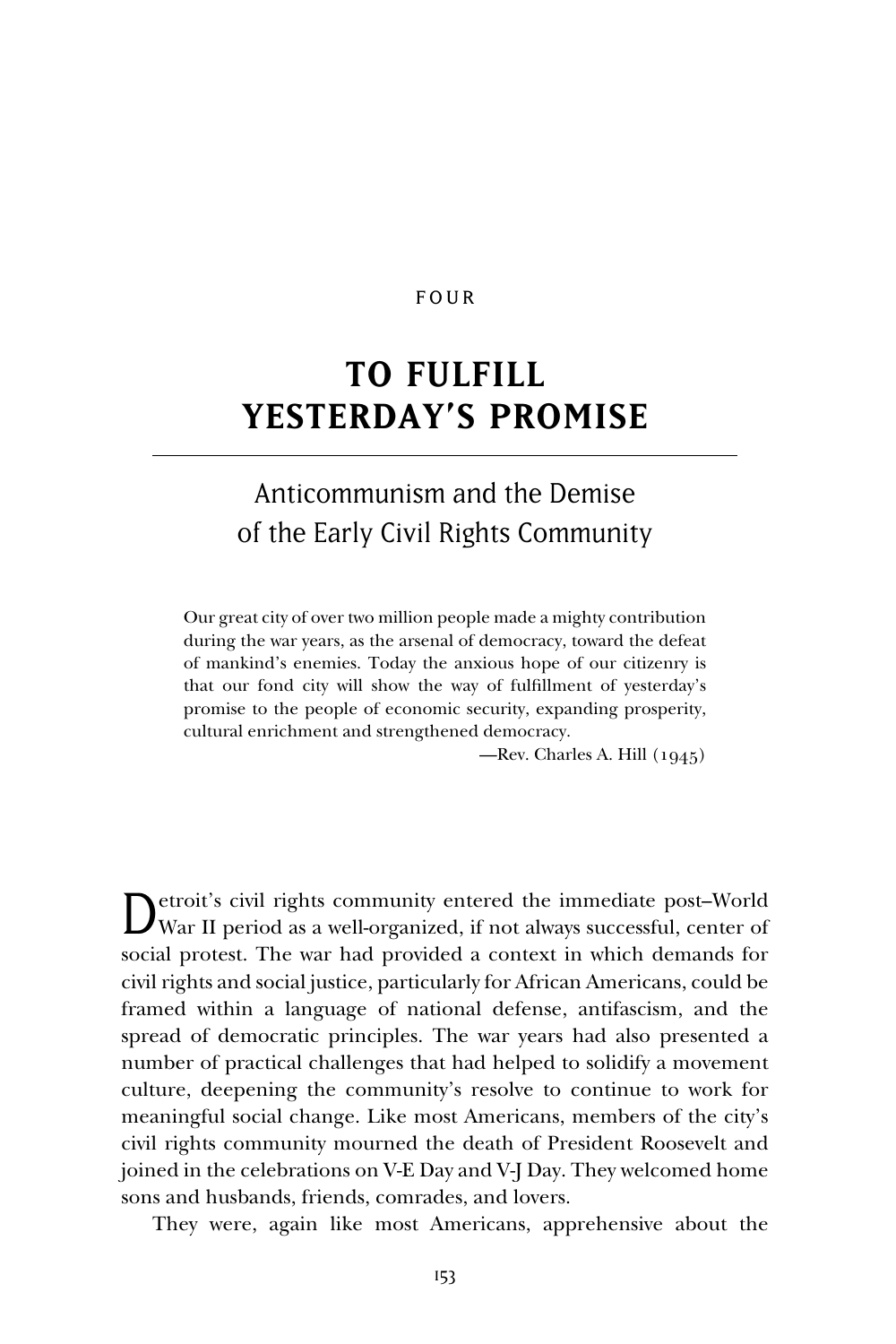future—about the new president, Harry S. Truman; about the possibilities of a return to depression and unemployment; and about the new world emerging from the death and destruction of a war ended by the unleashing of atomic power. But these apprehensions were mixed with hope and determination that the promise of American democracy could now, perhaps, finally be fulfilled, especially since the evils of European racism had been exposed and discredited. If a fascist regime premised on notions of racial superiority and domination could be defeated abroad, then its counterpart in the United States could likewise be dismantled.<sup>1</sup>

The Detroit Council of the National Negro Congress reflected the general tone of postwar activism in the city in the summer of 1945. The 112 delegates attending the NNC's "Plan for Victory and Peace" conference discussed and supported resolutions on full employment during and after reconversion, on integration of the armed forces, on abolishing the poll tax, and on the advantages of an even stronger Black-union alliance to achieve greater representation in municipal government.<sup>2</sup> Throughout the immediate postwar period, Detroit's civil rights community fought against a gathering storm of conservatism and repression. Both the institutions and individual members of the city's Left engaged in various efforts to save the New Deal coalition and, as the Rev. Charles A. Hill put it during his first campaign for a seat on the city's Common Council, "to show the way of the fulfillment of yesterday's promise."<sup>3</sup> To do so meant a struggle, both locally and nationally, against the forces arrayed against them. Nationally, congressional electoral gains by conservative Republicans and Democrats had created a powerful coalition that was vocally opposed to extending the more progressive measures of the New Deal and acting on the demands of cultural and political minorities. By 1948, most communists and fellow travelers within the CIO's member unions would be purged (the process was nearly complete by 1952); the Progressive Party, which backed Henry Wallace against Truman in the politically decisive—and divisive—presidential campaign of 1948, had suffered a stunning defeat; and organizations such as the NAACP, the Americans for Democratic Action (ADA), and the Association of Catholic Trade Unionists had promulgated a series of explicitly anticommunist policies.

The split between liberals and leftists had become irreversible.4 On one side stood liberal anticommunists, who supported Truman and his cold war policies of containment; on the other side stood a much-beleaguered Communist Party accompanied by activists, such as Reverend Hill, who were for various reasons unwilling to denounce the party and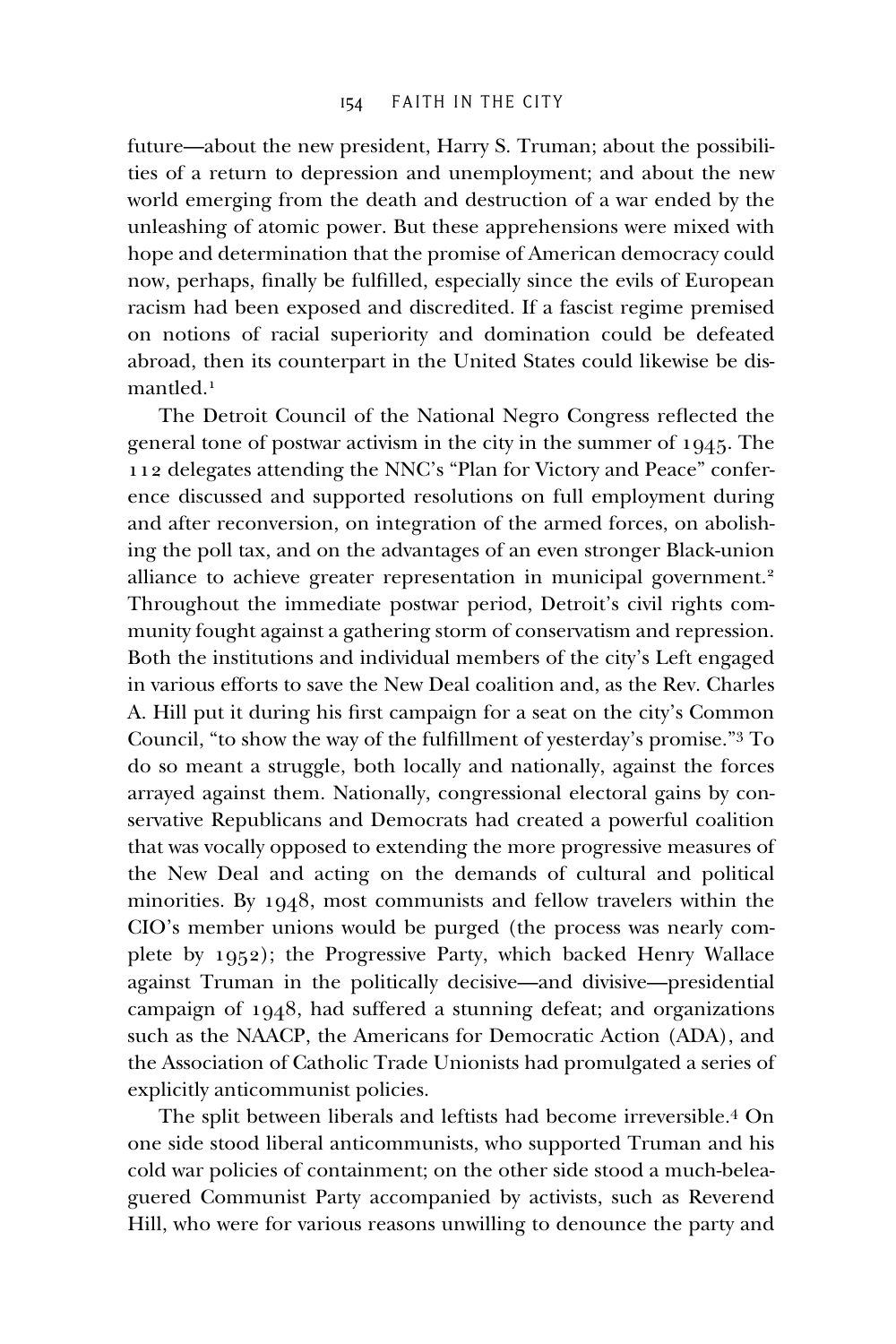its front organizations. Stanley Nowak, whose support for Wallace gave the government yet another reason to try to deport him, articulated the Left's domestic- and foreign-policy critiques of Truman and the emerging anticommunist status quo when he pointed out that "just two years after the close of the war which was to defeat fascism and clear the road for social progress . . . we find reaction sweeping our land, the rights of labor being destroyed, civil and democratic rights trampled upon, and an alarming clamor for war against our allies and friends, the Slav nations."<sup>5</sup>

Rejected by liberals, the city's Far Left was rendered all the more vulnerable to McCarthyism.6 Under these circumstances, leftists redoubled their efforts to protect civil liberties, especially their own, and extend civil rights, attempting throughout to shore up their depleted numbers. The NNC, for example, had merged with the International Defense League, the National Federation for Constitutional Liberties, and in Detroit the Civil Rights Federation to form the national Civil Rights Congress, whose Detroit chapter was among the strongest in the nation. "The Civil Rights Congress shall be broadly based on the people of the United States," stated the resolution of incorporation adopted at the group's initial meeting, which was held in Detroit in May 1946, "and to that end shall take into membership all individuals willing to support its program, shall establish branches throughout the country and arrange for unification, affiliation or cooperation with existing groups and organizations to achieve maximum unity and effectiveness in carrying out its programs." Although its executive board included such well- known liberals as Mary McLeod Bethune and Dr. Benjamin Mays, the president of Morehouse College, the government wasted little time in branding this new organization as "one of the most dangerous front groups in the nation."7

Through the CRC and other groups, such as the Michigan Progressive Party, the Left carried on its battles for a permanent Fair Employment Practice Commission on the federal level and a state FEPC within Michigan. It sought guarantees for fair housing and battled anti-civil-liberties legislation such as the Taft-Hartley Act, the Smith Act, and a proliferation of municipal loyalty oaths. It also fought an impressive number of individual cases of police brutality and misconduct. These measures offered a significant but ultimately temporary bulwark against the destructive forces of anticommunism. By the early 1950s, the city's Left community was forced to adopt an almost wholly defensive posture. The processes through which the city's Left went from a dynamic local movement to an increasingly marginalized collectivity make for a complex and often dramatic story of national, state, and local repression, as well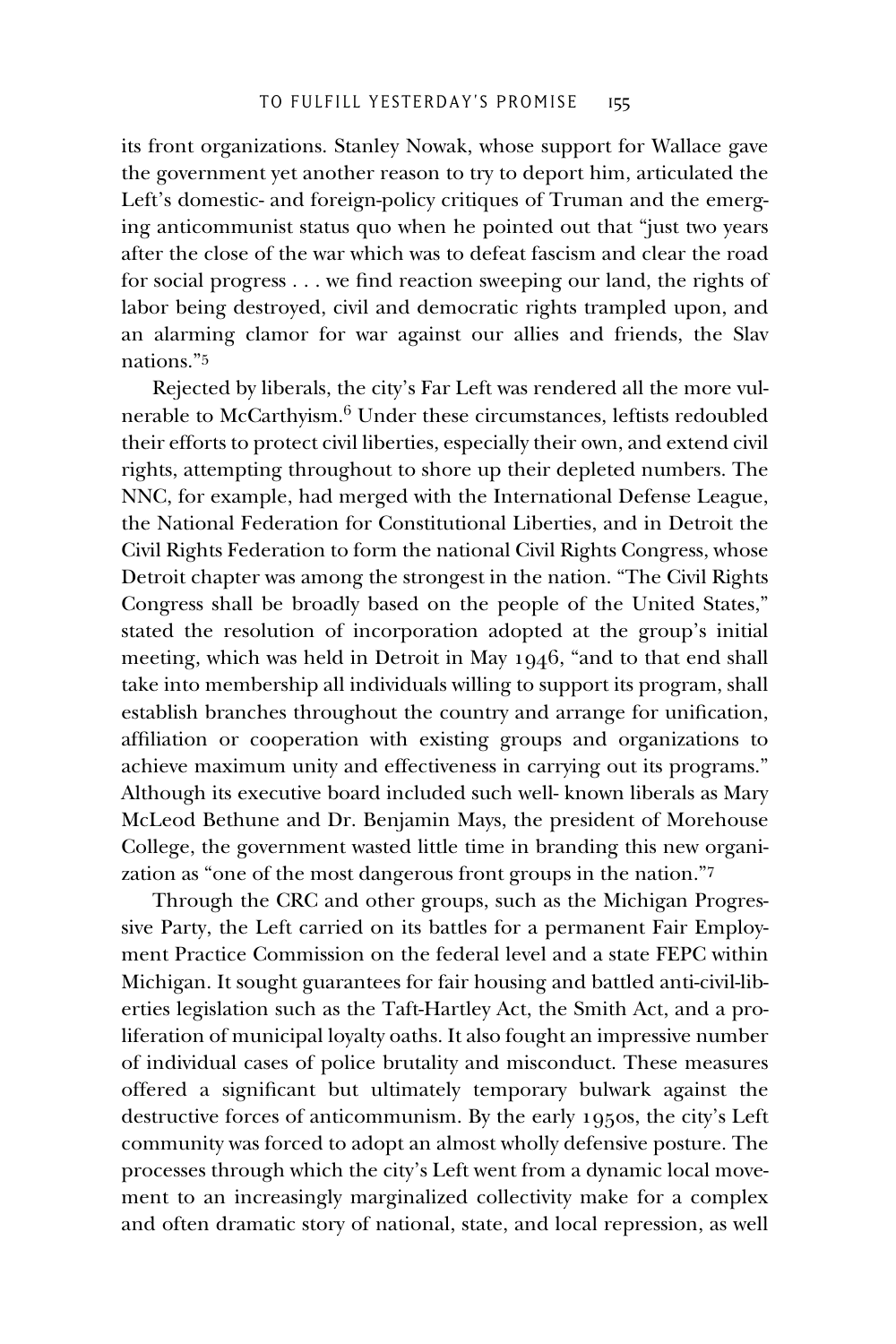as liberal anticommunism—all of which narrowed political alternatives not just in Detroit but throughout the nation.

It is also a story of the personal toll that the cold war took on the public and private lives, on the friendships and loyalties, of activists who were forced to defend themselves and their politics. Indeed, friendship played a large role in the decline of the Detroit Left. What a party, a union, or a civil rights agency says publicly does not always correspond to the actions of its individual members; interpersonal relationships are always more fluid and complicated than a party line. That is to say, individuals active in the city's civil rights struggles did not necessarily end long-standing friendships because of political differences. The warm ties of comradeship, affection, and in some cases love were a source of comfort for the men and women who found themselves increasingly under attack. Equally important was the sustaining political faith of local activists who, faced with public accusations of betrayal and perfidy, stuck to their convictions and principles. Finally, it is the story of a liberal-labor coalition that guided much of the city's civil rights activism in the late 1950s and early 1960s when the nation witnessed the dramatic appearance of a southern-based movement.

#### CANDIDATE HILL

The tragic events that culminated in the racially motivated riot of 1943 continued to shape the context of political activism in the postwar period. The problems of inadequate housing, employment discrimination, police brutality, and de facto racial segregation were as pressing as ever. As a result, "intelligent political action" was widely deemed to be the "next step" for the city's civil rights community. "We must not merely defeat those bigots in office," urged Louis Martin in a *Michigan Chronicle* editorial, but

we must take positive action on behalf of candidates who are dedicated to the welfare of the whole community, candidates who will stand up and fight for justice for all regardless of color. Neither the housing issue nor any other political issue will be justly resolved until the overall majority of Detroit organizes its political strength and takes affirmative action in behalf of good government for all the people.<sup>8</sup>

Although Martin alluded to coalition politics as good government for all people, Black Detroiters viewed gaining representation, particularly on the city's Common Council, as an especially pressing political necessity.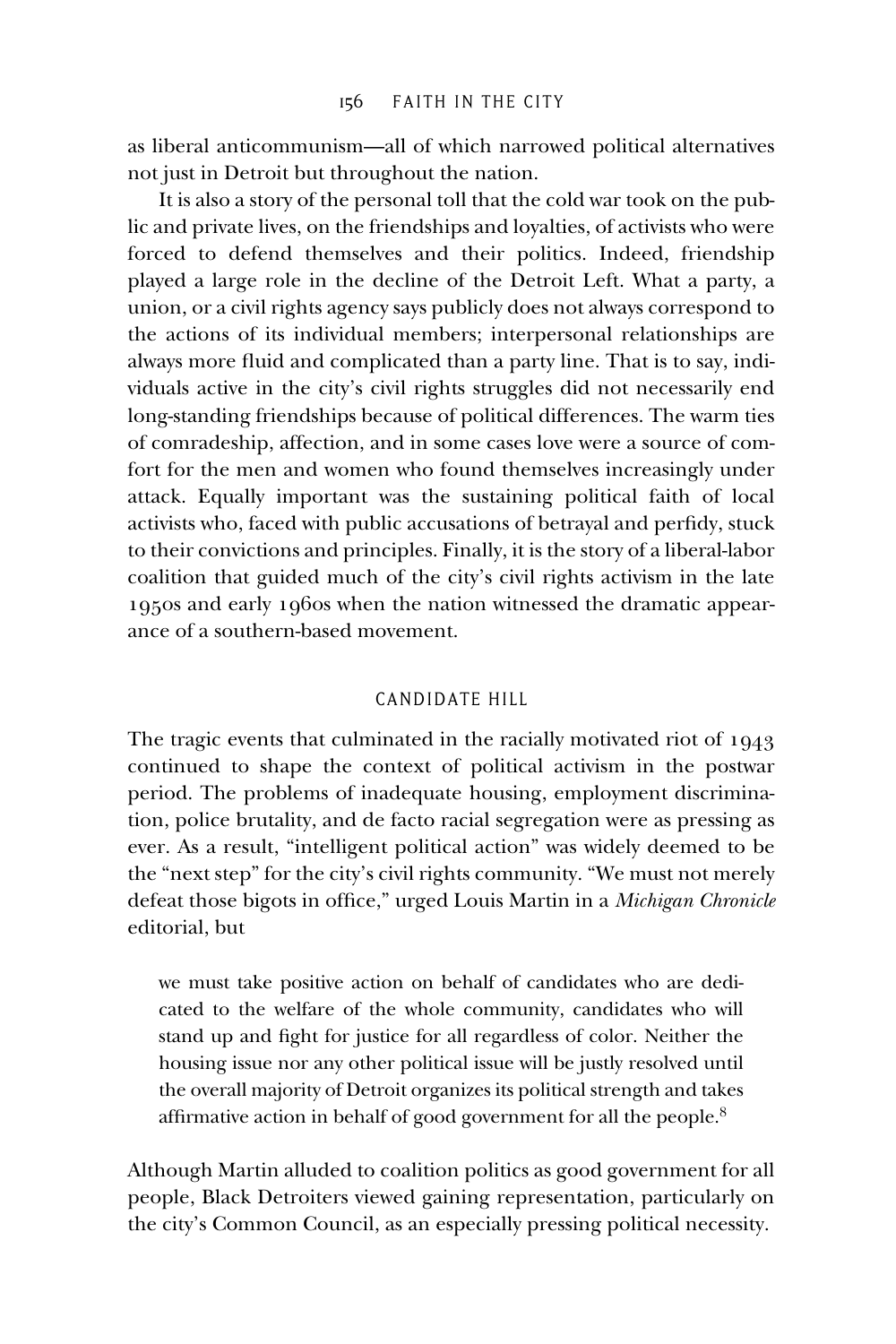There were hopes of re-creating the success of activists in New York, where Black communist Benjamin Davis had been elected councilman in 1943—the same year in which Adam Clayton Powell Jr. left the council to run for Congress—and where in March 1945 Governor Thomas Dewey signed a state FEPC law, the first U.S. law prohibiting employment discrimination in the private sector. Black Detroiters could also look to nearby Cleveland, where an African American city councilman had recently been elected.9 In urban communities across the nation, the goal was to secure a voice in local decision making. This was an even more difficult task in Detroit than in most places, with the exception of the South, because Progressive reformers in the early twentieth century had eliminated the city's ward system and replaced it with nonpartisan, citywide elections. Instead of a system in which each ward elected its own councilman, Detroit's Common Council was reduced to nine members elected at large.

Although this reform had been initiated in the interests of "good government," African Americans had long suspected that its real purpose was to diffuse their potential political power. Hill, believing that these changes had been made because "the Negro was becoming so well organized," worked for the resumption of the ward system, "just like we have districts for Congress or in the Legislature." "We worked to get re-districting, and to go back to the ward system," Snow Grigsby, founder of the protest-oriented Civic Rights Committee in the early 1930s, concurred, "because we found, in an election, that councilmen lived way out in areas too far away from the people . . . [and there was] no councilman down in the inner city where one is needed. . . . We tried for many years to get this set up in wards, but people [in power] didn't go for it. . . . [I]f we had the ward system, we would have enough in there who would have some voice in the Common Council."<sup>10</sup>

Hill, Grigsby, and others who were critical of the at-large council did have a point. While the Black vote was largely responsible for the election of Charles C. Diggs to the state Senate in 1934, and the Rev. Horace A. White in 1944, they had been unable to place an African American candidate on the city's council. While the percentage of Blacks in the city's population had risen from 9.2 percent in 1940 to 12.9 percent by 1944, even if every eligible Black voter supported a single Black candidate under the at-large system, that candidate would still have needed an additional eighty thousand votes to secure ninth place—the cutoff for election to the council. Hence, the only way African Americans could achieve an electoral victory was through an alliance with other political forces.11 The 1943 mayoral race, in which Blacks and unionists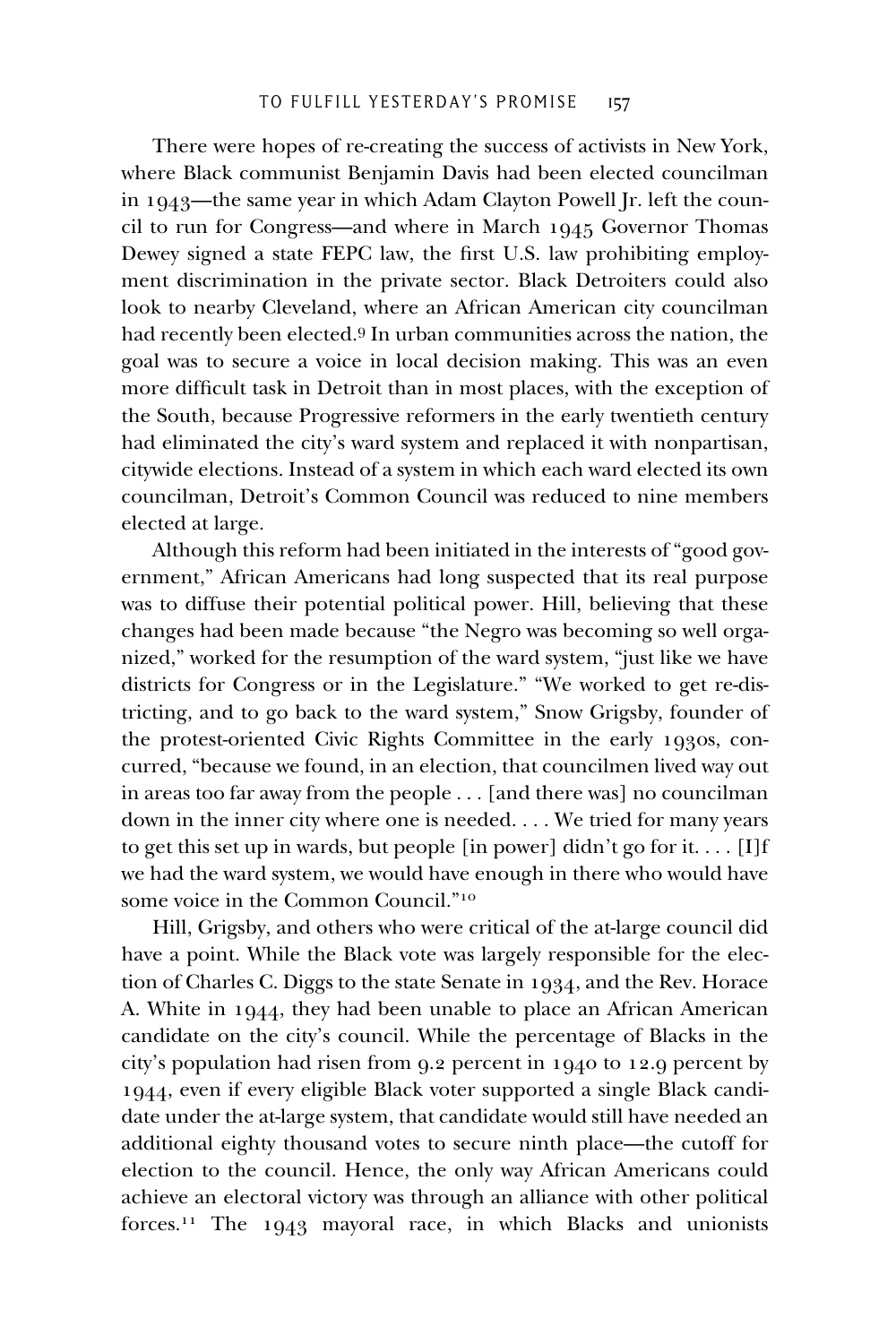attempted to defeat the incumbent, Edward Jeffries Jr., had already laid the foundation for a Black-labor alliance in electoral politics, and in 1945 both groups sought to build on this foundation to promote a strong labor slate.

The 1943 municipal elections were a turning point in local politics. They were nastier than any local electoral battle previously waged in the city and were tainted with a level of racism not seen since the mayoral election of 1924, when Klansman Charles Bowles narrowly missed being elected as a write-in candidate.12 The way the 1943 elections devolved was also surprising. Mayor Jeffries had been elected in 1939 with a sizable portion of the African American vote in part based on the popularity of his father, Judge Edward Jeffries Sr., within the city's Black communities. Regarded as "an old-time liberal and a friend of Negroes and labor," the senior Jeffries was known for his fair treatment of Black defendants, including James Victory, the African American World War I veteran whom Maurice Sugar defended in 1935. The younger Jeffries retained the fairly high level of Black support that flowed from his father's goodwill until he announced a policy that left intact the "racial characteristics" of any neighborhood where wartime housing projects were to be built. The "white paper" he issued after the 1943 race riot, which blamed the violence on Black leaders and victims, only made matters worse.<sup>13</sup>

Jeffries was thus regarded as weak and ineffectual in 1943, and he trailed his chief opponent, Judge Frank Fitzgerald, in the primary by over thirty-eight thousand votes. Remarkably, Jeffries even lost the districts around the Sojourner Truth housing project, as he was seen as being "too friendly" toward the project's Black residents, who had begun to occupy homes there despite violent efforts to keep them out. Facing what looked like the end of his political career, Jeffries launched a vicious campaign of race and labor baiting unparalleled in the city's history and successfully rode a wave of fear and resentment back into office.

It was in the wake of this still superheated environment that Reverend Hill announced his candidacy for the Common Council in 1945. A series of March "caucus" meetings were held among select Black leaders and their white allies, including businessman Fred Allen; Fr. Malcolm C. Dade of St. Cyprian's Episcopal Church; the Rev. Horace A. White, the pastor of Plymouth Congregational Church and a member of the Detroit Housing Commission; Josephine Belford of the Democratic Federated Clubs; Louis C. Blount, general manager of the Great Lakes Insurance Company and president of the Booker T. Washington Trade Association; Gloster Current and Dr. J. J. McClendon of the NAACP;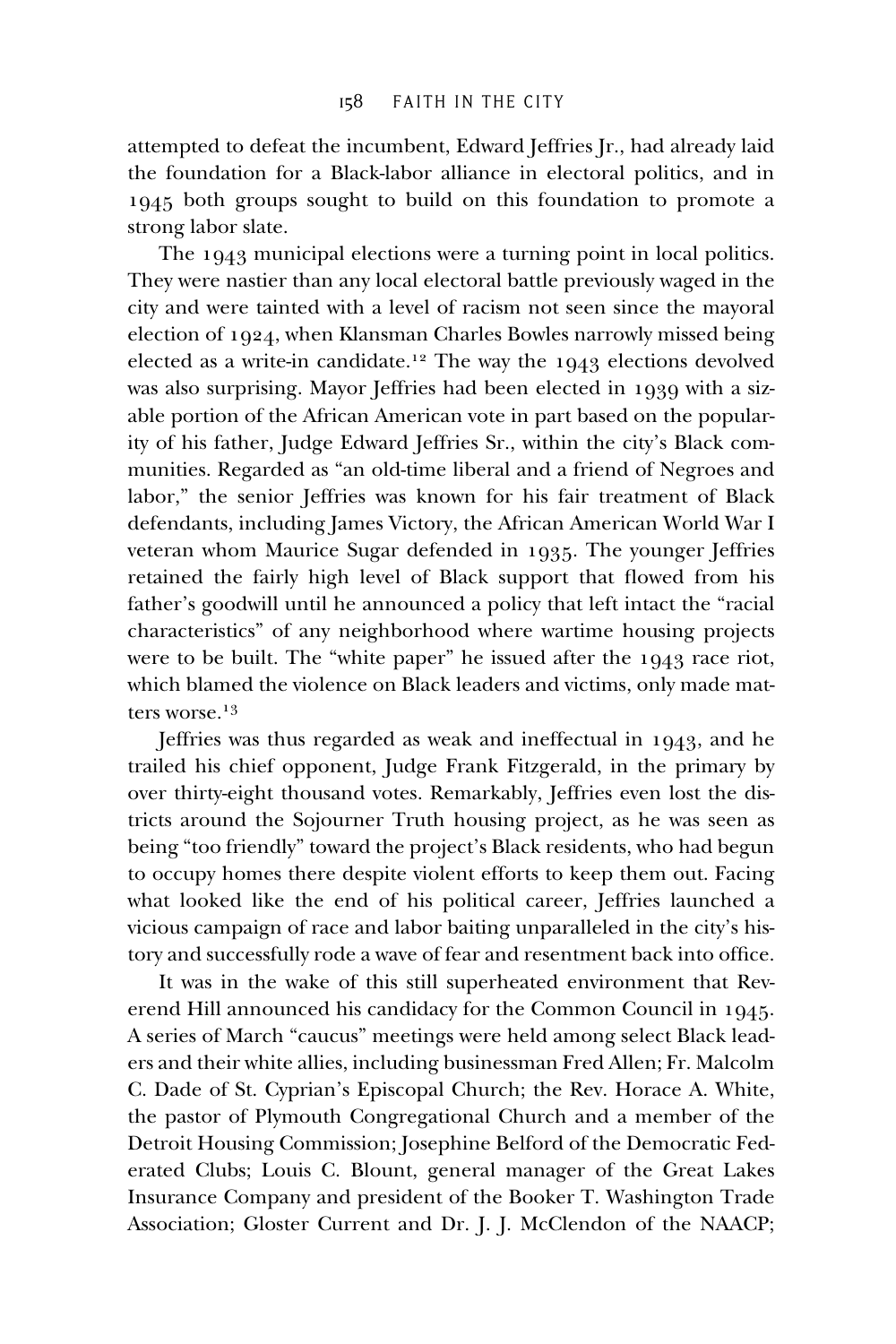attorney C. LeBron Simmons of the NNC; Snow Grigsby; deputy labor commissioner and former Garveyite Joseph Craigen; Jack Raskin of the CRC; the Rev. John Miles, by then copastor of the Detroit Council of Applied Religion; and Reverend Hill.

For the most part, Hill's support was based in the same intergenerational and inter-ideological group that frequented the noontime "roundtable" at the Lucy Thurman branch of the YWCA. His wider constituency, however, was probably the most diverse to come together in Detroit any time before or since. All agreed that the stakes were high enough to call for an expedient alliance, but finding one candidate on whom everyone could agree was not easy. Charles C. Diggs would have been ideal, but a 1944 graft conviction precluded this possibility. Two other likely candidates, Reverend White and L. C. Blount, both declined to run. There was a good deal of support for Hill before the meeting, especially among unionists, and he gradually emerged as a consensus candidate. Although there were worries that Hill's "communistic leanings and association with the left-wingers" would lose him the support of the more conservative wing of organized labor, most agreed that his "integrity and leadership" endowed him with the potential to appeal to all Detroiters. "We've heard the familiar charges of communism," one of Hill's advocates declared. "We've heard that label so often that it is meaningless. We aren't interested in a Negro who is too conservative. We want Hill."<sup>14</sup>

The only significant challenge to Hill's candidacy came from Edward A. Simmons, an attorney who had run reasonably well in the 1943 primaries. Seeking a second bite of the apple, Simmons had been drafted to run in early April by a small group of supporters led by prominent local Democratic Party operatives Joseph Cole and Emmett Cunningham the same group that had previously called for Reverend White's removal from the Detroit Housing Commission. Simmons attracted only lukewarm support, however. He was seen as too friendly with Jeffries, who had appointed him to (and ousted Hill from) the Mayor's Interracial Committee after the 1943 elections, and too uninvolved in the campaigns against police brutality and for open housing. Editorials in both the *Michigan Chronicle* and the *Detroit Tribune* urged Simmons to withdraw. Finally, on May 5, the *Chronicle* published an open letter from Simmons, throwing his support behind Hill "in the interest of racial unity."

"Last week," the *Chronicle* subsequently editorialized, "community leaders representing different schools of political thought buried their differences and dedicated their energies to the Councilmanic campaign of the Reverend Charles A. Hill."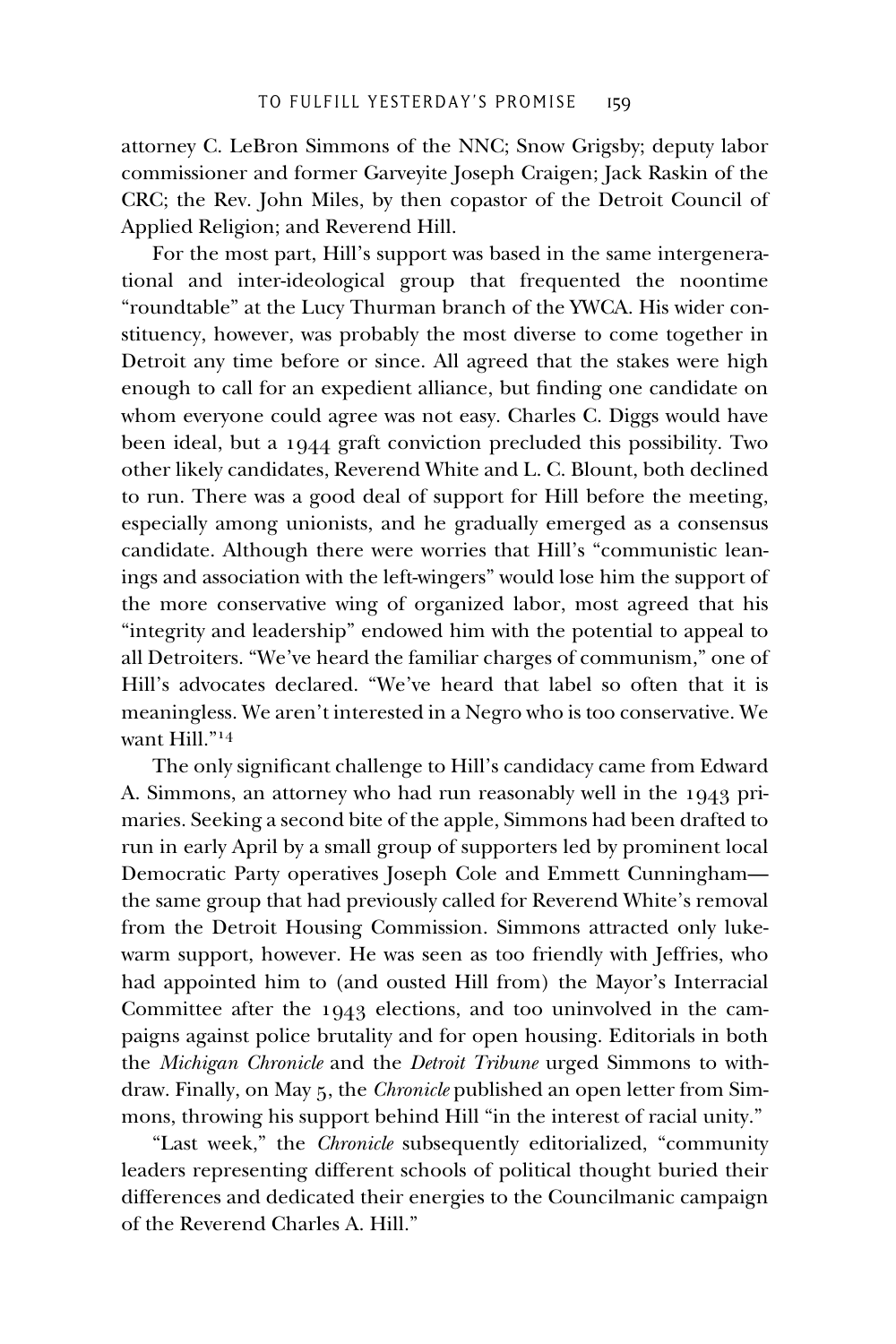Considering the personal ambitions and the variety of views of the local leaders, this is no mean achievement. The leadership squabbles among Negroes are always a little ridiculous when you consider the common contempt in which the leadership is held by the night-shirt crowd across the color line. Now that the tempest in the tea-pot has subsided a major job awaits."<sup>15</sup>

It was indeed a major job. Reverend Hill's participation in the 1941 Ford strike, along with his involvement in the Citizens Committee for Jobs in War Industry and the Sojourner Truth Citizens Committee, gave him standing as a committed activist and community leader. It also helped that he was then vice president of the Metropolitan Council on Fair Employment, a broad interracial coalition.<sup>16</sup>

Hill aspired to be "The People's Candidate." His platform was designed to appeal to Blacks and members of the working classes. He promised, for example, to act on fair employment legislation and to cut the "red tape" and derogatory "hounding" of welfare recipients. He attacked the city's transportation and sanitation services as a "shame to our great city" and vowed to improve these services in all areas of Detroit, "especially the low income neighborhoods." In Hill's campaign literature and speeches, he often introduced a class—as opposed to a race dynamic, constantly stressing the need for improvement for people in all neighborhoods, "not only the privilege [*sic*] group."<sup>17</sup>

Of course, Hill's very presence made race even more of an issue in the city's already racially divisive elections. Not only was he the only Black candidate in the council race, but he continuously raised the issues of police brutality and segregated public housing—the third rail of Detroit politics. Hill and his supporters felt that a Black presence on the council would help break the stalemate on the housing question, which they saw as the root cause of many difficulties for the city's minority population. They looked again to the example of Benjamin Davis, a New York politician who had recently introduced a measure denying tax exemptions to projects sponsored by any housing, insurance, or redevelopment company that directly or indirectly discriminated on the basis of race, color, or creed.<sup>18</sup>

Hill's platform was made up of a mixture of contentious issues, and there is every reason to believe that his supporters hoped that his being a man of the cloth would give his candidacy an extra boost. At the close of World War II, Hill's church, Hartford Avenue Baptist, had the largest Black Baptist congregation on the city's west side, and ground had recently been broken with much fanfare for an extension of its physical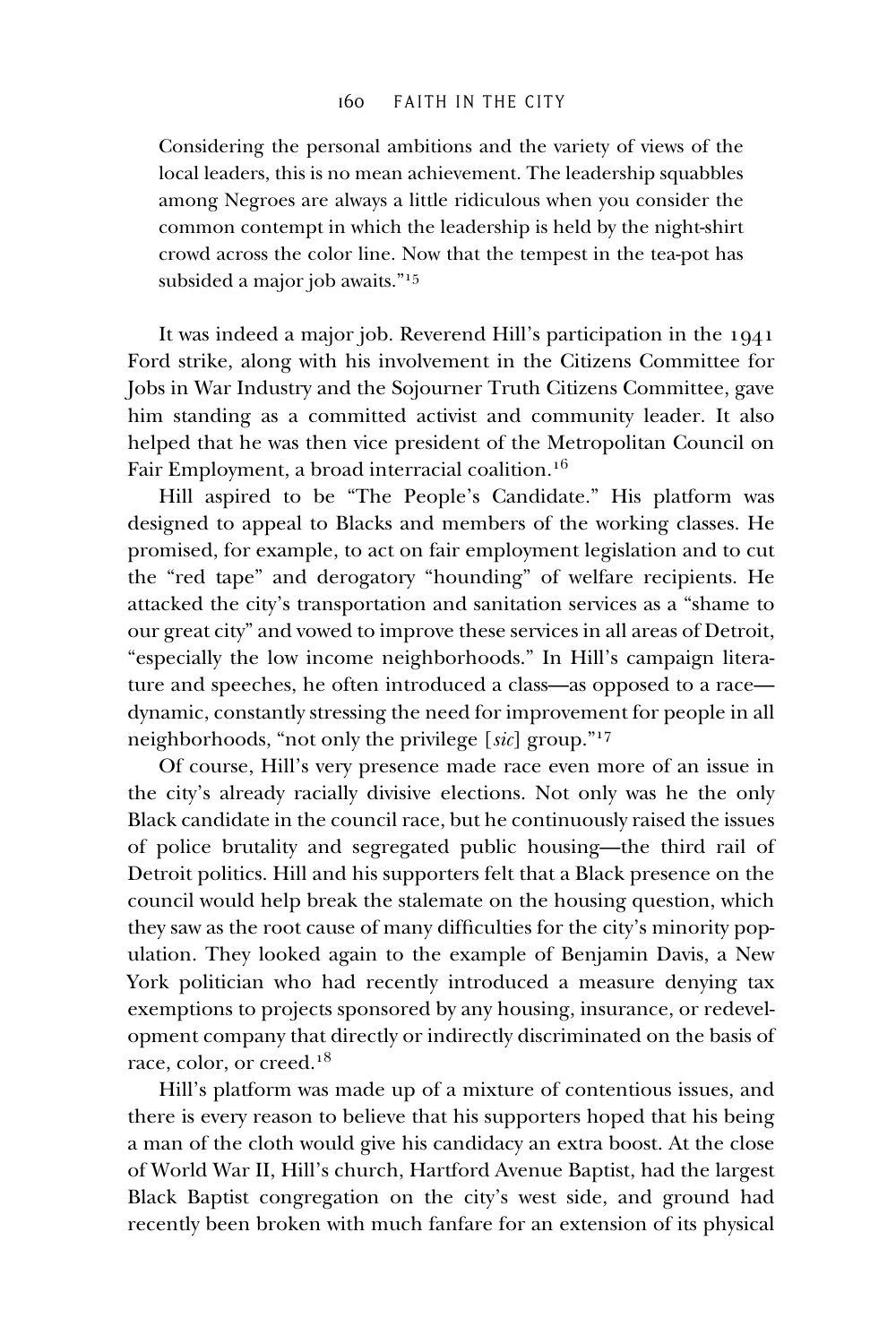plant. For most ministers the primary sign of success were an acknowledged ability to preach well, attract a good choir, and build up one's church. Hill was, accordingly, extraordinarily popular with his congregants and the church's deacons and trustees.<sup>19</sup> Hartford's size and reputation, coupled with its members' loyalty to their pastor, endowed Hill with a strong base of personal and institutional influence. His involvement in professional associations, particularly the Detroit Council of Churches and the interracial Baptists' Ministerial Alliance, which represented over 198 Baptist congregations in the area, was of equal importance: Hill's three-year stint as chair of the DCC's Interracial Committee, in conjunction with his alliance membership, increased his chances of gaining much needed interracial support in the city's religious communities.

Ministerial supporters opened their churches to Hill and members of his campaign committee and plugged his campaign during Sunday services. "For the first time in 9 or 10 years," remarked a prominent clergyman at a Hill campaign meeting, "I prefaced my sermon to the congregation asking them to get out the vote." "I believe," he continued, that "we have the greatest opportunity for the issues are clear and the time and tide in our favor."

The first thing we did was to try and get the people to register before saying anything about personalities. We don't tell them how to vote but we tell them how we are going to vote. We are behind the slate you are putting out.<sup>20</sup>

The slate in question was the result of the Black-labor alliance. At the same time that the Black leadership was working behind the scenes to select a candidate, the CIO's Political Action Committee (CIO-PAC) was haggling over its own endorsements. It was rumored that the committee was considering a deal with Mayor Jeffries, whom the UAW had opposed since 1943 and whom African American leaders refused to support.<sup>21</sup> It was not until May, when Richard T. Frankensteen, a handsome and athletic vice president of the UAW, announced his candidacy, that the Black-labor alliance regained its stride. By the end of the month, the CIO-PAC, with the backing of the Hill for Council Committee, endorsed Frankensteen for mayor along with three candidates for the Common Council: George Edwards, an incumbent; Tracy Doll, executive secretary of the CIO-PAC, and Reverend Hill.<sup>22</sup>

Once the endorsements were locked in, both groups turned to the practical matters of registering voters and devising strategies to combat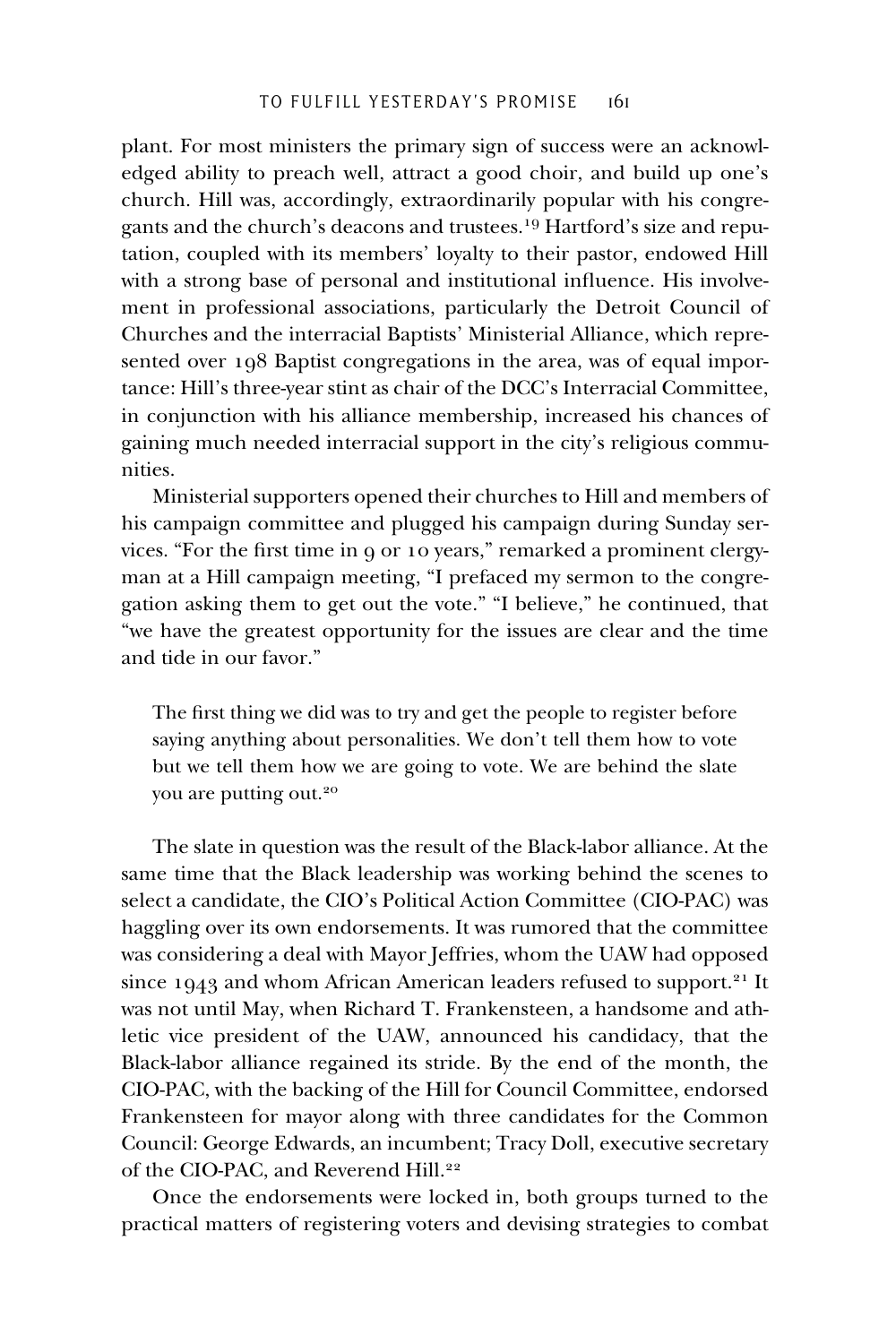the race and labor baiting that had defeated the emergent coalition in 1943. The CIO-PAC spent more than one hundred thousand dollars and organized nearly five hundred precincts throughout the city in the third attempt by unionists to elect a mayor and the first to elect one of their own. The CIO-PAC also loaned four international representatives to the Hill committee and set up four campaign offices in African American neighborhoods in order to get out the crucial Black vote.

In order to help defray the cost of Hill's campaign, the CIO-PAC published joint campaign literature urging residents to support the entire labor slate. The Hill committee also received donations of time and money from most segments of the civil rights community, including Ford Local 600; the Michigan Citizen's Committee, a liberal organization formed in 1944 to reelect Roosevelt; the Wayne County Democratic Committee (even though the election was nominally nonpartisan); the CRF; the NAACP; the NNC; and the Michigan Division of the Communist Party. Neither Frankensteen nor Hill openly welcomed the CP's support, but the existence of a Left coalition that included the CP attests to the lingering influence of Popular Front politics in postwar Detroit; such a coalition would be nearly impossible just three or four years later.<sup>23</sup>

In addition to running a campaign, Hill and his supporters were forced to take the ideological offensive against the expected race and Red baiting. The Hill committee and the CIO-PAC planned for the worst. Strategy sessions were held nearly every day at Lucy Thurman, and both the Hill committee and the CIO-PAC endorsed a resolution from the Detroit Council of Churches urging candidates to refrain from inflammatory campaign rhetoric about race, religion, and nationality. The Hill committee was especially careful to stress the breadth of its candidate's platform. Under the slogan, "Elect a Man Who Will Represent All of the People," Hill's campaign focused on jobs, police brutality, housing, transportation, sanitation, and union rights.

Hill's campaign continuously emphasized the interracial nature of the candidate's support by highlighting endorsements from prominent white figures such as the Rev. Henry Hitt Crane. "Hill's campaign is assuming the proportion of a gigantic community-sponsored movement," Fred Allen, Hill's campaign manager, stated. "It is interracial in character and bids fair to place the first Negro in the Common Council in the history of Detroit."<sup>24</sup> This evident interracialness was not a uniform phenomenon, however. "What I found out in most cases," recalled Reverend Hill, "was that when [a white cocandidate] came to Negro groups, he would lift me very high; but he was very, very quiet when we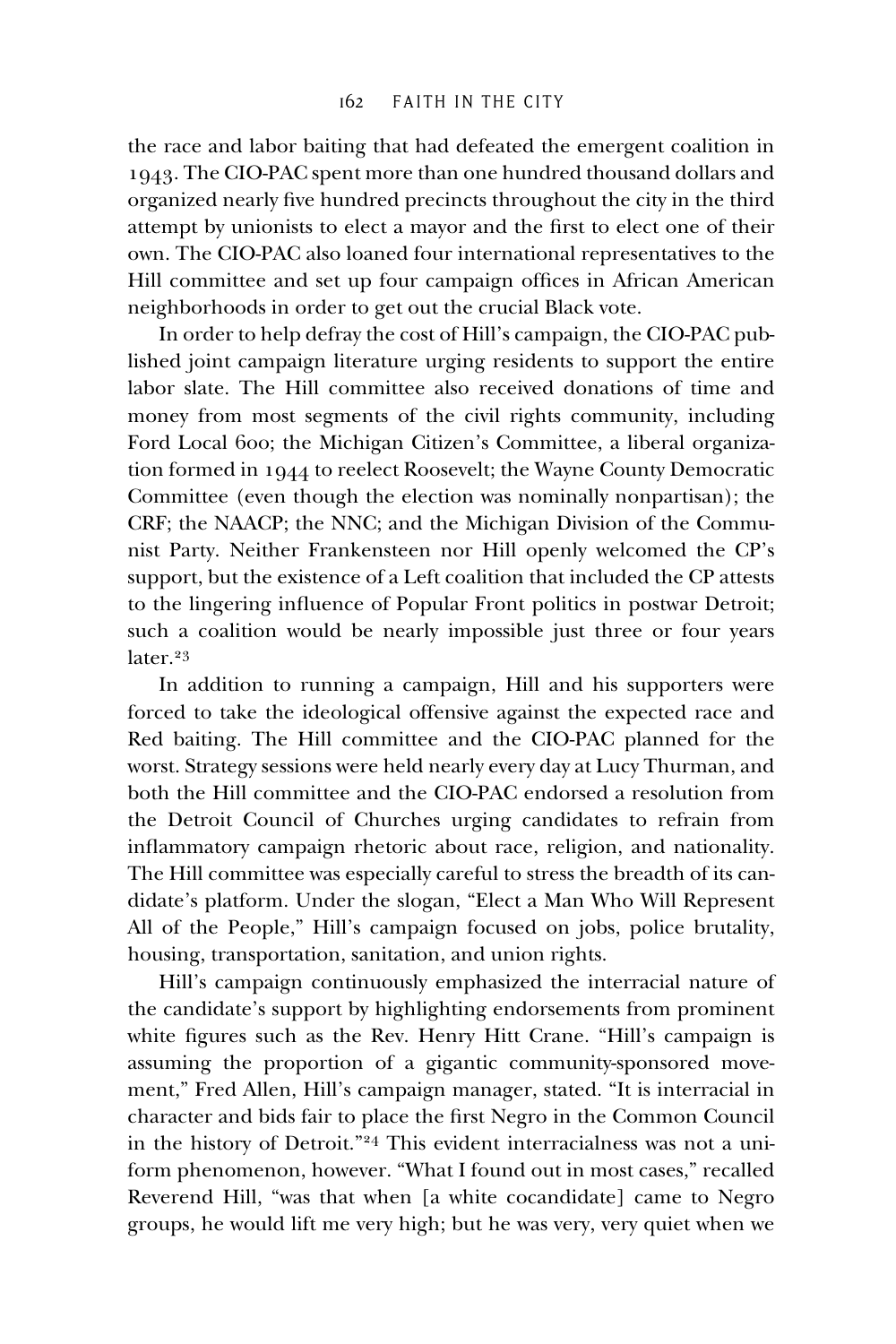went to white groups. That happened in so many cases."<sup>25</sup> This was clearly the case with Frankensteen, who was hardly a fiery radical. As a writer for the leftist magazine *PM* noted, the mayoral candidate's strategy was to "placate any fears of householders and other solid citizens that he is not a safe man to be mayor." This was especially true with regard to the issue of open housing.<sup>26</sup>

In the end, all this careful emphasis on racial cooperation could not prevent the general election campaign from taking a nasty turn. Both Hill and Frankensteen did well in the first round of voting in August, and the entire labor slate advanced to the second and final round in November. Frankensteen led in the August primary, with  $41$  percent of the vote to Jeffries's 34 percent, while Hill ran a strong ninth in the council race. The *Michigan Chronicle* celebrated Hill's unprecedented victory with a banner headline: "Hill Sets an Election Record." But with his position once again threatened, Mayor Jeffries went on the offensive.27 He branded Frankensteen a hostage to "alien" powers that wanted to use Detroit as "a spring-board, as a jumping-off place—for their revolutionary crusade." "If they can seize Detroit," Jeffries warned, "the industrial metropolis of the nation, they figure all other industrial communities will follow suit. Thus, they reason, they can in time knit together a political empire that will rule the United States." He even went so far as to read from an issue of *Political Affairs,* a publication of the Communist Party, attempting to show that Frankensteen's campaign had used the text as a political manual.<sup>28</sup>

Local newspapers, particularly those serving small communities in and around Detroit, picked up this theme in pro-Jeffries editorials and advertisements. "Communism has entered this political campaign," stated an advertisement in the *Detroit News.* "November 6th is not just another date on the calendar," warned the *Home Gazette,* a paper catering to the city's northwest side: "It is a date with destiny. Voters who want to see the hands of Russian Quislings kept out of managing Detroit will be aroused to help get out the American vote . . . to defeat all Quislings and Communist Fronters."<sup>29</sup> Hill, who was branded as one of the "most active Communist front figures in all America," was implicated along with the rest of the labor slate. "Exposing Rev. Hill" was the banner headline of an article that listed Hill's political "offenses": his chairmanship of the local NNC, his membership in the old Civil Rights Federation, and his defense of members of the Young Communist League who were expelled from the University of Michigan for "subversive" activities in 1940. Hill was also accused of being a "fellow plotter" with the CP's Ben Davis. Overall, the *Home Gazette* felt its readers had been duped in the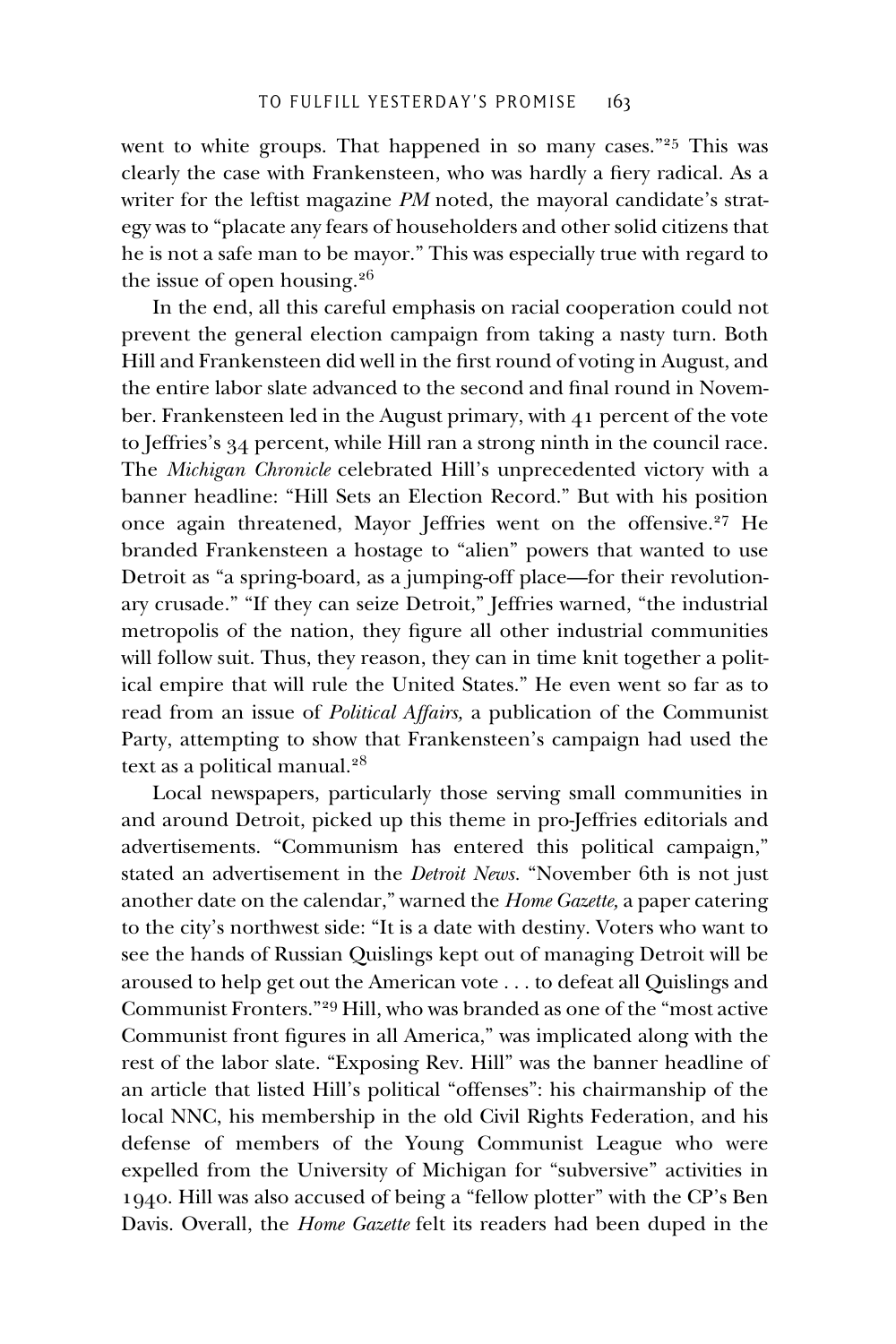August primaries: "[M]any whites voted for him on the assumption that he would be a reliable and responsible representative of the negro population. HIS COMMUNISTIC ASSOCIATIONS THROW A NEW LIGHT ON HIS QUALIFICATIONS."30

Despite all efforts to prevent the use of Hill's presence on the labor slate to ignite racial fears, the Jeffries forces organized a concerted effort to label the labor slate as overly friendly to the campaign for fair and interracial housing—even though Frankensteen attempted to keep this troublesome issue at arm's length. Anonymous cards appealing to Black voters and supposedly printed by the Frankensteen campaign were circulated to convince voters that "White Neighborhoods are again in Peril." In another representative instance, Jeffries blatantly asked listeners at a rally whether they "want a Sojourner Truth housing project in their neighborhood." As far back as the 1920s, Detroit had a housing shortage. No additional housing was built during the Depression, and a brief building spurt in the late 1930s was cut short by World War II. Seen in light of the city's nonintegration policy and the existence of some 150 white "improvement associations," the housing shortage among Detroit's African Americans seemed intractable. Hill's support for integrated housing was treated by Jeffries's allies as a problem of cosmic proportions. Any mention of open-occupancy laws was greeted with so much contempt and hostility in white neighborhoods that this issue, more than any other, probably accounted for the labor slate's defeat at the polls.31

Religion was also used to divide the labor coalition. While religion and politics had always overlapped in Detroit, faith became an issue in the 1945 campaign in new and troubling ways. Frankensteen was accused, alternatively and ironically, of being a radical Jew, an anti-Semite, and an ally of Fr. Charles Coughlin. On the one hand, Frankensteen fell victim to a well-organized "whisper campaign," particularly in the city's Polish neighborhoods, suggesting that the candidate, a nativeborn white Episcopalian whose name was misspelled and mispronounced as Franken*stein* in the rumor mongering—was Jewish. At the same time another local paper published Frankensteen's favorable comments about Father Coughlin—made in the early 1930s when Coughlin the populist was influential in drumming up support for Frankensteen's fledgling union, the Automotive Industrial Workers' Association (AIWA)—alongside Coughlin's later anti-Semitic editorials. The effect of this dishonest juxtaposition was to suggest that Frankensteen was a "disciple" of the present-day, reactionary Coughlin.32

Hill experienced problems of his own. While few seemed to question the merits of having a clergyman on the Common Council, Hill's minis-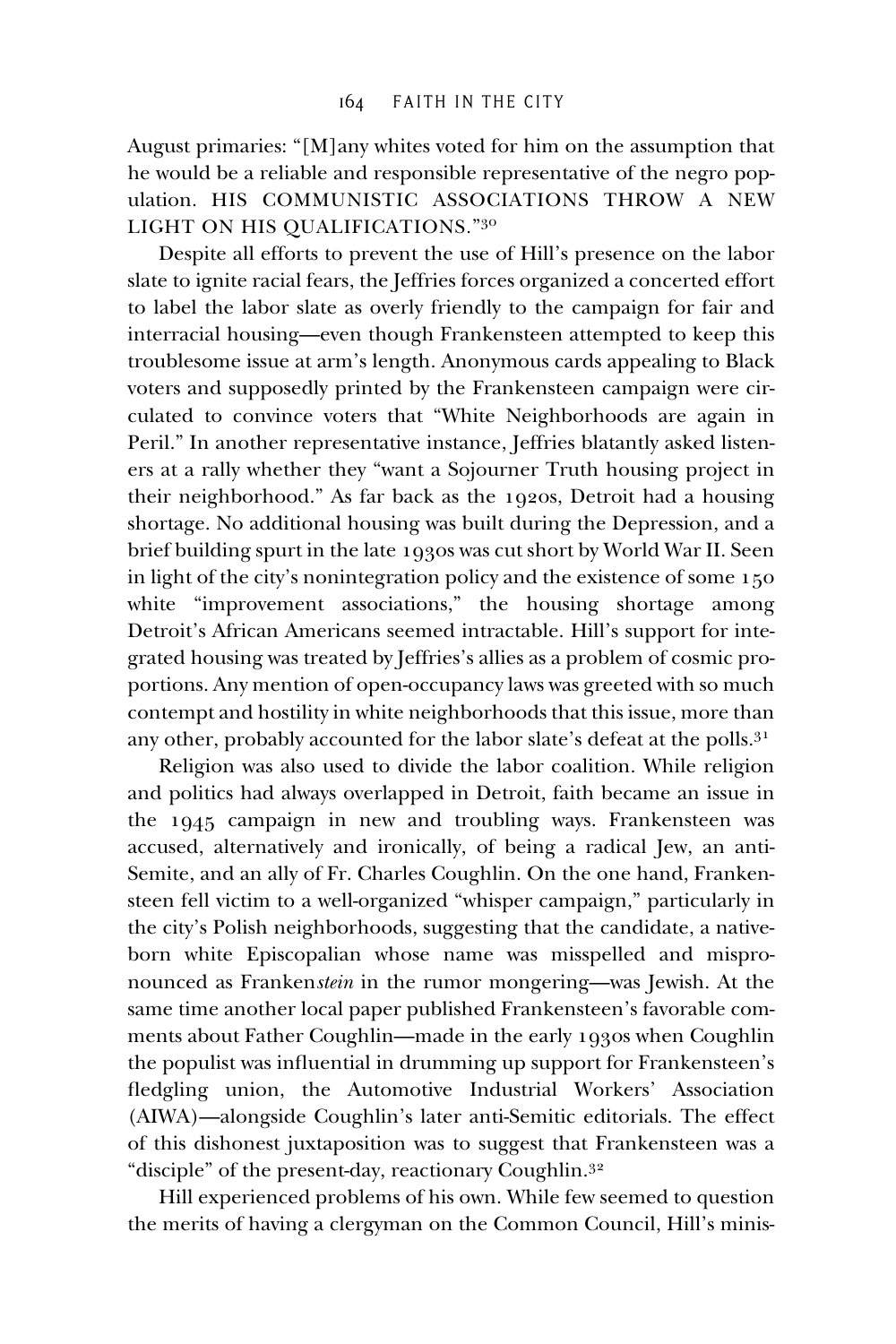terial credentials were questioned because of his radical politics. There is little doubt that at least part of the animus against Hill issued from Gerald L. K. Smith and his followers. Hill had had a run-in with Smith in 1943 over Hill's association with Claude Williams, who had left Detroit and returned to the South at the end of 1944, and they had denounced each other in a private exchange of letters about Williams's "communist" leanings. The disagreement had gone public in the form of a dispute over how to interpret a Langston Hughes poem entitled "Goodbye Christ." Hughes's poem opens:

"Listen, Christ You did all right in your day, I reckon— But that day's gone now" They ghosted you up on a swell story, too Called it Bible— But it's dead now. The popes and the preachers've Made too much money from it. They've sold you to too many

Kings, generals, robbers, and killers— Even to the Tzar and the Cossacks, Even to Rockefeller's Church, Even to the SATURDAY EVENING POST. You ain't no good no more. They've pawned you Till you've done wore out.

Goodbye, Christ Jesus Lord God Jehova, Beat it on away from here now. Make way for a new guy with no religion at all— A real guy named Marx Communist Lenin Peasant Stalin Worker ME—

I said, ME!

Originally published in the *Negro Worker* in 1932 while Hughes was in Russia, it was republished in Smith's *The Cross and the Flag* and widely circulated as part of his Christian nationalist crusade. The poem, which Hughes sought to repudiate years later, would haunt him for the rest of his life, as figures such as Smith used it for their own designs.<sup>33</sup>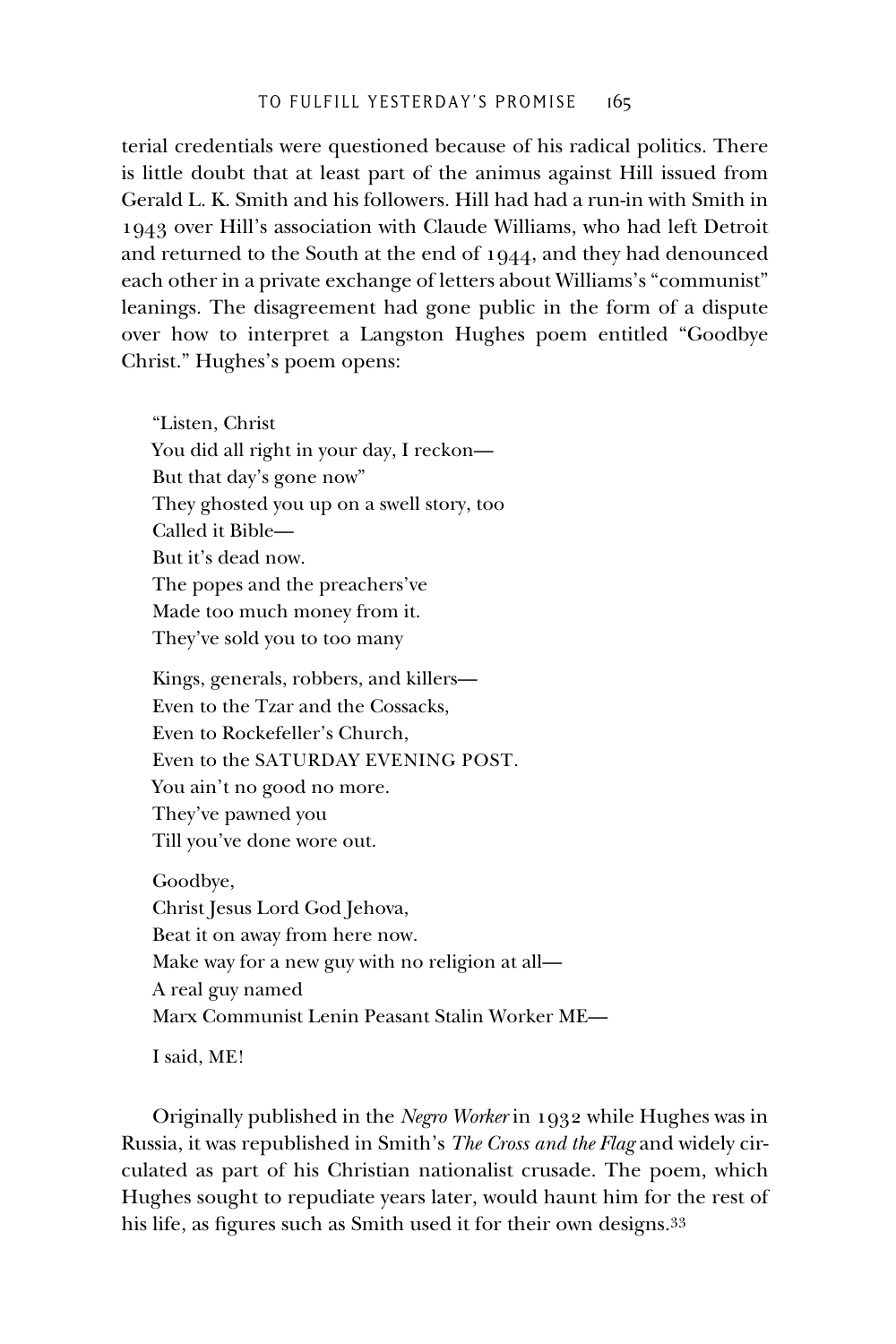In an exchange of letters carried in the *Michigan Chronicle,* Smith challenged Hill, "as a minister of the gospel," to make anything "good out of the poem." Insisting that the issue had nothing to do with race, he warned Hill about the "bootlicking politicians and patronizers of the Negro" who simply flatter Blacks because it is "smart politics." Smith, on the other hand, promised only the unvarnished truth. In his reply, Hill never really dealt with the implications of Hughes's poem. Instead, he defended Hughes by insisting that he was no more a communist than Smith himself and that the Christ Hughes was saying goodbye to is "the Christ held up by the white supremists" and those who have "no concern for the brotherhood of man." Hill concluded his letter by hoping for the day when Smith and others like him would come to challenge the "anti-Christian, anti-democratic forces by insisting that all barriers that divide men because of race, creed or national origin be broken down, and that the Kingdom of God shall become a reality here and now."<sup>34</sup>

That day did not come in 1943, nor did it come in 1945, when Smith joined the forces arrayed against Hill to discredit him and the rest of the labor slate. Always an avid anti-Semite, and even using Judaism as an indictment of non-Jewish targets, Smith insisted to a crowd of listeners that his endorsement of Jeffries had nothing to do with Frankensteen's "Jewish" background. An editorial in the ACTU's *Wage Earner* quoted Smith conflating Judaism and communism by instructing his followers to oppose Frankensteen and the labor slate on the grounds that "Stalin should not name the mayor of Detroit." In the end, negative campaigning about the dangers of Blacks, Jews, communists, and radical unionist political power won the day. Jeffries was reelected with a margin of sixty five thousand votes, and three of the CIO-backed candidates for the council, including Reverend Hill, were defeated. But the news was not all bad. Frankensteen garnered 44 percent of the total ballots cast, including 61 percent in Polish working-class neighborhoods and 75 percent in Italian precincts, and over 90 percent of African American votes. The wards dominated by Irish and southern whites proved to be the toughest nuts to crack, with the CIO winning less than half of the votes cast in these areas.35

Although the defeat was that much more painful after the great promise of the primaries, neither the UAW nor Hill withdrew from the political arena. Despite repeated accusations of communist sympathies, Hill rode a wave of popularity in the Black community to the presidency of the Detroit NAACP. It was a personal triumph. He had worked with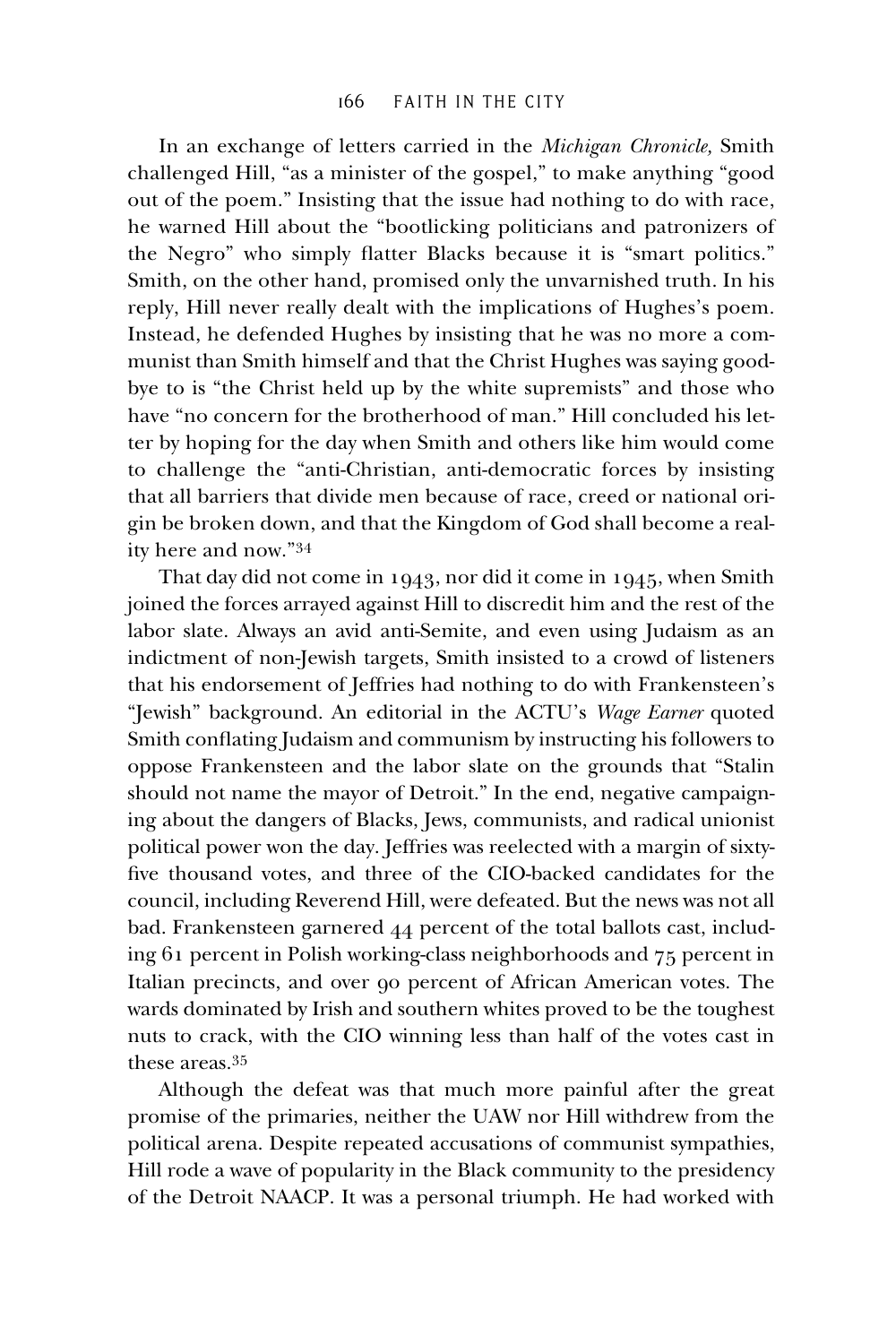the local NAACP for close to two decades, and his relationship with the organization had often been strained. His 1942 attempt to win the presidency, with the backing of Black labor radicals who wanted to push the organization in a more democratic and militant direction, had not gone well. While some saw the election as a mere clash of personalities, it also represented a clash of political orientations.36 Although Hill won the NAACP elections in 1945, the old divisions and tensions persisted.

Hill appointed left-wing unionists such as Sam Sage of the Wayne County CIO Council to the NAACP Executive Board and attempted to give the branch's working-class base more input. He also insisted that the branch undertake more direct-action protests rather than relying solely on legal tactics. This is not to say that the group's legislative strategy was neglected, however. Hill was careful to monitor the branch's four ongoing restrictive covenant cases. The first, *Sipes v. McGhee*, was argued all the way to the Supreme Court under his watch, and the four cases would all be consolidated, along with cases from other parts of the country, in the court's 1948 landmark *Shelley v. Kramer* decision, which found discriminatory covenants unconstitutional.37 But Hill's connections to the Left hampered his effectiveness at the NAACP. "Rev. Hill had come in for criticism by leaders in the NAACP for his apparently close liaison with leftwing elements," reported the Association of Catholic Trade Unionists' *Wage Earner,* and his defeat for reelection at the end of the year was regarded as an important part of the national office's attempts to save local branches from being "captured" by communists.38

Although he held the presidency for only one year, Reverend Hill mentioned his position proudly on all of his campaign literature when he again ran, unsuccessfully, for Common Council in 1947, 1948, and 1949. Hill was never elected to the Common Council and was never again able to put together as broad a coalition as he had in 1945, although future Detroit mayor Coleman Young, who frequently served as his campaign manager, certainly tried. With Young often at his side Hill became a perennial candidate for whom the act of campaigning was as important as the increasingly remote possibility of winning. Following the precedents set by local politicians such as Stanley Nowak and Charles Diggs Sr. (and by his son, Charles Diggs Jr., with his 1951 election to the state House) Hill made his campaigns part of the larger struggle for rights and social justice. At various times, he promised to work for general improvements such as slum clearance and low-income housing; at others, he explicitly focused on minority issues such as discrimination in life and automobile insurance and "the reign of fascist-like and police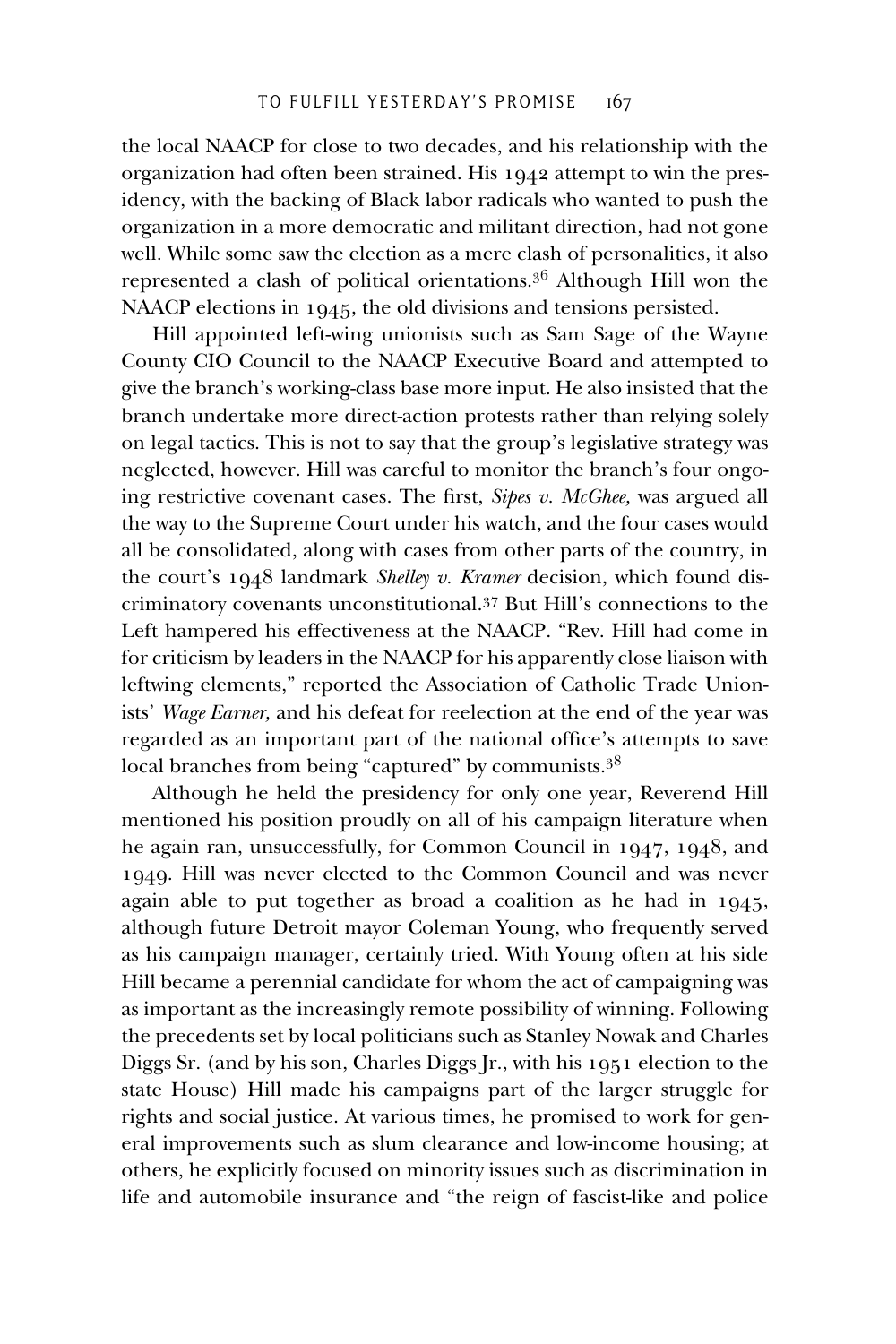terror" in the city, during which Hill demanded the removal of police chief "'shoot first' Harry Toy."39

Although Hill did not engage as often in cultural politics, at least in the contemporary sense of the term, he did campaign for the signing of Black baseball players to the Detroit Tigers.40 Detroit had a considerable number of Black baseball fans, many of whom supported the Brown Bombers, a Negro League team financially backed by Joe Louis, but the Detroit Tigers' racist hiring policies were a sore spot. When the major leagues finally began integrating in  $1946$ , the Tigers were the second-tolast team to sign African American players. Both the team and the stadium became symbols of racism. Hill and others fought long and hard against the owner's discriminatory policies, and when the Tigers' first Black player, Ozzie Virgil, stepped onto the field in June 1958, Blacks turned out in large numbers for the occasion. Virgil, who was also the first Dominican player in the major leagues, was generally described as a "mediocre" player, but that day, to the surprise of everyone, he went five for five. $4<sup>1</sup>$ 

His advocacy for integration of professional baseball didn't place Hill too far outside the liberal political mainstream. Yet some of the positions he adopted reveal the extent to which he remained involved in Left politics. When the city first proposed a Loyalty Amendment, which would require all city employees to sign a noncommunist oath, Hill worked for its defeat as part of his 1949 Council campaign. Arguing that those "forces who use violence to blot out democracy are the very ones who yell loudest for pledges of 'loyalty,'" he denounced the measure as part of Detroit's "witch-hunt."42 More broadly, Hill also campaigned for the banning of the atom bomb and for the promotion of world peace. A man of the cloth urging peace was not unusual. But the specifics of Hill's position placed him in direct opposition to the Truman administration's foreign policy and in line with the pro-Soviet Left.<sup>43</sup>

Recalling his close friend Stanley Nowak's criticism of Truman's fight against international communism, Hill signed a 1949 petition to ban the use of militarized atomic power without the authorization of the United Nations. The reverend was apparently unconcerned that both the Soviet Union and the American Communist Party supported the measure. Hill also joined Nowak and others in their campaign to stop the rearming of West Germany because "the Soviet Union, Poland, Czechoslovakia, Bulgaria, Romania and Albania stated jointly that they will not tolerate the re-arming."44 He also continued his association with the Detroit branch of the Civil Rights Congress, which was among the most active and important CP front groups of the late 1940s and 1950s.<sup>45</sup>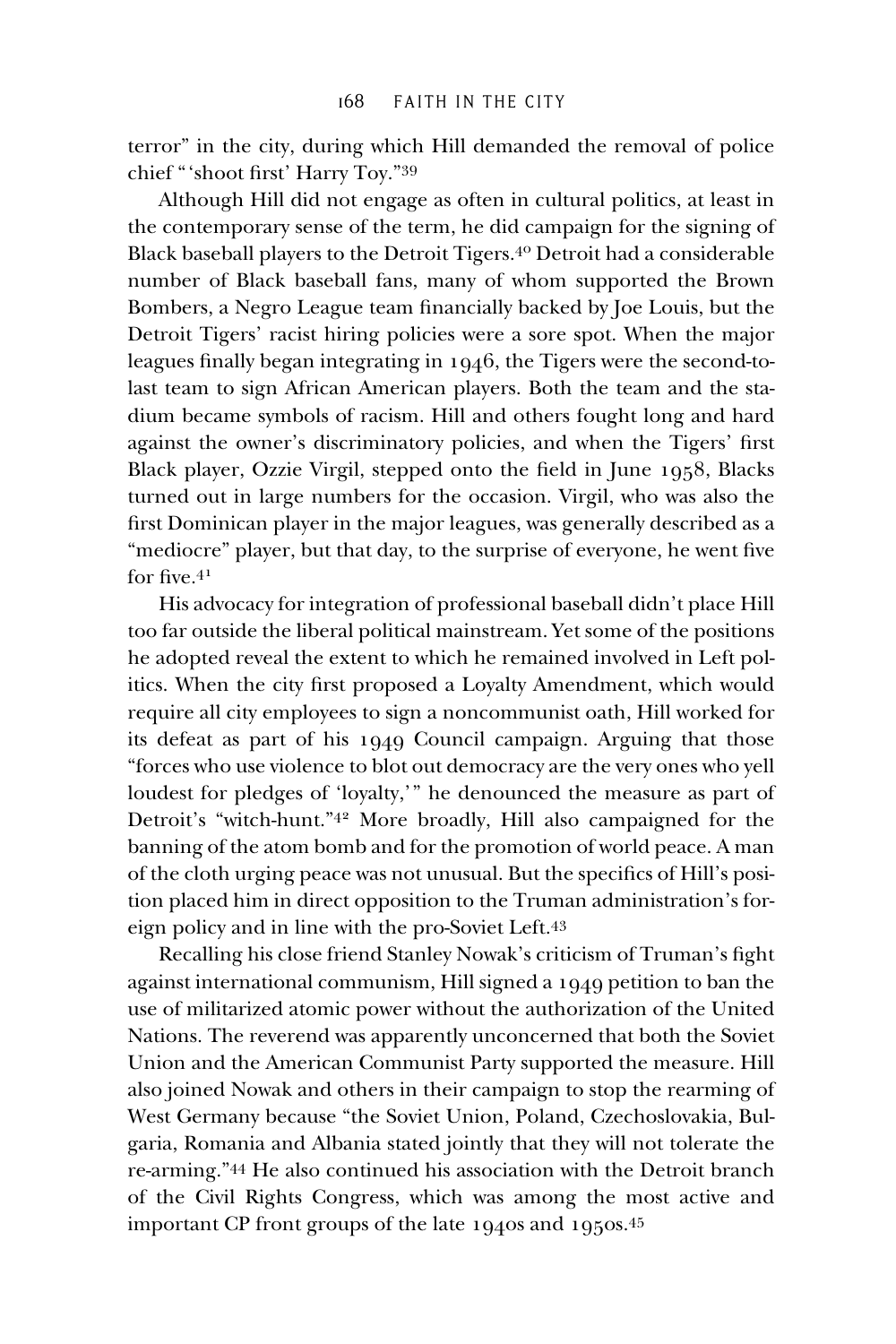#### RED BAITING THE FEPC TO DEATH

The Communist Party's support of Hill and his bids for Common Council was subjected to thorough scrutiny in the press and was thus certainly common knowledge. It is difficult to know what effect, if any, this fact had on Hill's standing within the Black community. Surely it helped that Reverend Hill linked his various Common Council campaigns to what became the last major mobilization initiated by the city's early civil rights community, namely, the demand for a city and state fair employment practice act. The idea of fair employment as a civil right was born out of the work of A. Philip Randolph and the March on Washington movement, which had prompted Roosevelt to issue Executive Order 8802. The federal Fair Employment Practice Commission established by that order had always been limited in its scope to industries contracting with the federal government for wartime production. Once the war ended, the FEPC, like many other New Deal agencies, was attacked by a conservative coalition of Republican and southern Democratic congressmen. Nationally, activists coordinated a campaign to "Save the Federal FEPC," but once Congress discontinued its appropriation, many activists turned their attention to efforts on the local and state levels.

The initial campaign for a Michigan FEPC was spearheaded by the state branch of the Civil Rights Congress. Hill devoted a great deal of time to the cause. In 1945 and 1946, several FEPC bills were introduced into the Michigan legislature by pro-labor politicians, including Stanley Nowak. Although these bills faced no open opposition from either party, they were all killed in committee, largely as a result of lobbying efforts by the conservative Michigan Manufacturers Association. In the fall of 1946, the Michigan CRC turned instead to the use of initiating petitions as a political strategy. Attorneys Ernest Goodman and C. LeBron Simmons, who were associated with both the CRC and the National Lawyers Guild, discovered a provision in the Michigan Constitution that mandated legislative action within forty days on any petition signed by 8 percent of all those casting votes in the most recent (in this case 1946) election for governor. If the legislature were to reject, amend, or fail to act on the measure, it would automatically be placed on the ballot.<sup>46</sup>

There were certain risks attendant on the use of this loophole. On the one hand, activists could use the drive to collect petition signatures as a way to pursue their goal of educating people about employment discrimination. This approach called for a top-down planning strategy that then had to be implemented on the grassroots level and was seen by its supporters as the only way, however slim the chances for success, of forc-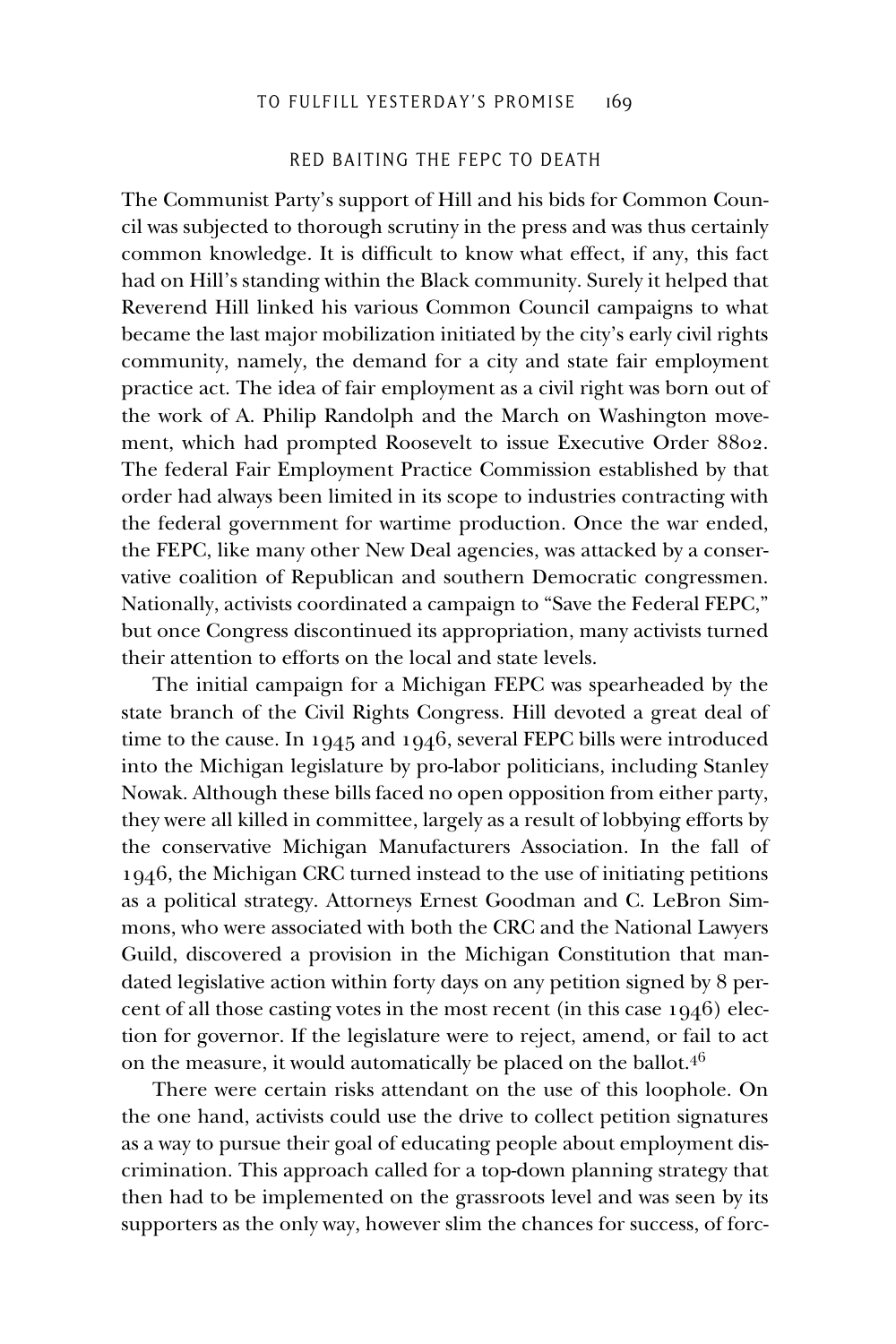ing the state to adopt fair employment legislation. On the other hand, naysayers warned that, even if enough signatures could be collected within the limited time allotted, voters might still choose to kill the model bill when it appeared on the ballot. Even the sympathetic Gloster Current considered such a strategy to be "ill-timed, ill-considered and dangerous."47

Obviously, no one could guarantee the outcome. Although the initiating-petition provision had been on the books since 1913, it had never been used. "It [the initiative petition for a state FEPC] will be the first time in the history of Michigan," stated an editorial in the *Plymouth Beacon,* "that the people will seek to enact legislation over the heads of the representatives."48 It was, agreed the Rev. Charles A. Hill, a "highly democratic procedure," one rooted in "the great traditions of our nation." In a rhetorical flourish, Hill insisted that the ideals for which "the Revolution, the Civil War and the Second World War were fought" were all embodied in the campaign for equal job opportunities.<sup>49</sup> Armed with this new strategy, the CRC sought the cooperation of over three hundred Michigan-based organizations, "embracing every sector of the people."

In an article for *Jewish Life* assessing the aftermath of the petition drive, Reverend Hill wrote:

The idea for the petition campaign had originated with the Civil Rights Congress, and a conference prior to the collection of signatures had been under the exclusive sponsorship of the Congress. But it was agreed that the issue of FEPC was so broad, and the possibilities for united action so great, that it was essential to include all organizations in the state in the circulation of petitions. At the conference, therefore, the committee was broadened to include all interested organizations. All groups in the community, political, religious, labor and radical, became active in the campaign. The Jewish people, the Negro people, Protestants, Catholics, professionals and workers entered the competition to turn in the most signatures. It was a demonstration of the unity of the people.<sup>50</sup>

Unity, or at least cooperation, was necessary to collect the 133,328 signatures needed (the goal was set at 200,000, just to be on the safe side) in the short weeks from early September to December 15, 1946, which was designated as Bill of Rights Day.

Hill was appointed chairman of the Committee for a State FEPC,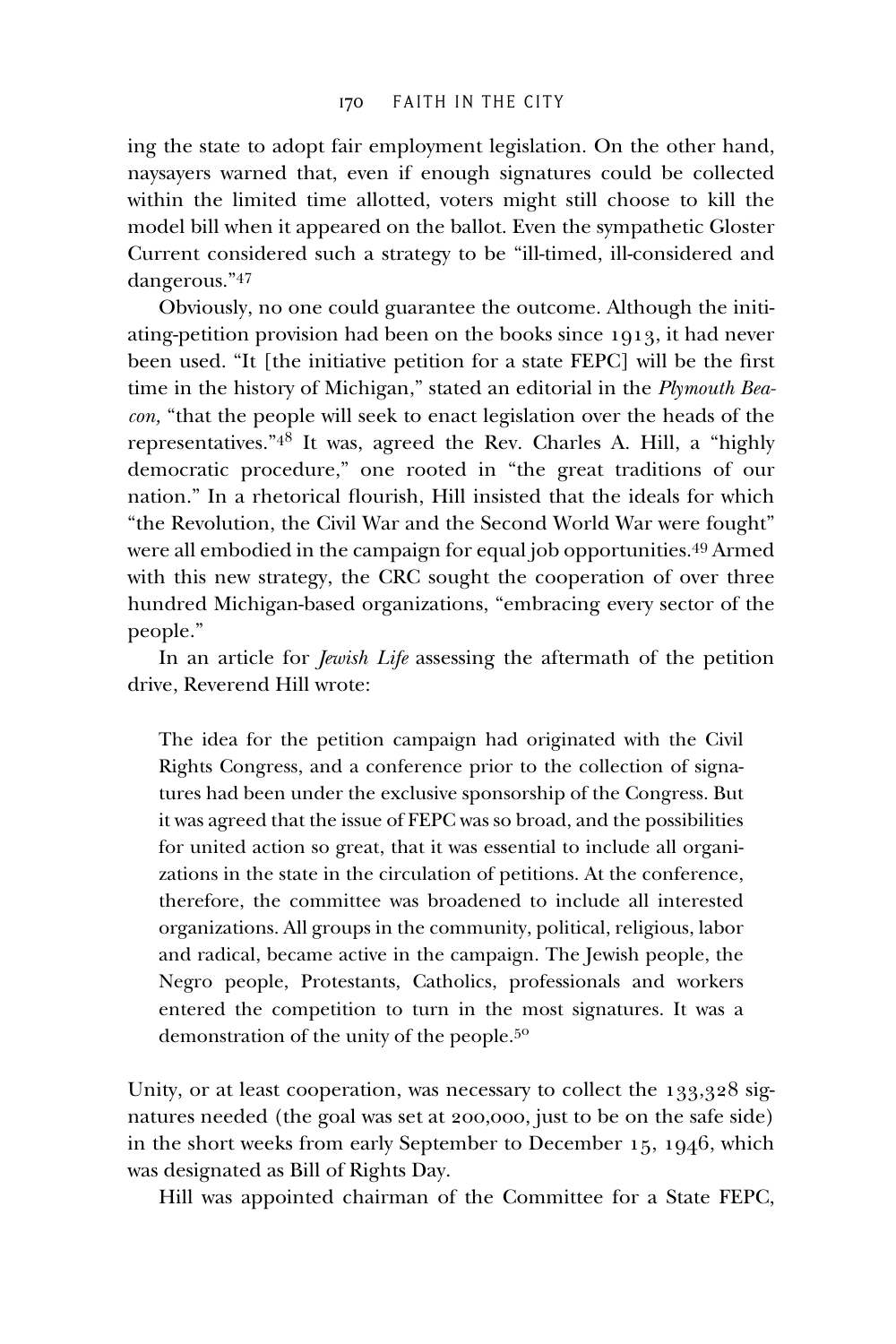which helped orchestrate the massive effort. His own participation tended to emphasize the duty and responsibility of the religious. "You couldn't go to church on Sunday," recalled one member of Hill's congregation, "without having signed one of those forms for fair employment." Under Hill's supervision, Hartford was established, along with the offices of organizations such as the NAACP, Local 600, the American Jewish Congress, and the Masonic Lodge (St. John's), as an official Petition Collection Center.<sup>51</sup> Attempting to capitalize further on the moral authority of the pulpit, Hill organized a group of more than twenty leading clergymen, including Fr. Malcolm Dade of St. Cyprian's, the Rev. T. T. Timberlake of the Detroit Council of Churches, and the Rev. J. H. Howell of St. Stephen AME, to issue a "Thanksgiving Statement for the Committee for a State FEPC." Connecting "our Pilgrim Fathers" and the freedom to worship with the "freedom for men of all races, tongues, and kindred to work according to their skills," the group urged every citizen to "take seriously the meaning of this national day of Thanksgiving [and] to sign one of the FEPC petitions as a positive act of faith in the future of our country as a bulwark of freedom."52 The committee also managed to secure the support of prominent political figures, including Mayor Jeffries, who declared an "FEPC Day" during the petition drive, and Walter Reuther, who was in the process of solidifying his position at the top of the UAW.<sup>53</sup>

High-minded ideals, religious commitment, and seemingly broadbased support did not prevent internal tensions and fissures from emerging within the FEPC coalition. The coalition could not escape the factionalism that was becoming more and more pervasive within the Left in general. The Communist Party's active and open participation was the central source of contention. Early on in the petition drive, the *Wage Earner* warned that communists and communist sympathizers were trying to "capture" the campaign.54 Local activist Geraldine Bledsoe recalls that before this time anticommunism "was a sort of muted thing." She assigned the breakup of the FEPC coalition, however, to the increasingly vocal "struggle over the ideology of communism."<sup>55</sup> More specifically, the presence of communists in the coalition hastened a divergence of opinions regarding the most appropriate course of action once the petitions had been gathered and submitted.

The CP, along with Hill and other CRC activists, viewed the initiative petition as a way to force the legislature to act, or, barring that, to place their FEPC proposal on the ballot and let the voting public have the final say. According to the more moderate factions, particularly those associ-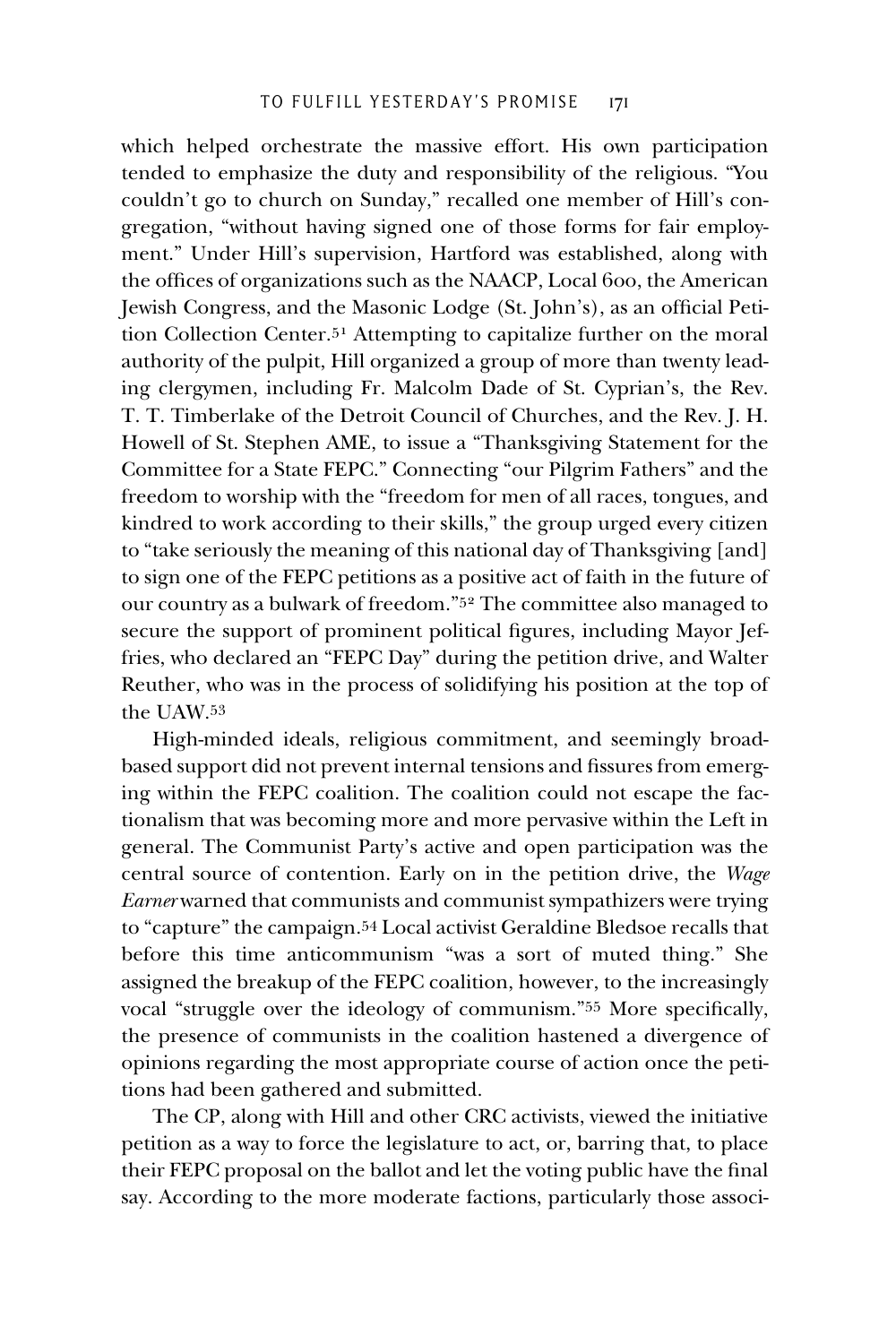ated with the NAACP, the Jewish Community Council, and the Association of Catholic Trade Unionists, such "faith in the people" was sheer folly. Instead of pressing for a vote—a daring plan considering the beating that the labor slate had taken in recent elections—the moderates preferred to use the petitions as leverage in the state legislature, an equally daring move, considering the strength of antilabor voices in the state House and the intense lobbying of the Michigan Manufacturers' Association.<sup>56</sup>

There was nothing necessarily communistic about the petition, but it was soon defined as such by liberals. As a result, the formerly inclusive Committee for a State FEPC was split in two as the campaign moved from the collection of signatures to the building of legislative support. Thus, in early January 1947, the Michigan Council for Fair Employment Legislation was formed "to rally the widest possible . . . liberal support" as opposed to the "narrow sponsorship" of the committee. The CRC and CP were pointedly excluded from the new group, and Bishop Francis J. Haas, a former chairman of the federal FEPC, was selected as honorary chair. Headed by George Schermer, director of the Mayor's Interracial Committee, and Oscar Cohen of the Jewish Community Council, the Michigan Council immediately voted to pull out of the CRC-backed committee. More dramatically, it decided to openly denounce the rival group. The campaign ended with the city's civil rights activists divided and the petition nullified on a legal technicality.<sup>57</sup>

Reverend Hill and others could still hope that "the people will finally wield unity that will result in the establishment of FEPC in Michigan and elsewhere." But unity—a concept to which much of the Left continued to cling—was becoming ever more difficult to achieve. The groundwork had already been laid for the final round of factional fights within the civil rights community, fights that would influence the direction of civil rights activism for the next decade. Calls for "unity among all progressive forces" fell on increasingly suspicious, and even hostile, ears.

By the end of 1947, the liberal Michigan Council for Fair Employment Legislation was still fighting for a Michigan FEPC. In response to the "tremendous impact" of the release of a report by Truman's Committee on Civil Rights, entitled *To Secure These Rights,* the group decided to broaden its agenda and change its name to the Michigan Committee on Civil Rights just in time for the messy election season of 1948, in which civil rights activists would become embroiled in factional fights between and among Democrats, Progressives, Republicans, Dixiecrats, liberals, conservatives, and Communists.58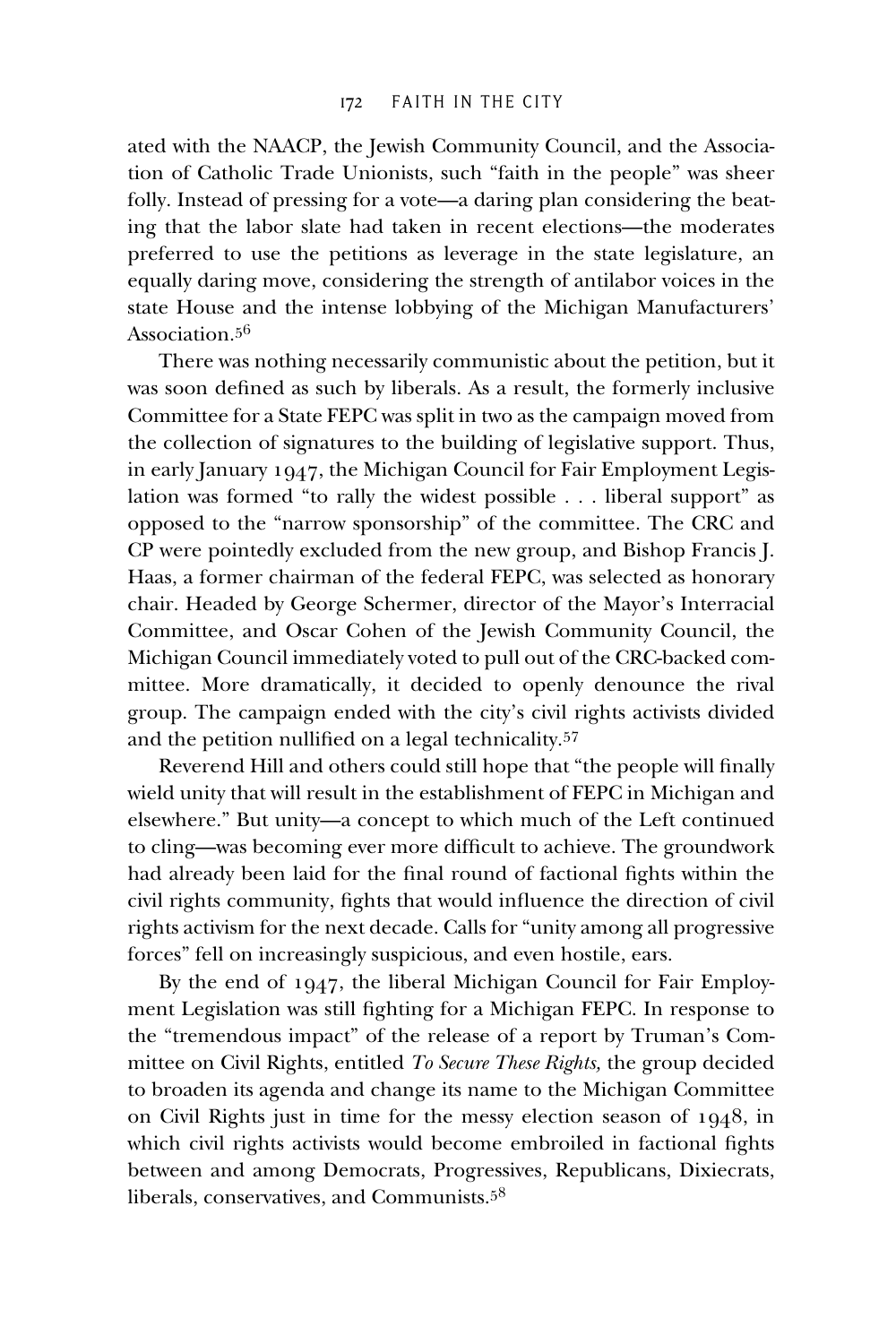### PROGRESSIVE ACTS OF FAITH Henry Wallace and the 1948 Campaign Season

I have stated elsewhere that red-baiting has paid and is paying great dividends. While masses of the people have been distracted by carefully manufactured "red menaces" the reactionaries have taken control of the government, inflation has continued its spirals upwards, and our major economic and social problems have intensified.<sup>59</sup>

—Henry A. Wallace, 1948

The internal difficulties hampering Detroit's civil rights community have to be seen in a broad national (and international) context. The national mood that made the original federal Fair Employment Practice Act and Commission possible was in retreat as a new conservatism enveloped American political culture. Businessmen and industrialists, who had lost the faith of working people during the Depression, were restored to a position of respect during World War II, and the Republican Party was increasingly successful at the polls as the nation set about the task of restoring "normalcy" and enjoying prosperity. That this quest for normalcy included a seemingly reactionary desire to curb the power of labor unions and silence the Left—particularly those organizations with actual or supposed ties to the Communist Party—was one of the tragedies of the postwar period.

The consequences of this new conservatism for Detroit's civil rights community were extreme, as each of its major institutional components—labor unions, civil rights organizations, and the Communist Party—came under attack from the government and cold war liberals. Normalcy dictated not only that labor unions enter into a cooperative association with the government bureaucracy—a process begun during World War II—but also that any area of potentially "subversive" opinion or action be contained and eventually destroyed. This "domestic containment," the counterpart of President Harry S. Truman's foreign policy to isolate and limit the threat of international communism, created a climate in which any "inappropriate" (i.e., communistic) demand for civil rights was regarded with circumspection.<sup>60</sup>

With postwar strikes sweeping the nation, labor unions were viewed as increasingly unmanageable. The no-strike pledge enacted during World War II was effectively nullified by a restless workforce. In  $1946$ , nearly 4.5 million people in various industries and occupations went on strike, demanding wage increases to compensate for wartime sacrifices and inflation. Some 116 million workdays were lost—four times as many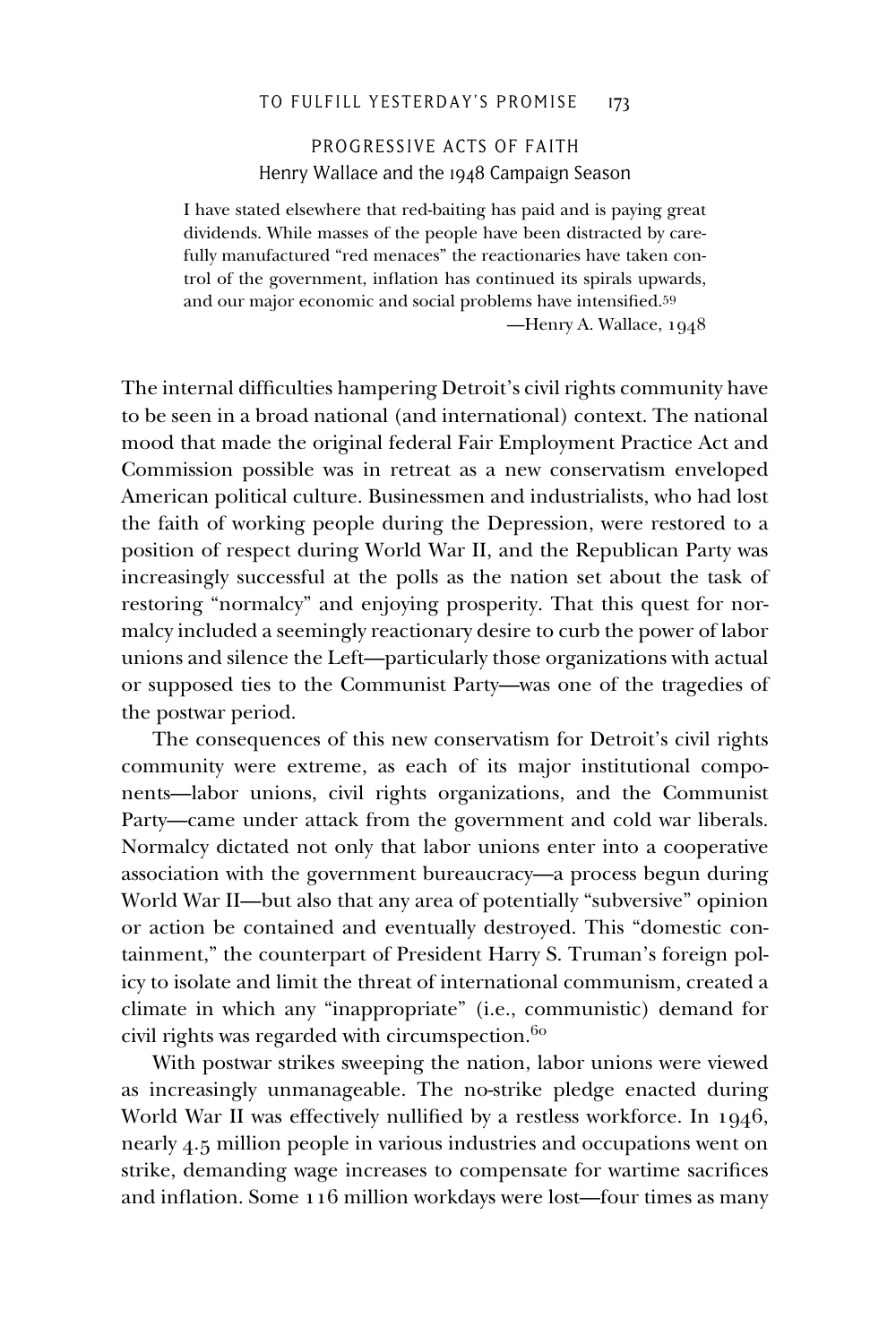as during the 1937 sit-down strikes—and the long-standing ties between the CIO and the Democratic administration were strained to the breaking point.<sup>61</sup> The bitter 103-day strike led by Walter Reuther against General Motors was, at the time, part of the largest strike wave (1945–46) in the nation's history.

The GM strike began nearly three weeks after Richard Frankensteen's defeat in the mayoral elections, and, because the UAW demanded a pay increase without a corresponding increase in the price of automobiles, it was an assault on the status quo. (Reuther's "antiinflation" strategy had the full backing of neither the CIO nor the government, and the UAW was forced to settle for a lower pay increase than it had initially sought with no mention of automobile prices.) Overall, the strike wave ran counter to the administration's policy of domestic containment. Truman took drastic steps in response, temporarily nationalizing packinghouses, railroads, and coal mines in order to forcibly end strikes. He also threatened to draft defiant railroad workers into the army and fined the coal miners' union 3.5 million dollars for refusing to abide by the government's back-to-work order. By reviving the old tactic of blaming worker activism on the unhealthy influence of the Communist Party and its sympathizers, conservative politicians refashioned their battle against the postwar strike wave into a new front in the war against domestic subversion.<sup>62</sup>

The Labor-Management Relations Act of 1947, better known as the Taft-Hartley Act, was Congress's response to the nation's "labor problems." Designed to "emancipate union and non-union workers from the tyranny of racketeers and the treason of Communist labor leaders" and to avoid or at least minimize "industrial strife," Taft-Hartley, passed over President Truman's veto in June 1947, was above all a congressional attempt to keep the peace and domesticate unions. The law outlawed the closed shop and granted other favorable advantages to management. Moreover, the National Labor Relations Board was prohibited from dealing with any union whose local, national, or international officers had not submitted an affidavit swearing that he or she was not "a member of the Communist Party or affiliated with such party, and that he does not believe in, and is not a member of or supports any organization that believes in or teaches, the overthrow of the United States Government by force or by any illegal or unconstitutional methods.<sup>"63</sup>

Although progressive unionists opposed Taft-Hartley, most labor leaders eventually capitulated and signed the anticommunist affidavits. Walter Reuther, for example, was critical of the law's ability to undermine the power of unions but used the anticommunist provisions to rid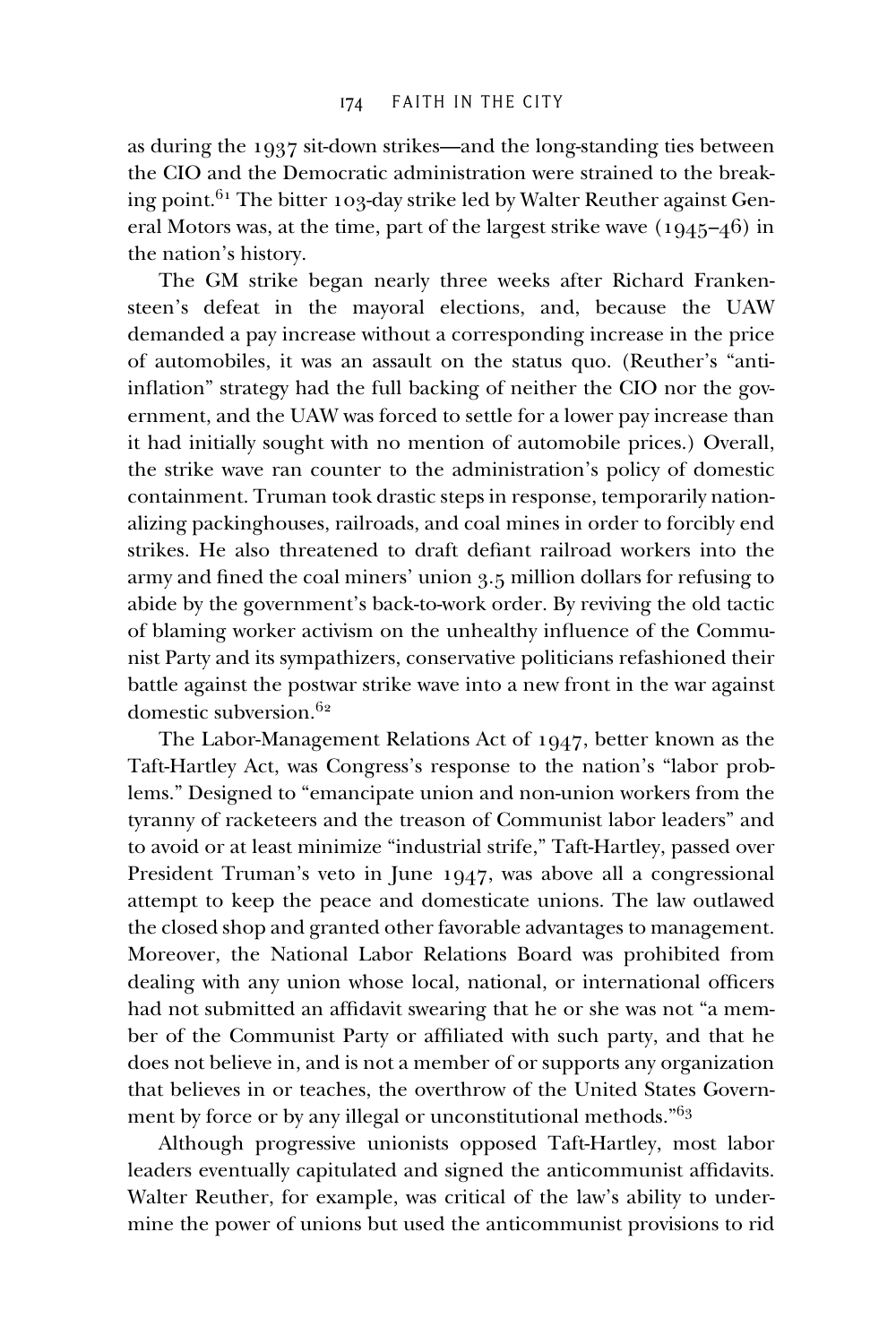the UAW of communists and sympathizers, many of whom happened to be his rivals. Reuther's high-profile role in the GM strike, coupled with his attacks on communists associated with his rival, George Addes, and the left-of-center caucus, secured his election to the UAW presidency in 1946. Over the next three years, anticommunist sentiment, and particularly its manifestation in the Taft-Hartley Act, facilitated Reuther's assault on the Far Left. $64$  Reuther's rise to power influenced not only the course of labor activism in the city but also the nature of the relationship between African Americans and the UAW. Ironically, many of his actions reinforced the government's desire to contain the radicalism of Blacks and workers. They also hardened the split in the city's civil rights community.

Reuther's anticommunism, which was supported by the UAW's rightof-center coalition—including socialists, Trotskyists, and the Association of Catholic Trade Unionists—won him a decisive victory. Although Reuther was a socialist who had once harbored some sympathy toward the CP and the Soviet Union, he was willing to engage in Red baiting as a means to an end. $65$  As a result, dozens of union officials who had been central to the Left-labor community in Detroit were expelled. Maurice Sugar, a member of the International Labor Defense and the National Lawyers Guild and the union's legal counsel since 1936, was fired, as was Black attorney George Crockett, director of the UAW's first Fair Practice Committee and one of the most outspoken critics of discrimination inside the union. Crockett and Sugar later joined with Ernest Goodman to form the city's first integrated law firm, one of the first in the nation, which defended many within the Left community during the Smith Act trials and the period before HUAC. (Years later, augmented by younger attorneys, the firm would also come to the defense of the New Left.<sup>66</sup>)

Within Local 600, activists such as Shelton Tappes, who lost his 1945 campaign for reelection as recording secretary, adapted to the confines of liberal anticommunism and signed a loyalty affidavit. Christopher Alston, Arthur McPhaul, Dave Moore, and others with strong ties to the CP lost their positions altogether. The Reutherites' efforts to control Local 600 did not end there, however. Throughout the late 1940s and early 1950s, Reuther and his supporters took dramatic measures to keep Local 600 in check, including placing it under the administrative control of the UAW's Executive Board.<sup>67</sup>

Many activists remained within the union and continued the struggle for union democracy and racial equality as best they could. Black unionists such as Horace Sheffield, Robert "Buddy" Battle, and Nelson Jack Edwards had been more or less loyal Reutherites for years. They had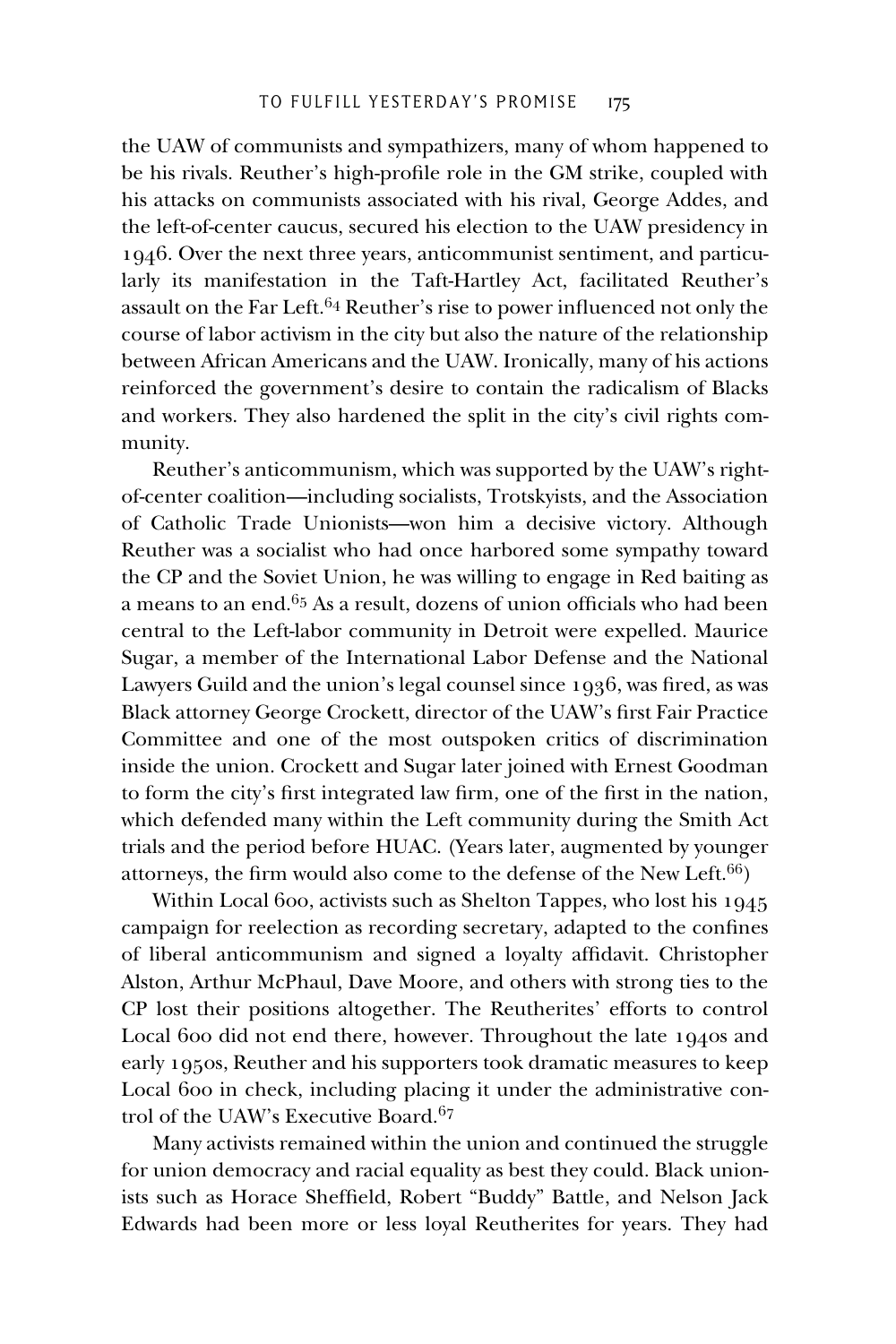always opposed the "manipulation of the left-wing" and the "yoke" of the CP and would form a key contingent in the liberal-labor coalition that emerged to carry on the struggle in the late 1950s.<sup>68</sup> Meanwhile, others who were ousted from the UAW and the CIO sought alternative avenues for their civil rights activism. It was in this environment that the Progressive Party was organized as a third-party challenge to the Democrats (and liberal anticommunism) and the Republicans (and conservative anticommunism). Leftists within the civil rights community in Detroit supported the Progressive Party and its presidential candidate, Henry Wallace, from the start. Reverend Hill, who had closely followed the reversal of fortune experienced by his friends and political allies in the left-ofcenter UAW coalition, attended the Progressive Party's founding convention in Philadelphia in 1948 as a member of the party's National Committee; subsequently, he also became a cochair of the party's Michigan Division.<sup>69</sup>

Hill was among the "60 leading [African American] ministers" who traveled to Philadelphia to express their support for Wallace's candidacy, and he was duly named to the nominations committee. Hill predicted that "the Progressives' forthright stand on segregation will win the overwhelming majority of the Negro vote" and justified his support of Wallace in both racial and religious terms. Agreeing with the other clergymen in attendance that religion "does not exist in a vacuum" and that one's stand on pressing issues such as "peace, democracy and abundance" was the test of a "truly moral and devout man," Hill insisted that neither the Democrats nor the Republicans "afford the church-goer any hope." Both, he continued, advocated "pro-fascist standards" and "violate[d] all the precepts of the believer."70

The Progressive Party was in a sense the last major attempt to save the New Deal coalition. Wallace had been both Roosevelt's vice president and his secretary of agriculture. Although he was wary of Communist Party support, both Wallace and the party felt that he, not Truman, had the right to the mantle of the New Deal. To Hill and others, Wallace seemed just the sort of morally devout man the nation needed.

Progressive strategists sought to make their party a grassroots movement with broad appeal; dubbed "Gideon's Army," it took on a pronounced religious tinge. The platform that emerged out of the 1948 convention, for instance, concluded: "Under the guidance of Divine Providence, the Progressive Party, with strong and active faith, moves forward to peace, freedom, and abundance." Wallace himself borrowed freely from the texts of the Old Testament prophets in speaking, for example, of the day when men shall "beat their swords into plowshares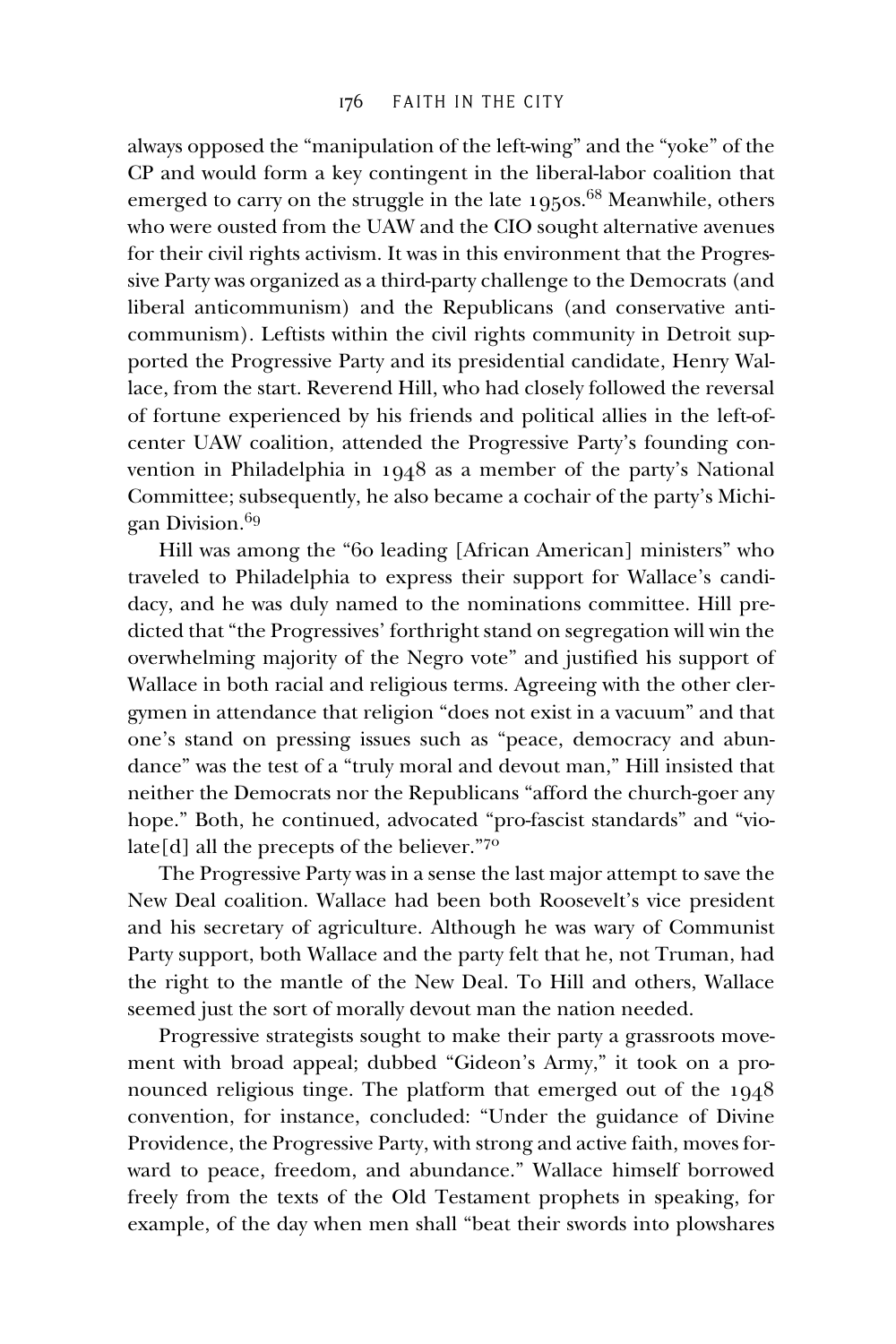and their spears into pruning hooks." Along with an appeal to Providence, the party's platform also included a strongly worded critique of Truman's policy toward international communism, a promise to use the power of government to create sixty million new jobs, an attack on discrimination in all areas of social life, and support for fair employment practices.71

Born in 1888 on a farm in central Iowa, Henry Wallace was the progeny of hardworking farmers and devout Presbyterians; his father was a United Presbyterian minister. Wallace was also imbued with a touch of mysticism and wore the markings of a man engaged in a lifelong spiritual quest. Having been raised in the United Presbyterian church, Wallace passed through a skeptical phase during college, attended Roman Catholic services for a time, and finally found a spiritual home in the high Episcopal church. Throughout, he honed a political philosophy as informed by scientific rationalism as by the social gospel and midwestern populism. In a series of addresses delivered at the Chicago Theological Seminary and the Federal Council of Churches in the early 1930s while he was still Roosevelt's secretary of agriculture, Wallace demonstrated his talent for mixing politics, economics, and religion and his understanding of the necessarily cooperative relationship between church and state. "It is the job of Government, as I see it," he proclaimed, "to devise and develop the social machinery which will work out the implications of the social message of the old prophets and of the Sermon on the Mount; but it remains the opportunity of the Church to fill men's hearts and minds with the spirit and meaning of great visions."<sup>72</sup>

Hill certainly shared these sentiments and stuck with the Wallace camp even after the Democratic Party adopted its own civil rights plank—in part out of fear that Wallace would otherwise capture the Black vote—and even after Strom Thurmond led his renegade Dixiecrats out of the Democratic Party to create a third-party challenge from the right. Although Wallace and Hill had much in common when it came to political theology, as well as foreign and domestic policy, it is difficult to know exactly why Hill continued to support Wallace even after it was clear that the Progressive Party's campaign was a lost cause.

Hill obviously believed that Wallace would be better for the Black population, the working class, and the Left than either Truman or Thomas Dewey, who ran on the Republican ticket. But he never explained what he meant by his statement that both the Republicans and the Democrats advocated profascist standards. Still, a number of possibilities can be inferred. First, it may have been the case that Hill had been preaching unity of all progressive forces for so long that unity,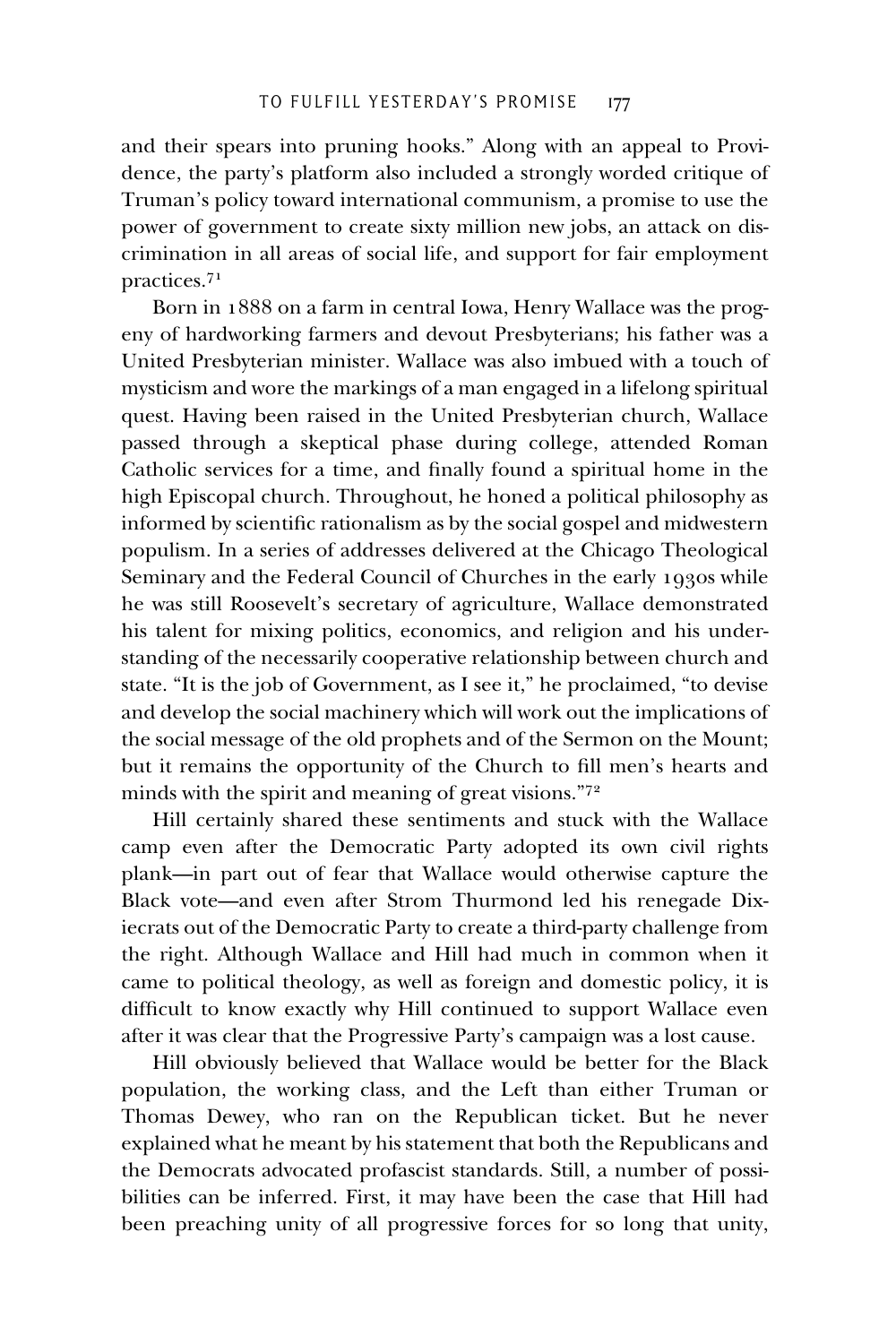which implied the inclusion of communists, took precedence over everything else. Second, it may have been the case that Hill was, like the CP, truly concerned about Truman's policies toward the Eastern Bloc on the foreign stage and the containment of labor at home. In his own 1948 campaign for Common Council, Hill stated that he was pro-Wallace and against the Marshall Plan. As Stanley Nowak, who was running on the 1948 Progressive Party's ticket for the state Senate, put it during a joint appearance with Hill, "The issue in this campaign, of war or peace, fascism or democracy, free labor or slave labor under the Taft-Hartleyites, an end to Jim Crowism, reduction of prices and return to price control, seemingly do not interest the back-room shaffters of the state Democratic party clique."73 In Nowak's telling, the issues are merged and inseparable, and only an untainted third party could properly address them. The threat of Thurmond and the Dixiecrats—and what, after all, would have been so new about such virulent forms of southern racism? was an insufficient reason to return to the Democratic fold.

Finally, Hill might have felt not only the pull of politics but, once again, of friendship as well. He had accepted the chairmanship of a political organization, the Michigan Progressive Party, to which most of his closest friends belonged, including Nowak and Coleman Young. At least initially, the new party's platform and its presidential candidate were attractive to workers and minorities. All of the "good people" appeared to be pro-Wallace. When Wallace made an appearance in Detroit soon after he announced his candidacy in December, 1947, some thirteen thousand people paid to hear him speak. The advance ticket sales were so great that his local sponsors had to move the affair to the city's Olympia Stadium. Presidents of local unions and units in the area formed an Auto Workers National Committee for Wallace, and pro-Wallace committees were convened in a number of local unions, including Ford Local 600.74

Local activists such as Hill, Nowak, and Young, who had been recently elected director of organizing in the ideologically divided Wayne County CIO, all ran for local office on the Progressive Party ticket, and activists associated with the Civil Rights Congress created Wallace for President Committees throughout the city's communities. Yet on Wallace's second campaign visit to Detroit in the late summer of 1948 the city's pro-Wallace groups couldn't even muster 450 people to attend. In the months between Wallace's two visits, anti-Wallace forces had managed to isolate the Progressive Party outside of the political mainstream. The liberal attack was spearheaded by the CIO, Americans for Democratic Action, and the NAACP, which joined forces to frame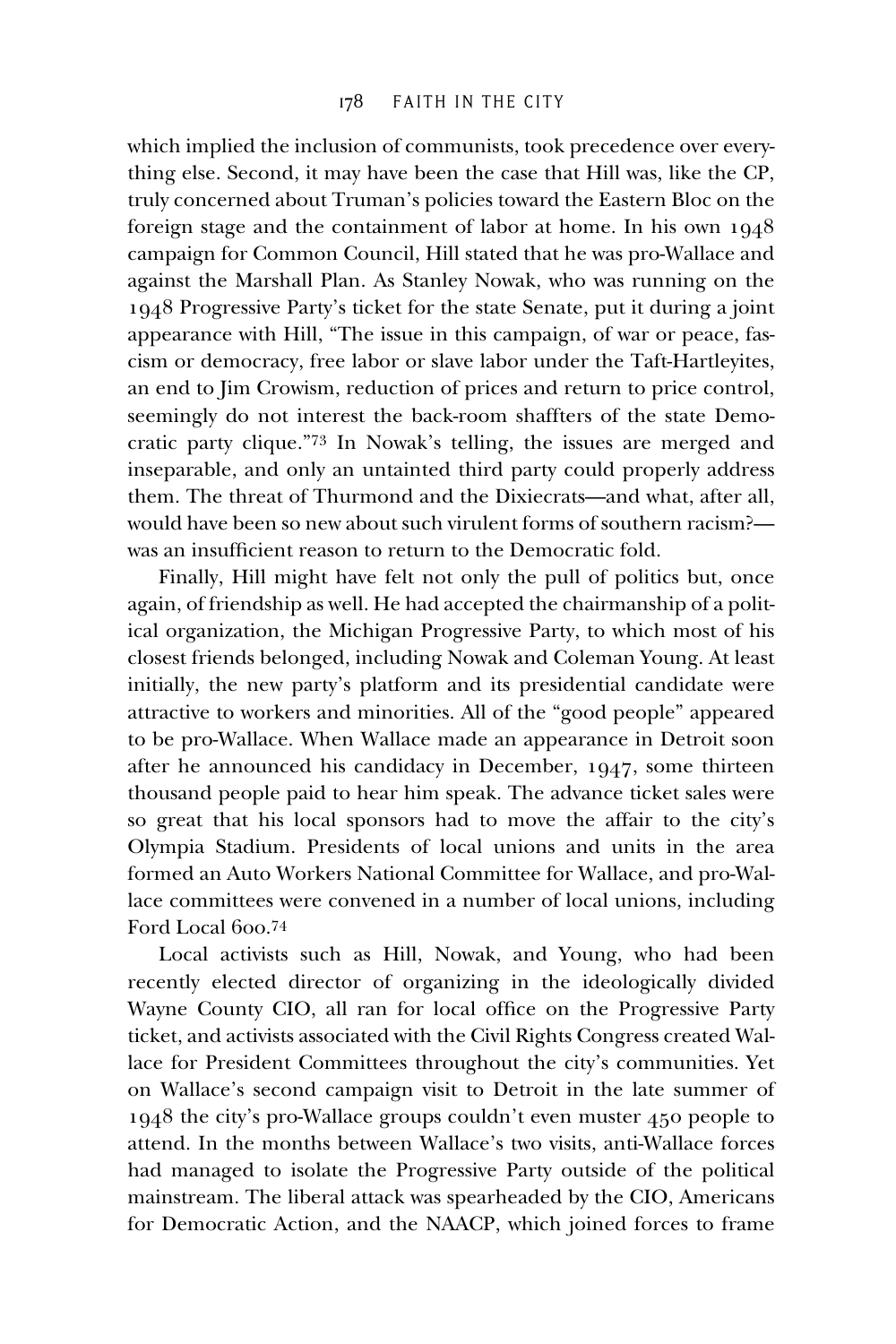Wallace as "soft on communism," and the Progressive Party as the latest "communist front" bent on destroying the American way of life. The CIO urged its members not to support Wallace because such support threatened to divide the Democratic Party and facilitate a Republican victory. The CIO-PAC, which had been so supportive of Hill's candidacy in 1945, now went to great pains to ensure that all member unions and their locals understood the dangers represented by Wallace and the Progressives.<sup>75</sup>

The UAW's Executive Board denounced the Progressive Party as "a Communist Party maneuver designed to advance the foreign policy interests of the Soviet Union at the expense of democracy and freedom throughout the world." The ADA, for its part, released a four-hundredpage "exposé" of Wallace and his supporters. Worrying about Black Wallace supporters, or indeed anyone sympathetic to his brand of "communism," the NAACP also joined the anti-Wallace crusade. In Detroit, the ADA forces, which included Fr. Malcolm Dade, Rabbi Leo Fram, the Rev. Robert Bradby Jr. (who in many ways followed in the footsteps of his father, Robert Bradby Sr., who had died in 1946), Walter Reuther, Dr. James J. McClendon, Edward Swan (a former chief FEPC examiner for Michigan and the new executive secretary of the NAACP), and Paul Weber of the ACTU, as well as former members of the Left community such as George Edwards, organized around anticommunism and the defeat of the Progressives.76

This division in the Left community, which had been growing ever since the campaign for a state FEPC, broke wide open during the annual Labor Day parade in 1948. The remnants of the once vital left wing of the civil rights community was led down Woodward Avenue by Wallace, but his presence was overshadowed by President Truman, who chose Detroit's Cadillac Square as the site to kick off his reelection campaign. "The breach within the CIO was on public display that afternoon," recalled Coleman Young, "as the Reuther caucus paraded on the square behind Truman while the leftists and Progressives peeled off in another direction to rally on behalf of Henry Wallace." The Wallace campaign and the Progressive Party were, according to Young and others, ill-fated from the start. Young's own attempt to run for the state Senate on the party's ticket was, he stated, "the biggest mistake of my life . . . [for] it took me fifteen years to rehabilitate my position with the Democratic Party."77

At least Young, who would become not only a state senator but also the first Black mayor of Detroit, was able to eventually "rehabilitate" himself politically. Many of his associates were not so fortunate. Reverend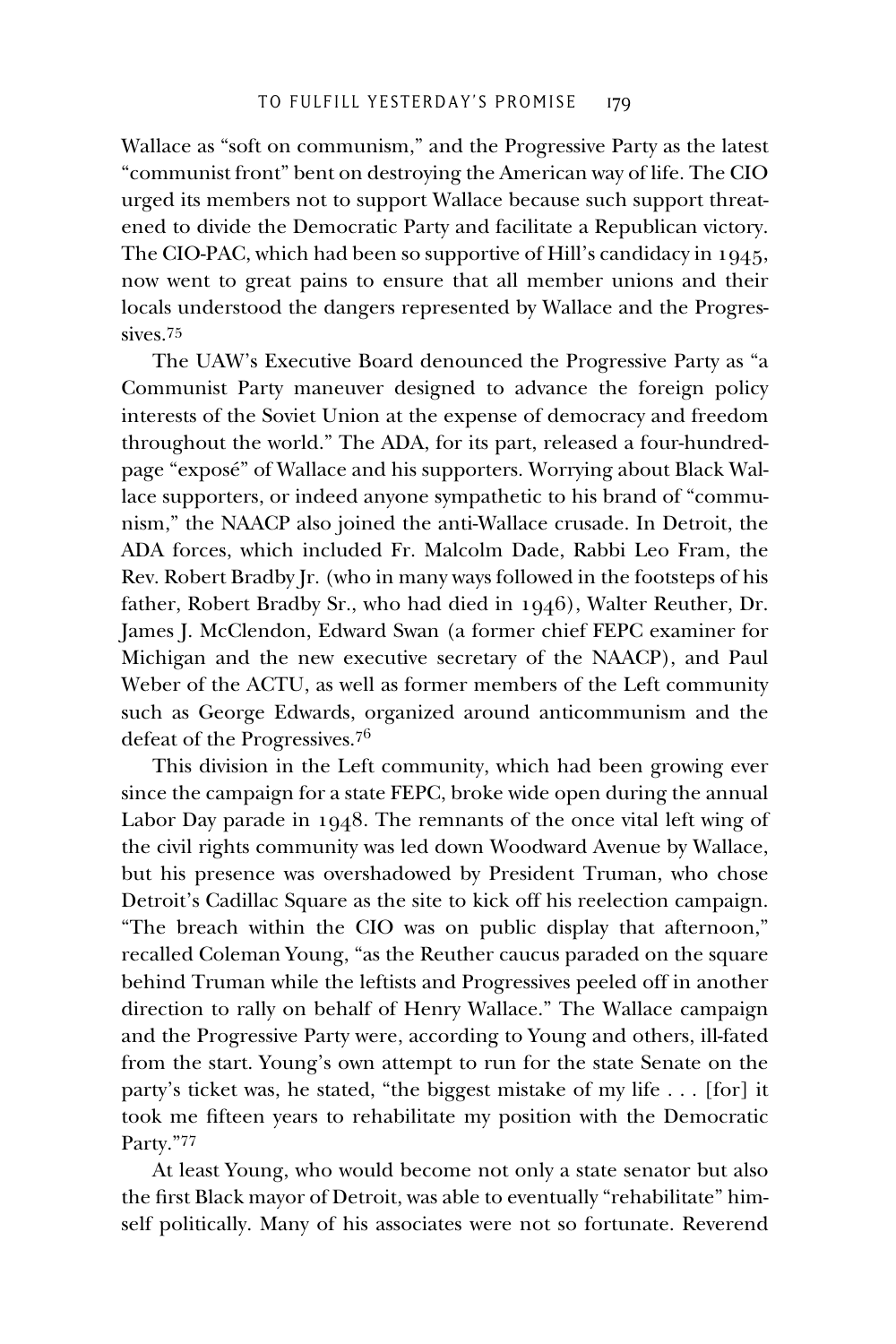Hill's support of the Progressive Party—even after Wallace's defeat cost him any chance, however slim, of winning a long-desired seat on the city's Common Council; it also seriously damaged his 1951 bid for Congress.<sup>78</sup> Within the Black community, Hill's church, Hartford Avenue Baptist, was known as "that Red church," although the majority of his congregation remained devoted. Hill continued to work around the Red label, but it did tarnish his hard-earned status as a tireless fighter for civil rights and social justice.

The anti-Wallace crusade could be seen as a foundational moment in the solidification of a liberal-labor coalition. This coalition had its basis in the old labor–civil rights community, but it pointedly excluded those, such as Reverend Hill, who remained in the CP's orbit. In a sense, anticommunism served the same unifying function for liberals as antifascism had for leftists during the Popular Front years. Furthermore, anticommunism probably hardened the identity of interests on both sides of the ideological divide. As members of the liberal coalition grew together, politically and ideologically, local members of the Progressive Party and the old Left community were wedded to one another by even stronger ties—ties formed not only through long-standing relationships but also through the shared experience of defeat. Responding to the negative publicity that Wallace supporters received at the hands of the conservative *Detroit News,* which published a list of "Reds for Wallace," Wallace himself called it "an honor list, with my good friend the Rev. Charles A. Hill; that progressive union leader George Addes; and that outspoken worker for the people, State Senator Stanley Nowak."79 That must have offered some comfort. It is worth remembering, however, that the publicly drawn ideological lines were by no means always observed in the personal and social lives of local activists. By the 1960s, flexibility, which had long been a distinctive trait of the city's political mobilizations, would begin to reassert itself. There were certainly important divisions, but few were ever quite as starkly drawn as they may have seemed from the outside.

But the liberal anti-Wallace forces in Detroit were emboldened by their victory; their liberal anticommunism had found an even greater audience. The era of the united front was over, and ideological tensions within the Left played out repeatedly on the terrain of social activism. Of course, this contest between ideologies and organizations was hardly limited to Detroit but left its stamp on the civil rights movement nationally as well. When the NAACP organized its national civil rights mobilization in the fall of 1949, CP-aligned Left organizations and individuals were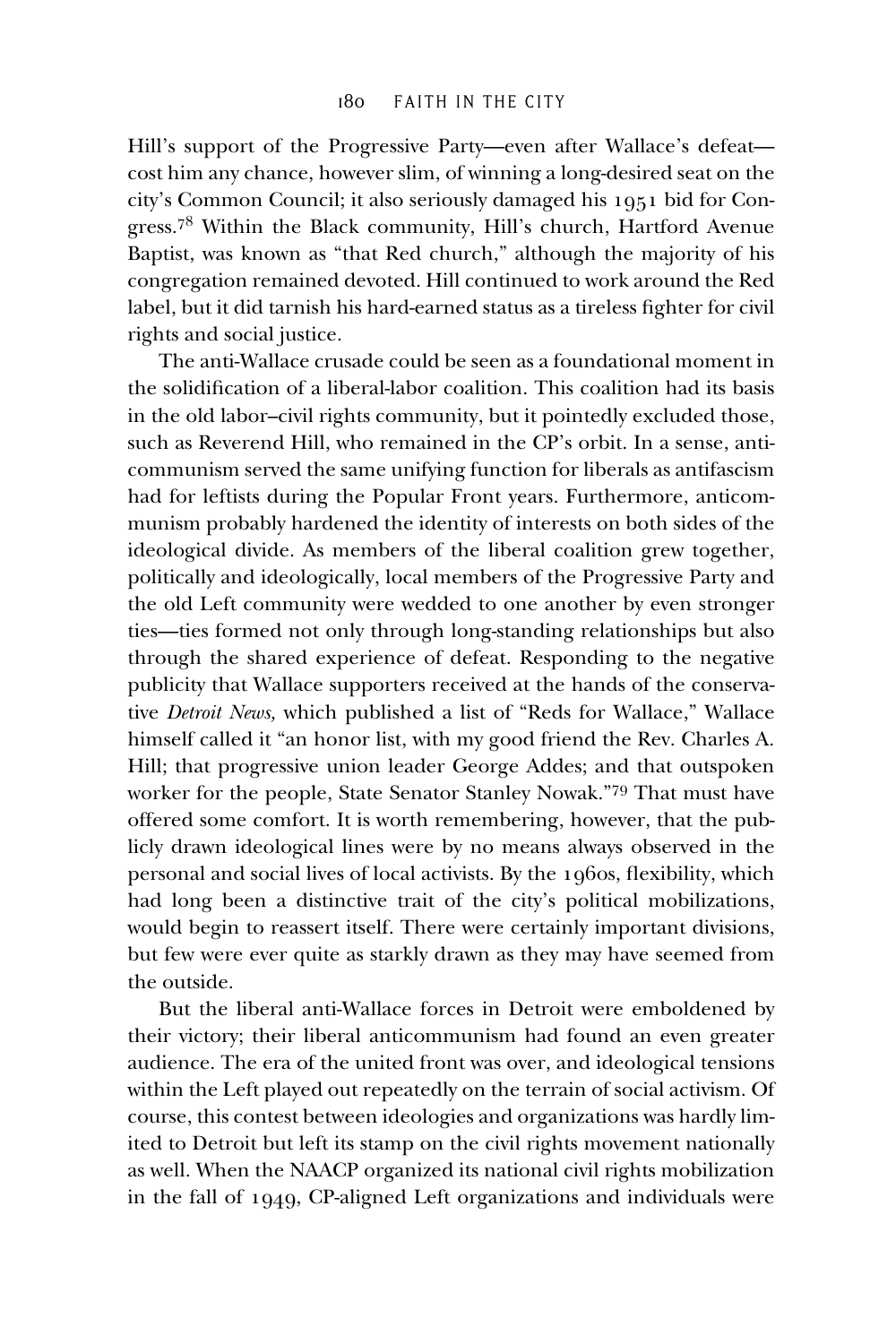barred. When William Patterson, the chairman of the National CRC, protested his group's exclusion and appealed to the unity of all progressive forces, the NAACP turned him down in a scathing three-page reply written by Roy Wilkins. "In the present Civil Rights Mobilization we have no desire for that kind of cooperation, or that kind of unity," the letter stated.

We do not believe it will contribute to the success of the campaign. On the contrary, we believe it will be a distinct handicap. The organizations sponsoring this Civil Rights Mobilization are seeking the enactment of civil rights legislation to the end that minority groups may be more fully protected in their rights under the American constitution and the American concept of democracy. We do not believe in light of the consistent performance of the Civil Rights Congress and its associates, that this is their end objective. This was the basic consideration in the decision not to list the Civil Rights Congress as an organization to be invited to cooperate.<sup>80</sup>

Like many anticommunist liberal groups, both nationally and locally, the NAACP and its allies latched on to the proposition that communists and their organizations must be disassociated from "legitimate" civil rights mobilizations. Whether this was true due to the political climate of the times, and if so to what degree, remains debatable.

The mobilization was a positive endeavor, but it is difficult to ignore the confusion over communism behind the scenes. The NAACP had already taken measures to exclude the Civil Rights Congress. Under orders from the CIO it also excluded the United Electrical Workers (a CIO member), as well as ten other unions under investigation for being "communist dominated" and therefore politically compromised. Moreover, it rejected out of hand the demand that Congressman Vito Marcantonio, one of the most consistent fighters for civil rights legislation in the House, be allowed to speak as a representative of the hated Progressive Party. To further guard against communist infiltration, all delegates were required to obtain certified advance credentials, which were authenticated by representatives of the NAACP, the CIO, the ADA, the American Jewish Committee, and other staunchly anticommunist organizations.

The differentiation between valid and nonvalid credentials was made almost capriciously. In one case, all the delegates from the New York City NAACP, whose president had photocopied his signature for the creden-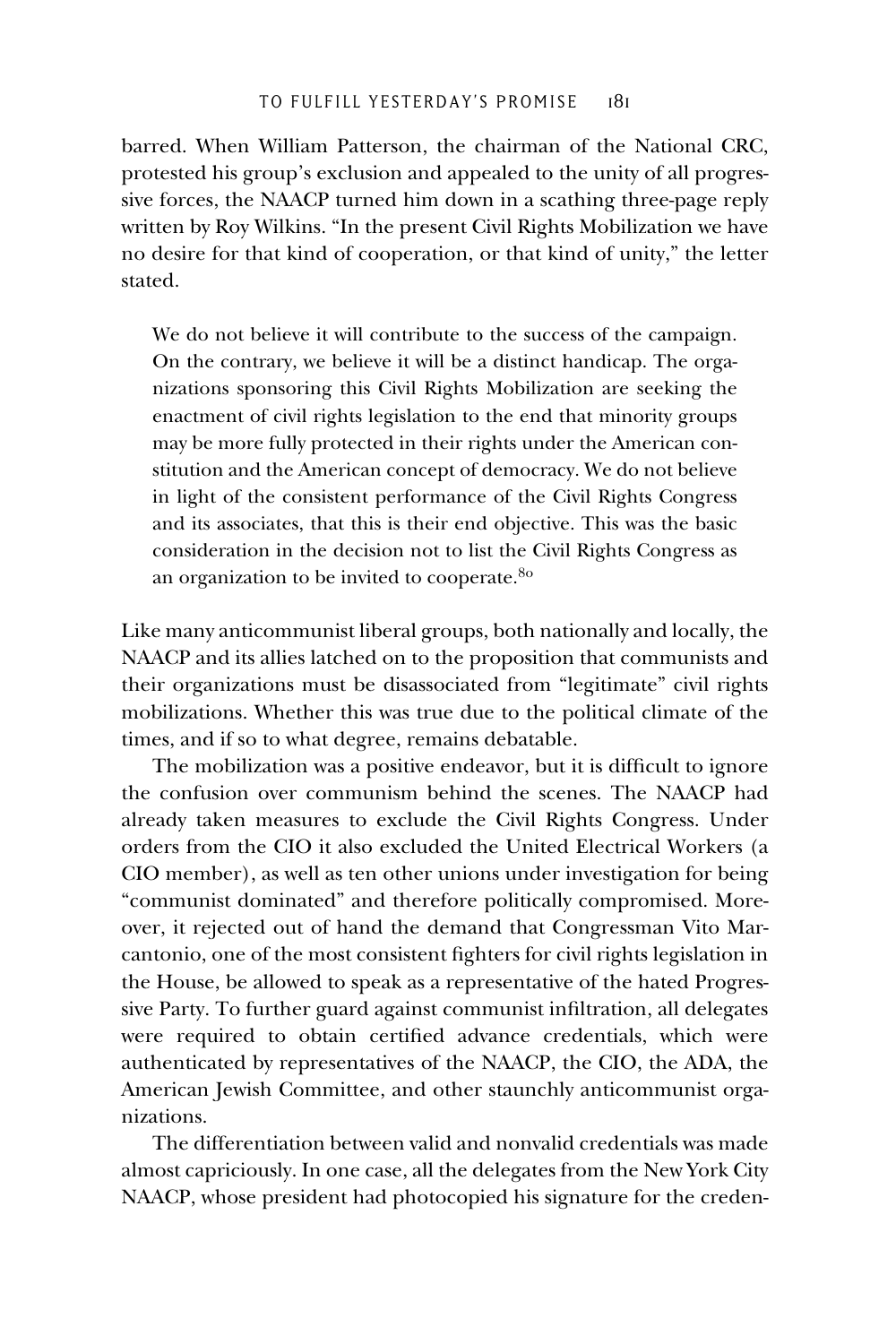tials of hundreds of attendees, were initially barred. The decision was not reversed until Adam Clayton Powell Jr. intervened. In another case, a wife was allowed in while her husband, a trade unionist from a politically suspect union, was not. The fact that many of those who were assigned to control admission were white did not help matters. "You people can afford to pick and choose who's going to fight for civil rights," a member of one group of Black delegates was reported to have said, but "[t]he fight is too tough for the Negro people for us to be so choosy." $81$ 

Nonetheless, the NAACP succeeded in bringing over four thousand people to Washington, DC, in February 1950, to press for civil rights legislation. In Detroit, over one thousand people gathered to hear Roy Wilkins and give local delegates a big send-off. $82$  The mobilization, as one slightly disgruntled leftist commentator put it, "turned out to be a powerful outpouring of the determination of the Negro people to win civil rights despite possible embarrassment to either the Truman administration or the bourgeois and social democratic leaders of the over 50 'non-communist' organizations which reluctantly called the Mobilization."<sup>83</sup> The exclusion of the CRC and other radicals was an affront to William Patterson, however, who stepped up his critique of the NAACP and its liberal allies. Patterson hoped that his position against the NAACP would "certainly be a guide to action on a local scale."84 Jack Raskin, head of the Michigan CRC, was less convinced. Tension between Raskin and the national office of the CRC had been developing for some time, and this conflict probably had something to do with his resignation as executive secretary in 1950.

Raskin's tenure as head of the organization had been mixed. The dedicated activist had established a wide network of contacts, most of which he committed to memory. He liked to get things done but was not fond of writing reports to the national office. He had the ability to work on many issues simultaneously, but his lack of organization could be frustrating to his coworkers. As Anne Shore, who left New York to become secretary of the Michigan branch around  $1947$ , put it, the office was "a mess." "There is a fine potential here," she related, "but it is so amorphous that it drives me crazy. The hundreds of contacts we have all seem to be in Jack's head." Still, Raskin's dedication to the cause of civil rights, civil liberties, and antiracism led him to make enormous sacrifices. His CRC salary was always small, too small to support his wife and their young child, and Raskin resigned in late 1950 for "personal reasons"—even though he believed that the push for his resignation was influenced by the CP's desire to have an African American in this key leadership position.<sup>85</sup>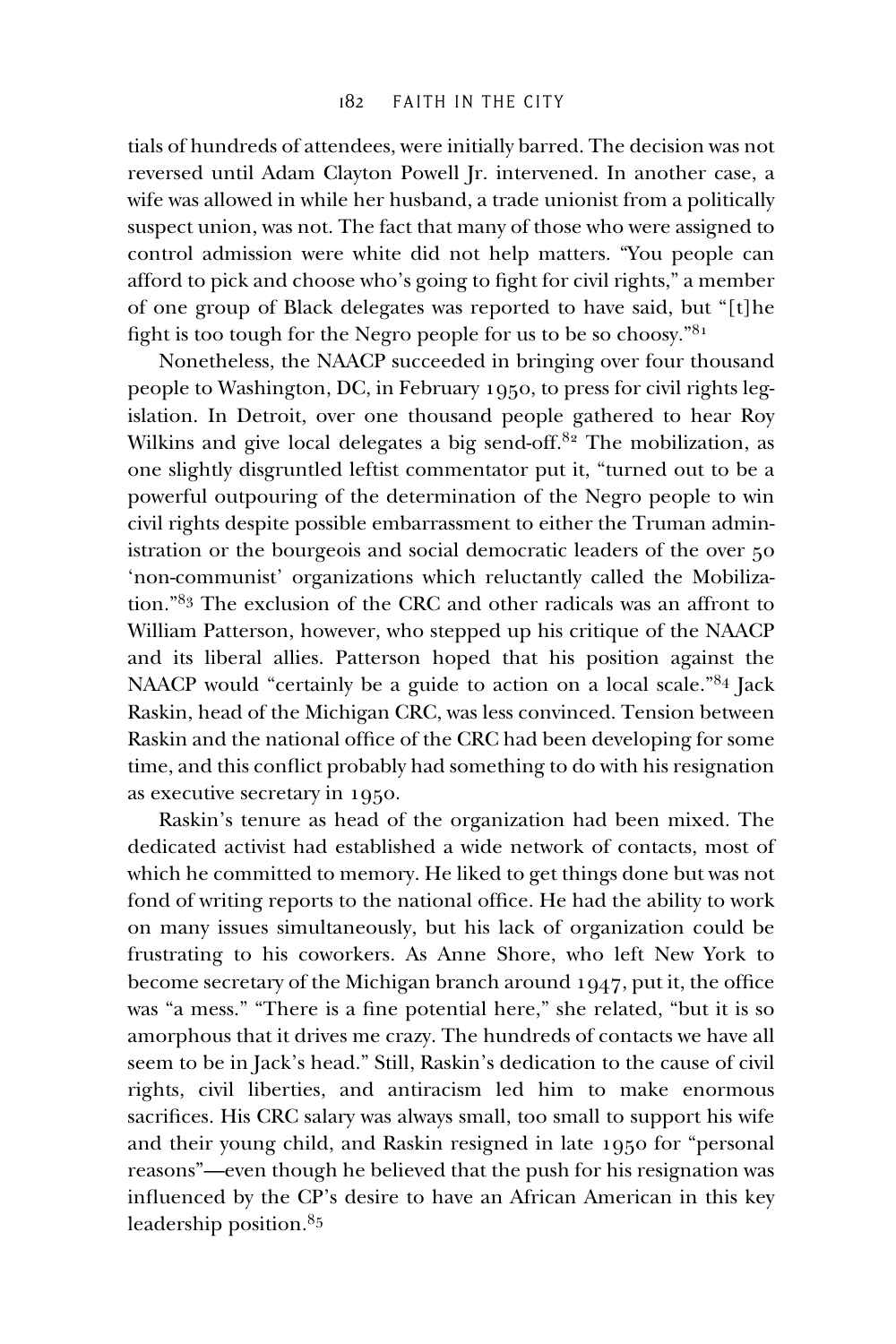Sometime between the end of 1950 and the summer of 1951 Raskin was replaced by Arthur McPhaul, a Black communist and auto worker who had recently lost his job at Ford's River Rouge plant. Born in rural Georgia, McPhaul came to Detroit from Oklahoma with his family during World War I. The son of an outspoken Methodist minister, McPhaul was introduced to racial segregation at an early age. He later recalled that "it wasn't much better in Detroit than in the South, not a lot." He began working at Ford in 1935, and became a volunteer organizer for the UAW soon after. Like many others, he saw a direct connection between union organizing and civil rights and affiliated himself with both the NNC and the Civil Rights Federation. He also came to know Reverend Hill, whom he described as "one of the outstanding black leaders of that period" and whom he admired for Hill's commitment to "speaking out on issues that affected not only black people, the black community, but all poor people." Although there was certainly a great deal of anticlericalism in radical circles and a tendency to think of religion as "the opiate of the masses" and of ministers as ineffectual, McPhaul attended services at Hill's church with some frequency. The two men eventually became close friends and allies.<sup>86</sup>

So McPhaul was no stranger to the Left community when he took over Raskin's position at the CRC, nor was he a stranger to its racial dynamics. Patterson and others at the national offices insisted that African Americans be elevated to positions of authority on the local level, but, as McPhaul realized, such a policy rankled even "the best white people." True, some Blacks associated with the civil rights community could not seem to recall much racism in its ranks. "I don't get any feeling that there was any domination by whites," recalled Geraldine Bledsoe. "I was caught up in the middle of much of the civil rights movement, and I would say there were more whites than Negroes, but I would say they walked pretty much side by side." For the most part, Hill concurred. McPhaul tells a different story: "I guess it was part of the racist system in which they live.  $\dots$  I had a running fight all the time with Anne Shore. . . . I want to say I have a great deal of respect for her, but she was still full of chauvinism. Just could not accept leadership from a black person."87 McPhaul's experiences left him bitter and disillusioned about the capacity of whites to thoroughly dedicate themselves to antiracism, but he was just as likely to find fault with African American liberals, not to mention conservatives.

Despite his criticisms, McPhaul never lost faith in the organization that he guided through its final years. His tenure as head of the local branch was an active one. In the early 1950s, the Left community was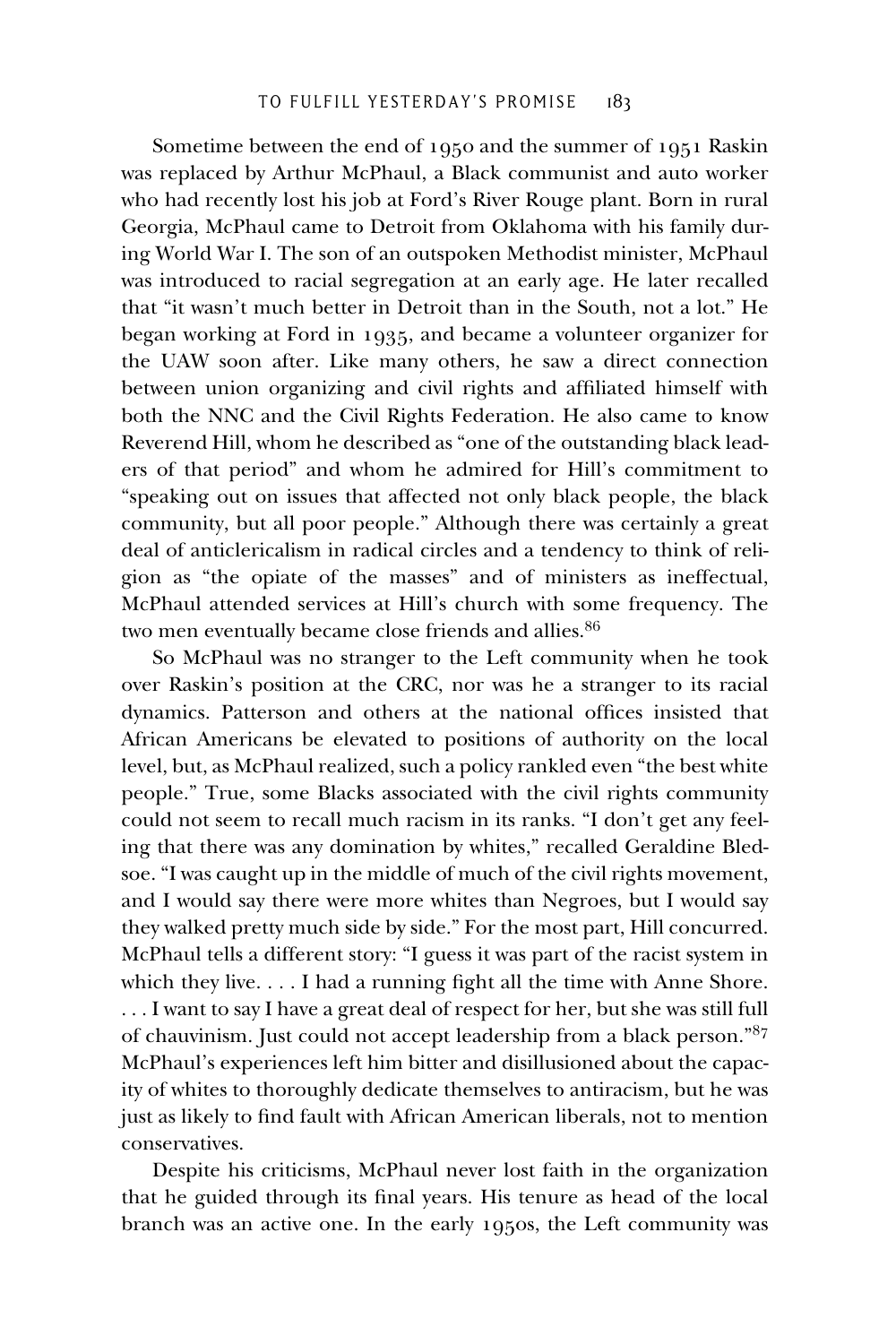forced to divide its time between mobilizing on civil rights issues such as fair housing, fair employment, and police brutality on the one hand and the defense of civil liberties, and by extension their own political viability, on the other. While the CRC insisted that "in spite of all the hysteria being put in the papers that we are on the subversive list, we have plenty of support, not with the big shots but with the Negro and Jewish people we have a big circle of friends," community activism was becoming increasingly difficult.<sup>88</sup> As historian Ellen Schrecker notes in her study of McCarthyism and the American communist movement, the financial and human cost of defending members and sympathizers was exorbitant. "The struggle to fend off the government's onslaught turned the party and its adjunct organizations into self-defense groups," she writes, "preoccupied with fundraising and legal strategies."<sup>89</sup>

The result was a mixture of offensive and defensive tactics, of civil rights and civil liberties—*especially* civil liberties. The CRC worked on a wide and impressive variety of cases, including that of Lemas Woods. Woods was a private in an all-Negro army unit stationed in the Philippines who was accused of murder. Hastily sentenced to death by a military court, he sent a farewell letter to his father. The senior Woods, a member of UAW Local 208, spoke to his shop steward about his son's situation, and the steward referred him to the CRC. During the campaign to reverse Woods's death sentence and secure him a new trial the CRC distributed over thirty thousand leaflets and held dozens of community meetings in churches and other venues around the city. They took the case on in April 1946; in August 1947, after a new trial held at San Francisco's Presidio, Woods was found guilty only of involuntary manslaughter. His sentence was eventually reduced to eighteen months.90 Much the same mixture of legal strategy and community activism was on display when the CRC mobilized around the shooting death of Leon Mosely, a fifteen-year-old African American boy who was beaten and then shot by police.

On the night of June 4, 1948, a police cruiser fell in behind Leon Mosely, who was allegedly driving in a "suspicious" manner. A pursuit began and was swiftly augmented by reinforcements. Several shots were fired during the chase, and Mosely drove the car, which turned out to be stolen, into a tree. According to witnesses, the police pulled Mosely out of the car and began to pummel him. Mosely either broke loose or was deliberately allowed to "wobble down the street," but in either case he was shot in the back and killed. The incident joined a long list of community complaints against the police and Police Commissioner Harry S. Toy. A Joint Committee for Justice for Leon Mosely was quickly set up,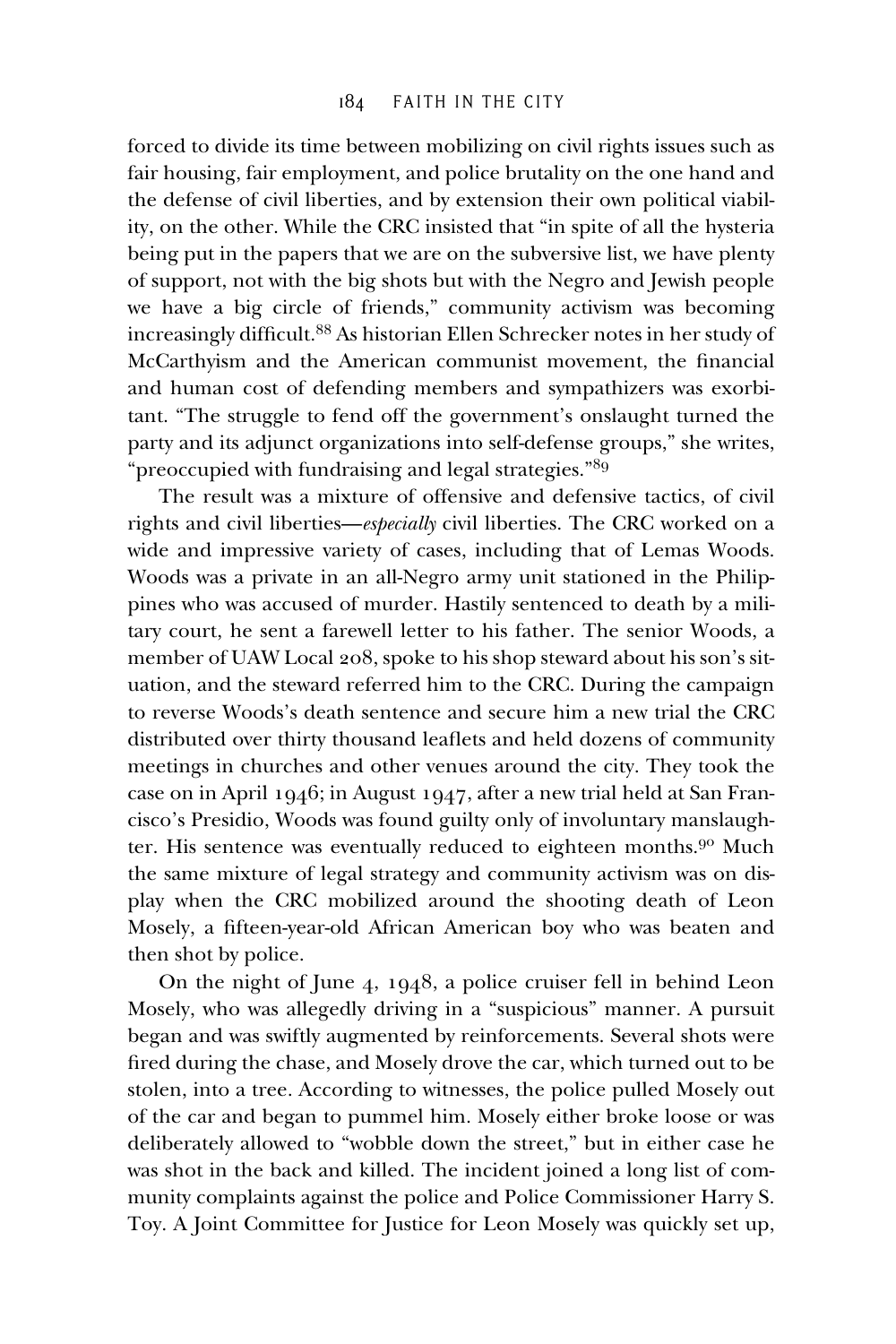headed by the Rev. T. S. Boone, of King Solomon Baptist Church, and Coleman Young, with representatives from the CRC, the CP, the CIO Council, the UAW, and even the NAACP and the Michigan Committee on Civil Rights. Hundreds attended the young man's funeral, and days later thousands participated in a march to City Hall to demand action. Acting on behalf of the family, CRC attorneys pressed for and finally received a coroner's inquisition, which would investigate whether the officers involved had committed a crime and then make a recommendation to the Prosecutor's Office. The inquisition found unanimously that the shooting was "unwarranted and unwise" and that the two officers involved were culpable.91

The demonstrations continued, and the pressure eventually forced the Prosecutor's Office to act. Unfortunately, instead of issuing a warrant against the two officers for a felony, the prosecutor sought only a manslaughter warrant for one officer and none at all for the other. Commenting on this mixed success, Reverend Hill reminded his allies that "the fact that any type of warrant was issued against a police officer is a direct result of the organized protests and demonstrations of an aroused community." While he expressed regret at the weaker manslaughter charge, it was progress nonetheless, "for this is the first time that we have been able to get a verdict of any kind." Hill incorporated the case into his Common Council campaign and the Joint Committee for Justice kept up the pressure, only to be thwarted in the end by a recalcitrant Commissioner Toy, who refused to have the officer arrested. $92$ 

Attorneys Ernest Goodman, George Crockett, C. LeBron Simmons, and others associated with the legal staff of the Michigan CRC and the National Lawyers Guild spent a tremendous amount of time and effort on cases like those of Lemas Woods and Leon Mosely. They typically worked on a pro bono basis, and the resources that the CRC and community groups could generate were always spread thin. They were spread even thinner when the Left was forced to defend itself in cases such as that of the "Michigan Six," in which six members of the Michigan Division of the Communist Party faced trial for alleged violations of the Smith Act. This was only the first in a series of state-sponsored trials and hearings that would decimate the Communist Party and its sympathizers in Detroit and across the nation. In the words of Joseph Starobin, the foreign editor of the *Daily Worker,* the party became "at least a case of civil liberties, at best an object of sympathy, but no longer a power."<sup>93</sup> Much the same could be said for most of the men and women who had dedicated a portion of their lives to Detroit's early civil rights movement.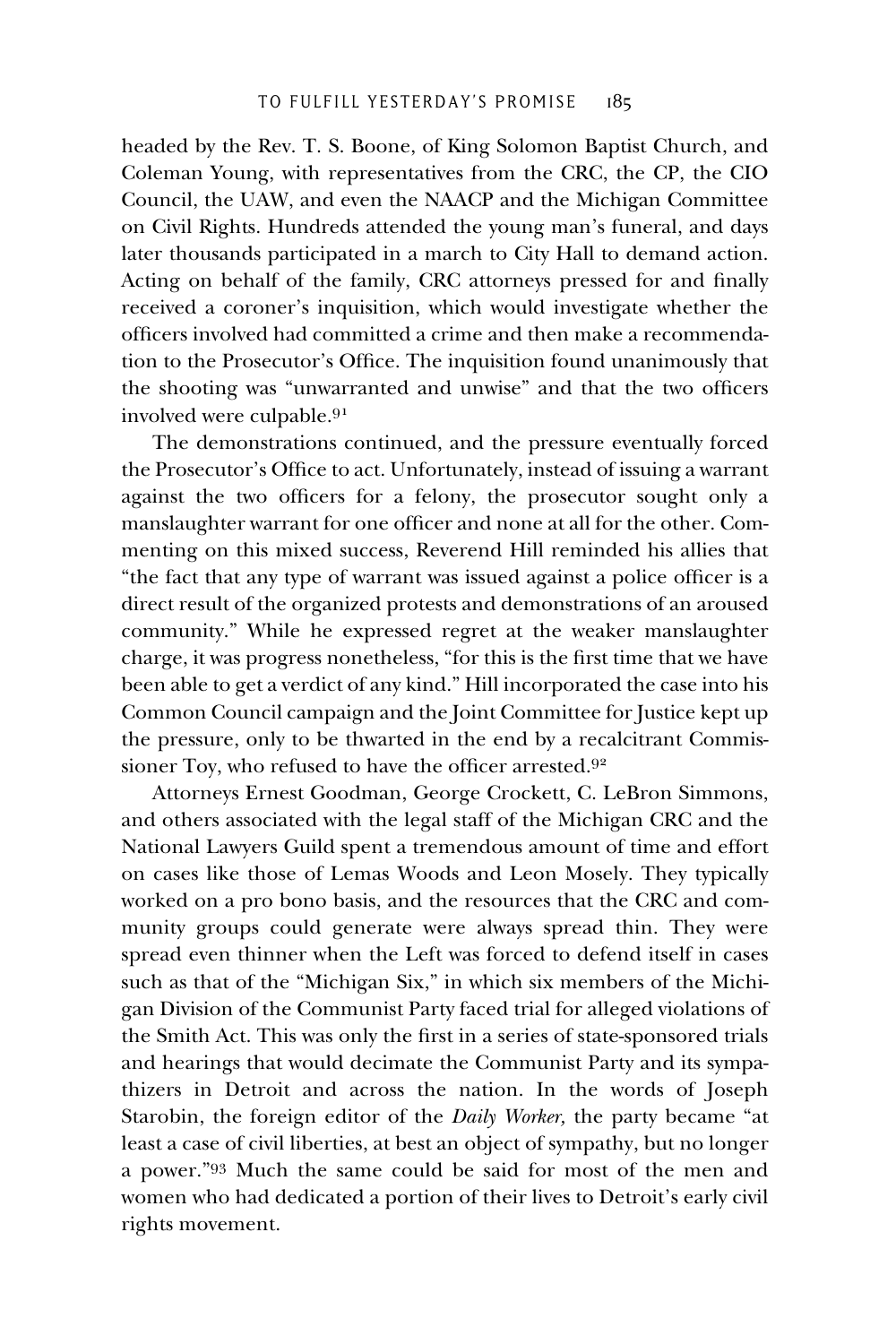#### HUAC

#### The Un-Americans Come to Town

With the Korean War heating up, Detroit, still a center of defense industry production, was beginning to receive a great deal of attention from the government's subversive hunters. It was in this politically charged environment that the House Un-American Activities Committee set up shop and held hearings in the city in 1952. "The Un-Americans are sent to Detroit," warned Arthur McPhaul, "to put the 'fear of God' into the people. . . . [T]heir side show can prove exceedingly damaging to organized labor and the struggle for complete equality for the Negro people."<sup>94</sup> The cumulative effect of the hearings was indeed damaging, both politically and personally. McPhaul found himself a chief target of investigation. When he refused to turn over the records of the Michigan CRC, he was convicted of contempt. Ernest Goodman and George Crockett fought the conviction all the way to the Supreme Court, but ultimately lost, and McPhaul served nine months in prison in 1959.<sup>95</sup> He was just one in a long list of activists who were called before the committee. Eleanor Maki, one of the founding members of the old Civil Rights Federation, was also summoned. She treated Detroiters to some sensational newspaper coverage when she disappeared for two weeks before finally appearing in front of the committee,  $9^6$  after which she lost her job in the Detroit public school system, which had a loyalty oath of its own.

Coleman Young's testimony made him an instant celebrity in the city's Black neighborhoods for chastising the committee's counsel, a Virginian named Frank Tavenner, and the committee head, Congressman John Wood of Georgia, for mispronouncing *Negro* as *Nigra.* Recordings of his belligerent testimony on the "un-Americanness" of the proceedings against people who had been engaged in the struggle for Black rights were widely circulated. Reverend Hill was also called. While he refused to answer most questions on Fifth Amendment grounds, he did manage, despite the advice of his attorney, George Crockett, to get in a few verbal jabs. In response to the suggestion that he had been "used" by communists "for their own purposes," he replied that "the Bible is my only guide." "Do you mean," countered the senator, "that the Bible influenced you to sponsor a banquet for two Communists?" At another tense moment, Congressman Donald Jackson (R-CA) remarked with some asperity: "It is bad enough that a man should commit treason by joining the Communist Party. But for a minister, a wearer of the cloth, to aid and give comfort to communism is to compound that offense by including the Almighty God is his treason."<sup>97</sup>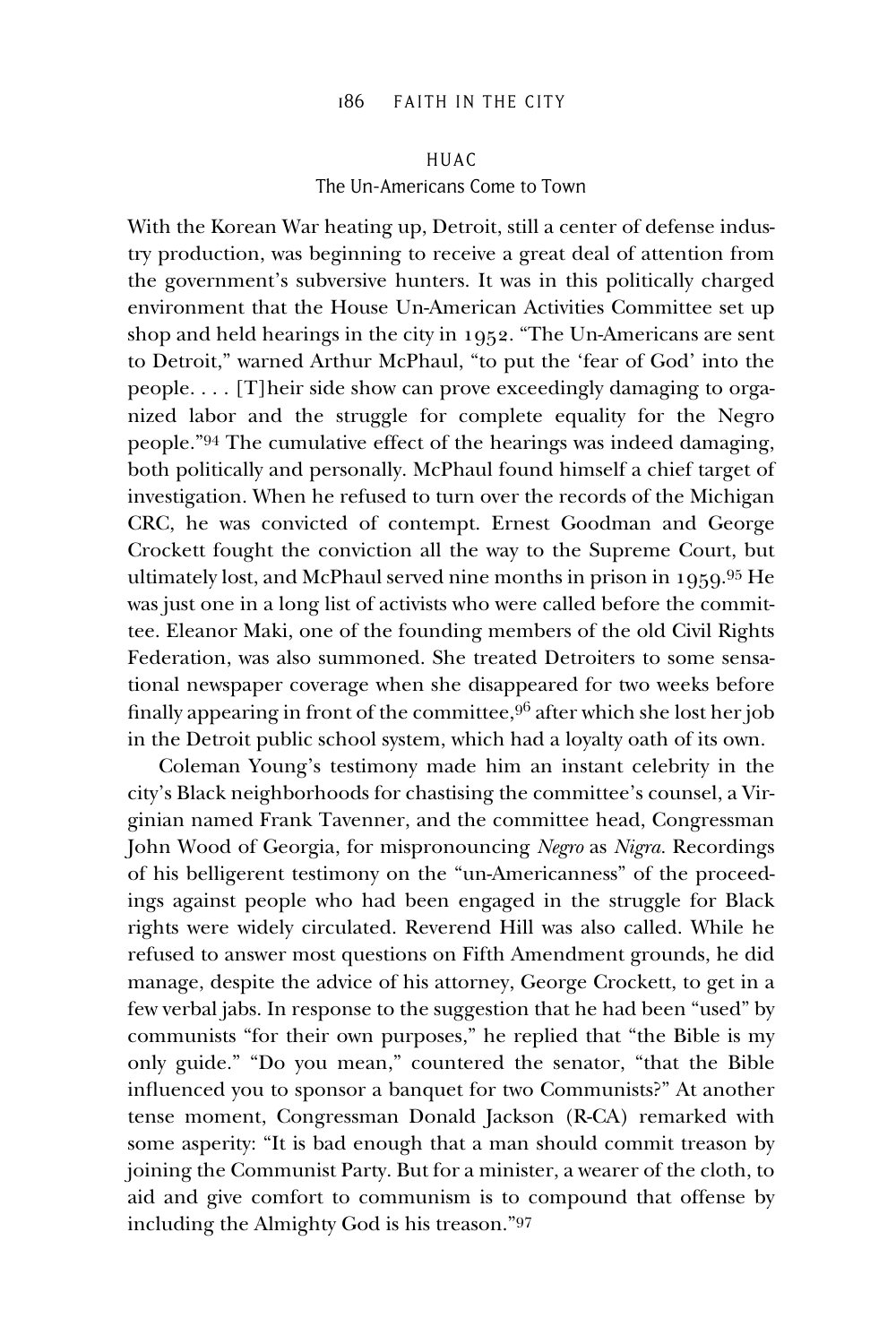The exchanges between Hill and the congressmen caused quite a stir in the Black ecclesiastical community. Once again, the "proper" role of churches and clergy, where and with whom they should stand, was avidly debated in Detroit. While most observers seemed to take offense at Congressman Jackson's remarks, their responses to the hearings were otherwise mixed. The Detroit edition of the *Courier* interviewed twenty-seven local pastors about Hill's testimony. Fifteen supported him outright, five did so with reservations, two condemned him, and an additional five had no comment. The strongest statement of support came from the young Reverend Albert B. Cleage Jr., who had just taken up his first pastoral appointment in Detroit at St. Mark's Community Church. "I have absolute confidence in the Reverend Hill's integrity, loyalty and Christianity, and I am much more willing to accept his definition of God's position on race prejudice, segregation and discrimination than I am of the House Committee on Un-American Activities," he told the paper.98

Horace White, once a political ally of Hill's and a mentor of Cleage's, was especially harsh in indicting his old compatriot. White characterized Hill as a communist "dupe" and well-meaning but naive. The third of the trio of pro-labor Black ministers, Fr. Malcolm Dade, who served on the city's Loyalty Investigating Committee, raised similar questions about Hill's political sympathies.<sup>99</sup> In fact, Dade claimed that his "feelings had been [so] aroused by the *hostility to the committee*" in Hill's testimony that he felt compelled to walk into the Federal Building and deliver a prepared statement to Chairman John Wood. "The disparaging remarks expressed yesterday by a clergyman . . . make imperative a statement by a minister of the Gospel of Christ of the true feelings of the Negro religious community regarding communism," the statement read. Dade wanted to make it as clear as possible that neither he, the Episcopal Church, nor Blacks in general had any doubts that "communism is most devilish. . . . For deep in the very marrow of the Negro's bones and roots, is a sincere love for God and a tested loyalty to his country." At any time when the nation's security is threatened, he assured the committee, the African American "closes ranks with his fellow Americans."100

There were some who felt that Dade and White had betrayed Hill, especially given their shared past of political militancy. Since the NAACP's Edward Turner had already strongly denounced the CP on behalf of both the NAACP and "the race" in his testimony before the committee, one wonders why Father Dade felt it necessary to add his own rebuke. But all three men seem to have been doing what they believed to be right, not only for themselves but for the larger communities they were dedicated to serving. Dade and White represent a road—a safe, lib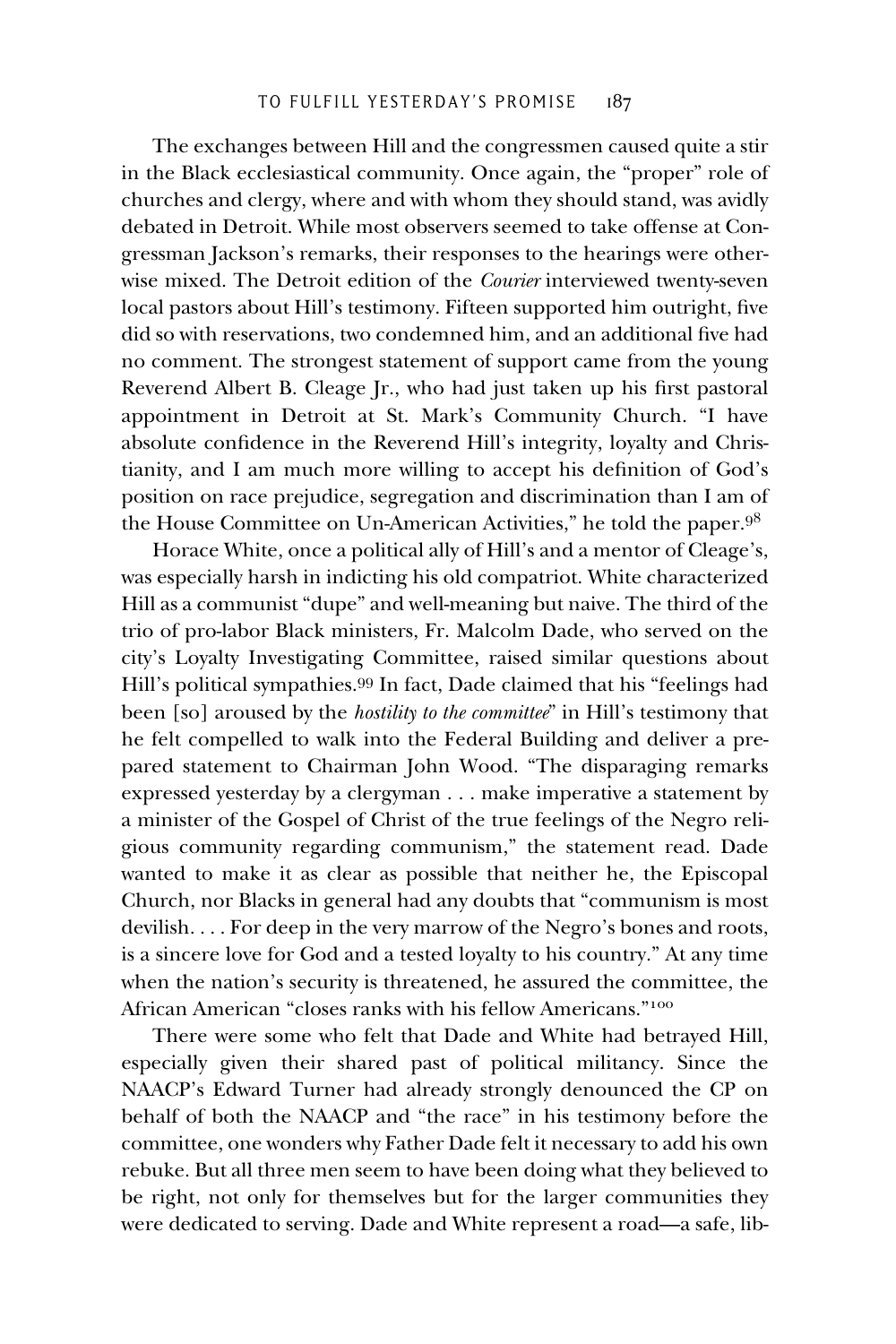eral path—that Hill could have taken but did not. Although White died in 1958, Dade went on to enjoy a full and rich career as a well-respected pastor. In 1962 he was elected as the only clerical member of the Michigan State Constitutional Convention, and he served by appointment on a variety of city commissions from the 1940s until his retirement in 1972.101

Hill's reputation was once again damaged by this testimony but not destroyed. He maintained his position at Hartford, and no coordinated attempt was ever made to oust him. Young emerged from the hearings as a folk hero; recordings of his testimony were made, sold, and exchanged throughout Black Detroit.<sup>102</sup> The other men and women who were called included Stanley Nowak, who was nearly deported as a result; C. LeBron Simmons; Arthur McPhaul; and five members of Local 600 ( Jack Conway, William Hood, John Gallo, David Moore, and Nelson Davis) who were subsequently fired and struggled for years afterward with damaged reputations and difficult work situations.<sup>103</sup>

It is not clear whether the government had an explicit strategy for destroying Left organizations and activists by forcing them into costly and prolonged legal defenses, but this was certainly one of the greatest successes of McCarthyism. When Black attorney and longtime NNC member C. LeBron Simmons was asked by an interviewer whether any significant questions had not been asked or answered in their session, he replied: "Yes, you did not ask me what it [my activism] cost me."<sup>104</sup> The costs for some were very high indeed. George Crockett served four months in prison for contempt of court in his defense of eleven CP leaders tried under the Smith Act in 1949. "When you come out of prison, people don't line up to have you represent them," he later remarked.105 By 1956, activists such as McPhaul, who was soon to be jailed as well, were working on a voluntary basis, the funds of the Michigan CRC having been depleted by the cost of defending communists and suspected communists.

Likewise, the Michigan branch of the American Committee for Protection of Foreign Born, which had fought the deportations of radicals, was barely solvent. All of the HUAC proceedings were public, and the media coverage wreaked havoc on the social fabric of the city. One contemporary observer helpfully pointed out that "any social historian anxious to get the 'feel' of dark epochs like the Salem Witch-Hunt or the Stalin purges in Russia [could find] fertile soil in this tense, febrile city since the opening of the hearings by the congressional Committee on Un-American Activities last week."106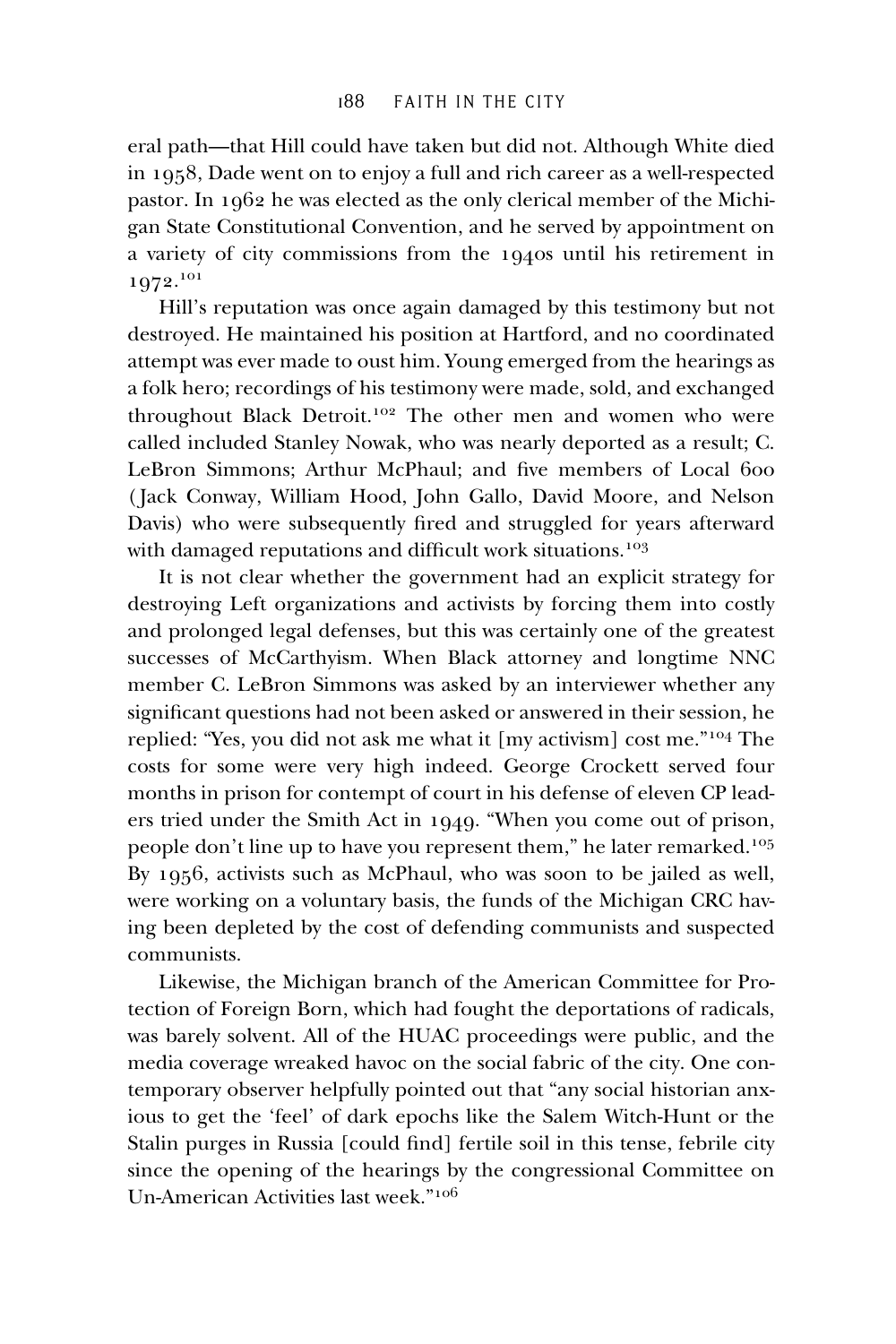Sensational stories filled the major newspapers. In one auto plant, the wife of an accused "Stalinist" was driven from the plant, with newspaper men "egging on the workers for 'some action shots.'" Individuals were attacked on streets and in front of their homes. A prominent radio commentator and a well-known businessman both issued public statements after receiving death threats because people with names similar to theirs had been identified as communists.<sup>107</sup> The "Great Fear" had come to Detroit, but even as the HUAC hearings destroyed reputations and weakened political associations the adversity also strengthened the personal ties between activists. When Hill's oldest son, Charles Jr., was nearly drummed out of the air force reserves on charges of communist sympathies because it was reported that he read the *Daily Worker,* drove his father around town, and had attended a social gathering at his father's house, members of the Left community rallied to the young Hill's defense. "It was the only time I remember being afraid," recalled Charles Jr., who flew with the fabled Tuskegee Airmen. His sister Roberta and brother Lantz were similarly harassed.108 George Crockett, Maurice Sugar, Ernest Goodman, and C. LeBron Simmons sacrificed careers spent defending wealthy clients, and their firm barely stayed afloat in its early years. "We didn't make much of a living during the McCarthy period," remembered Goodman, "but it was a hell of a practice."<sup>109</sup>

"Seeing that there was no venturing into the mainstream," recalled Coleman Young, "I pulled back and took refuge among one of my own." Having few other options, he and Jack Raskin opened a dry-cleaning business on Livernois Avenue on the city's northwest side (where a freeway stands today), "hoping that there was a living to be made on the shirts and slacks of Progressives and Communists." Discussions once held in union meetings, churches, and community forums continued, with such vitality that people complained "they couldn't get their pants back because we were always arguing about Wallace or Truman or DuBois." "I was a hell of a spotter," Young insisted. "It's just that there wasn't much of a call for politically enlightened spotters in those days." The social ties that had sustained the core members of the civil rights community did not disappear; people attempted to nurture them as best they could. The annual Buck Dinner, a tradition started by Maurice Sugar in the early 1930s, remained a cultural institution in Detroit's leftist movement culture. It provided an opportunity for activists and old friends to socialize, and it was also a venue for fund-raising for the defense committees of individuals and organizations. (The Buck Dinner continued, becoming in later years a source of funding for New Left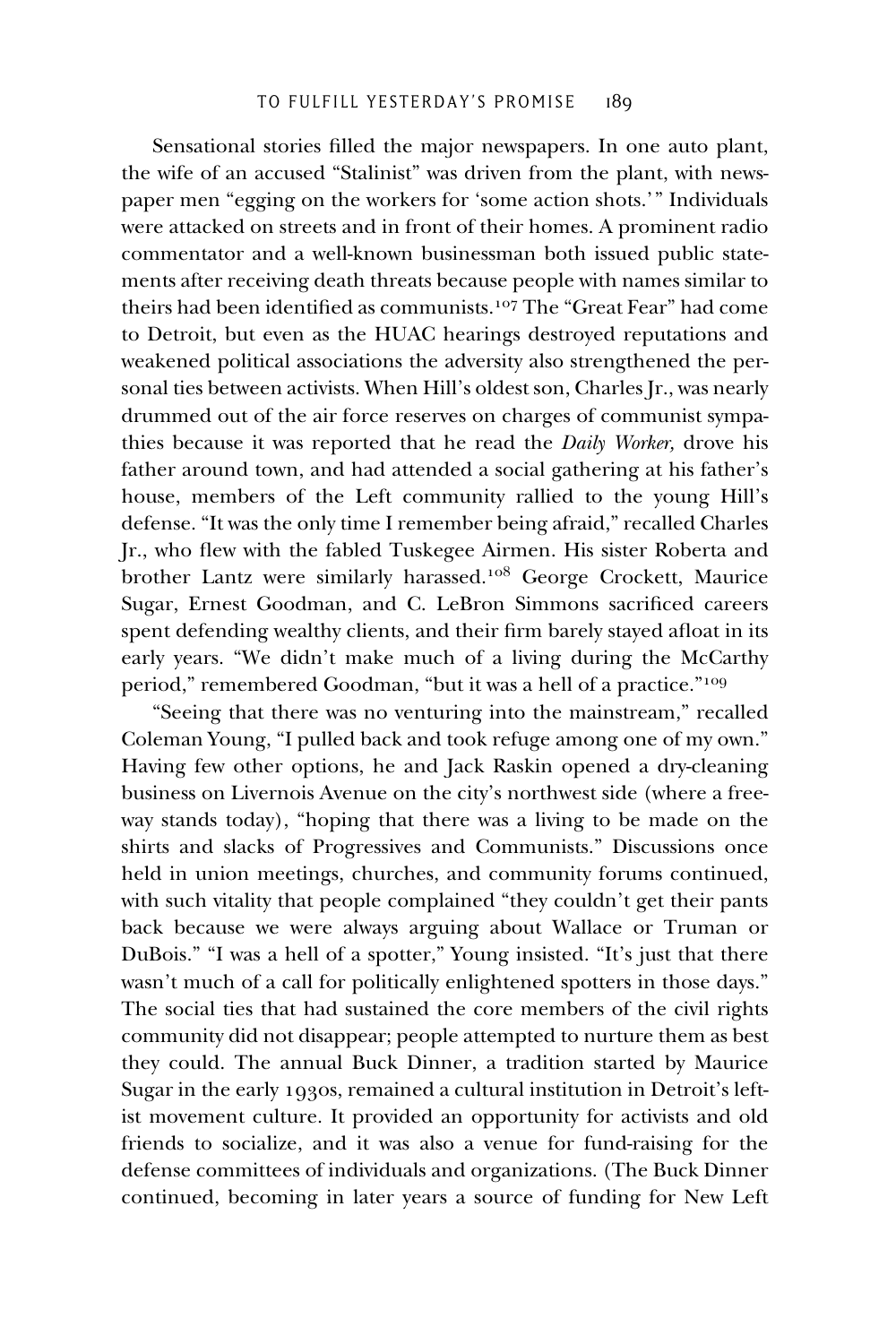activism in the 1960s.) "We stuck close to our friends," said Young. "Through it all we had a pretty good time together for a battered group of political misfits, which says something about misery and company."<sup>110</sup>

In one of the odder instances of an activist being persecuted for his or her views and activities, Claude Williams, who had transferred the home base of his Institute of Applied Religion from Detroit to Birmingham, Alabama, after 1944, was tried by the Presbyterian church for heresy. Williams was repeatedly accused of communist subversion by such prominent Red baiters as Gerald Smith and Elizabeth Dilling, and the Detroit Presbytery, to which Williams still technically belonged, along with the National Council of the Presbyterian Church, had finally had enough. Although the committee assigned to the case dropped the charge of communism on the grounds of insufficient evidence, they did find him guilty of heresy for his distinctive brand of politically charged theological innovation. He was officially defrocked and expelled—the only such case in the twentieth century. Hill's decision to reordain Williams as a Baptist preacher at a 1965 ceremony at Hartford—a move it was thought would help Williams's work with a new generation of southern civil rights activists—was a highlight in the two men's friendship. $111$ 

Although the early 1950s was a dark time for leftists such as Claude Williams, Charles Hill, and thousands like them in Detroit and across the nation, the city's Left community did not merely fade away. Reverend Hill remained a consistent voice for the civil liberties of all Americans, particularly those whose political affinities lay with the radical Left. He continued to use his church as a "free space" for organizing and exchanging ideas. Old friends and allies with national reputations, including Paul Robeson, Claude Lightfoot, and Ben Davis, were always welcome at Hartford Avenue Baptist. Hill merely insisted that members of his congregation transcend rumor and come and find out for themselves what such men had to say.<sup>112</sup> "Reverend Hill's church was one of the few places that Paul Robeson could come to Detroit and have a concert and go away with some money to help him live, really, during that period when he was denied places to give concerts in this community, as well as communities all over the country," recalled Geraldine Bledsoe in a story that was often repeated. "Reverend Hill's church was one church that was always open to him. And this was characteristic of his [Hill's] position in all of these matters."<sup>113</sup> In fact, Hill became so close to Robeson politically that at least one researcher identified him as "the leader of this group" of Robeson's followers.<sup>114</sup>

Reflecting the tenor of the times, Hill opened his church to a variety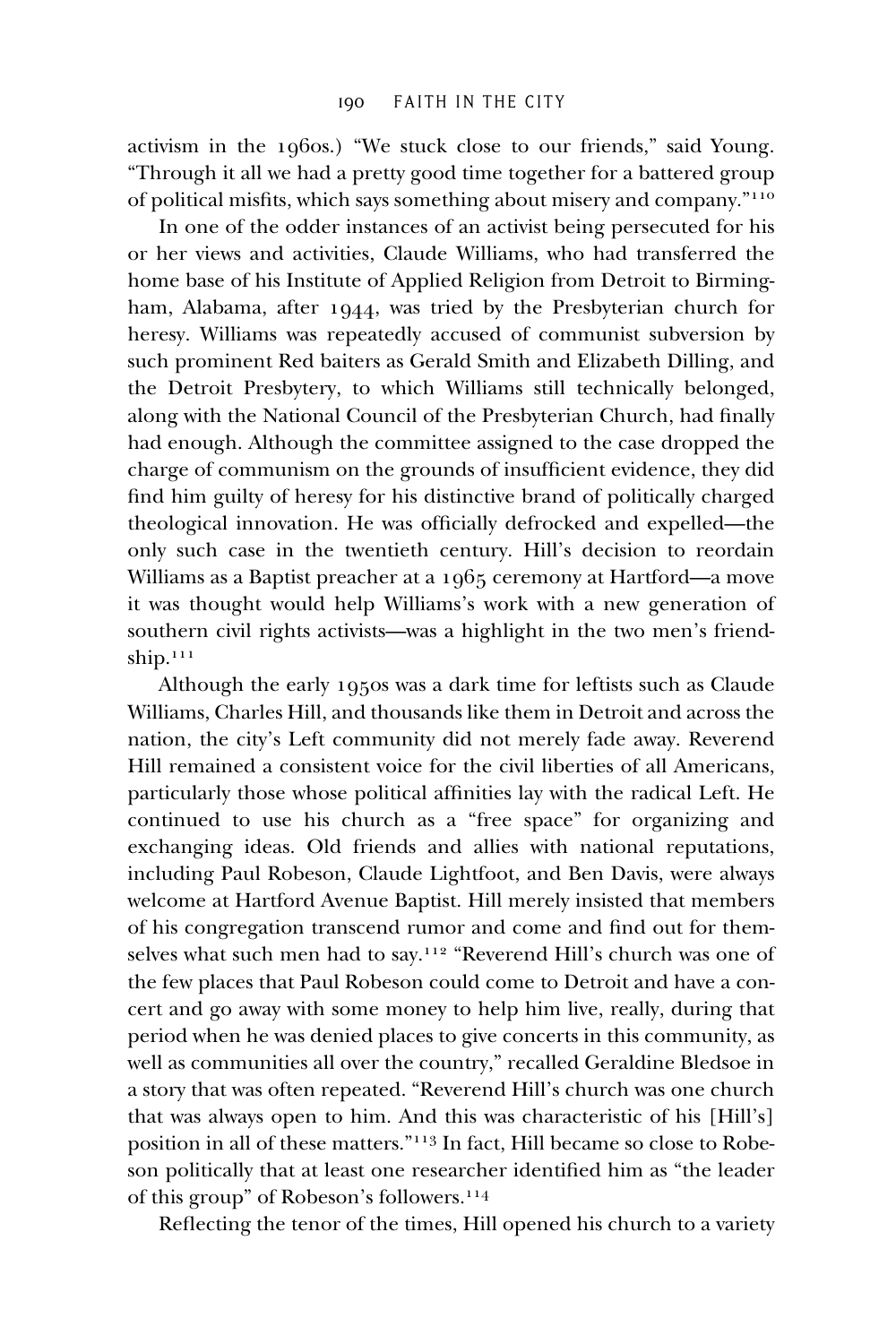of cultural and political programs that often centered on Africa, Cuba, or the Soviet Union. Robeson's performances were always billed as cultural evenings, as were the cultural bazaars, discussions, and presentations of films. Many of these events were organized by another good friend of Hill's and Robeson's, Erma Henderson, a young Black woman who became involved in the Progressive Party, the Council on African Affairs (which was also an important concern of Robeson's and Hill's), and the fight for the Sojourner Truth Housing Project. Like Coleman Young, Erma Henderson eventually rehabilitated herself politically. She would go on to win and then hold a seat on the Common Council for over a decade.

Although his reputation had been sullied by the HUAC hearings, Hill continued to support the activities of older civil rights organizations such as the Civil Rights Congress, as well as newer ones such as the National Negro Labor Council. But realistically Reverend Hill's moment as the man "around whom the world of Negro activism turned" was at an end. There was a general recognition that the labor movement, which had provided such an important base for his activism, was becoming an increasing liability in the Black struggle for social and economic liberation. As the UAW became an institution to fight with *and* against, Hill found himself an ever more marginal player in the struggle led by Coleman Young and the other Black unionists associated with the NNLC.

In 1953, the Rev. Charles A. Hill celebrated his fiftieth birthday and his thirty-third year at Hartford. With what one author described as a "high, balding brow and copper skin," he was now a grandfather. Beyond his duties to his congregations, which were always demanding and important, Hill's activism was focused less on Detroit and more on national and international causes, including the American Committee for Protection of Foreign Born and the American Peace Crusade, which opposed American involvement in Korea. Both groups were eventually classified as subversive communist fronts by the government. Certainly, Hill's church remained a place where various ideas were discussed, but the locus of activism was shifting. It was a phase of civil rights activism of which Hill was certainly supportive but to which he was not central. $115$ 

#### IN THE SHADOW OF THE COLD WAR

In the shadows of the cold war, domestic anticommunism, and the raucous abundance generated by the nation's postwar economic boom stood thousands of Black workers who had lost their all too brief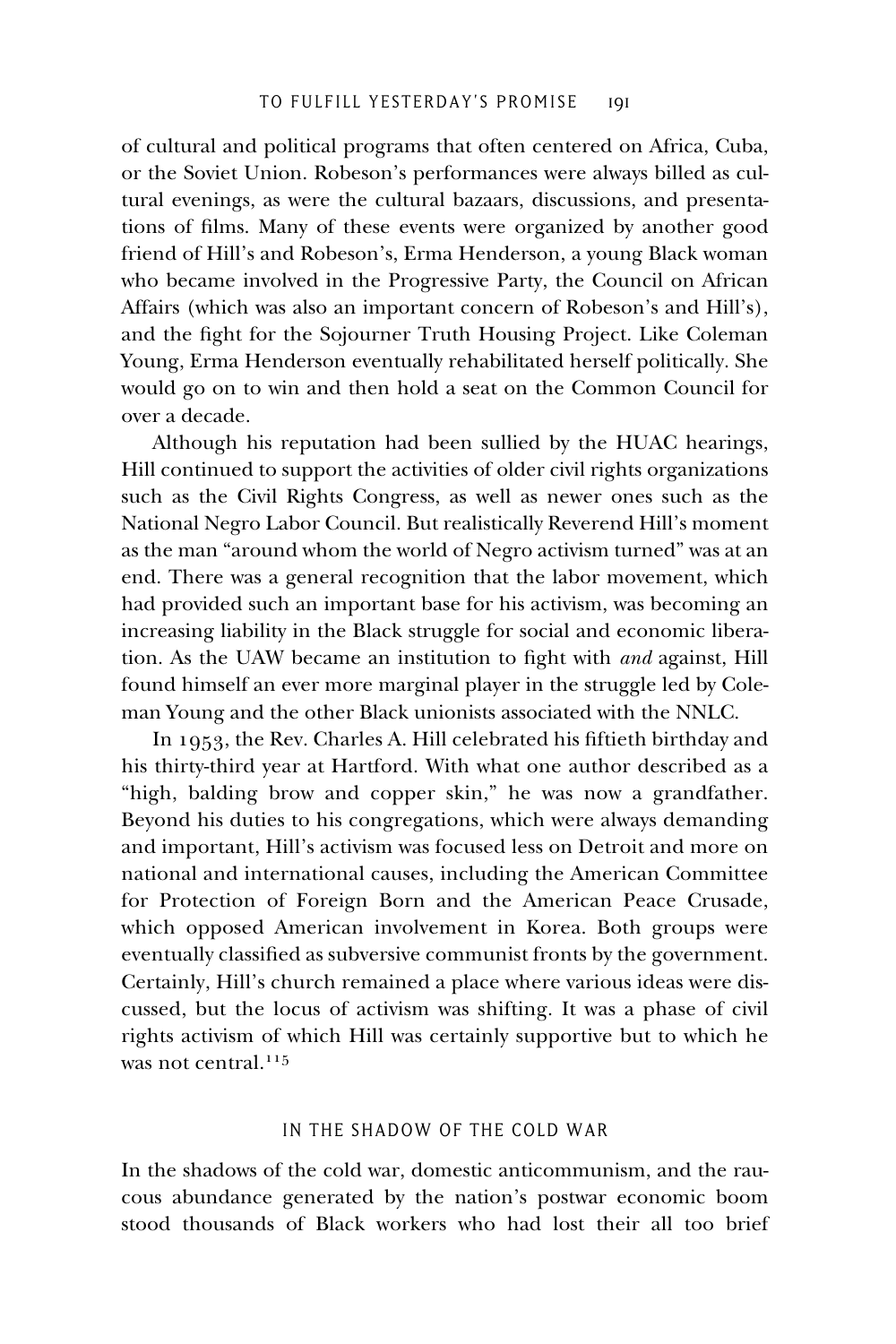foothold in American industry. The government's attempts to silence "dangerous Reds" and free the nation from subversive influence did not visibly improve the lives of Black workers. Blacks had made important gains in Detroit's industries in the 1940s, but they were still largely confined to domestic labor in downtown office buildings and nonskilled labor in the plants and on construction sites. Based on the argument that whites would not accept close contact with Blacks, they were also barred from employment as delivery truck drivers and in the service departments of companies such as Michigan Bell. Nor could they secure employment in many of the city's retail stores. While Black industrial workers were attempting to hold on to the gains made during World War II and the Korean War, the boom and bust cycles that structured employment in the auto industry—along with the harsh processes of deindustrialization—hit African American workers, and especially Black women workers, the hardest.<sup>116</sup>

Unemployment in Detroit's African American community was by most estimates at least double the average for whites in every recession of the 1950s, and the same was true in Black communities across the nation. Yet the union movement put forth few coherent programs to deal with these racial disparities and their effects. Frustrated with this reticence, radical Black unionists, hamstrung as they were by the Red label, nonetheless took matters into their own hands; the NNLC grew out of the local activism of Black, and some white, unionists, particularly in Detroit and Harlem. In Detroit, Coleman Young and William Hood, the recording secretary of Local 600, were the driving force behind the creation of the Greater Detroit Negro Labor Council, which merged with other local councils in 1951. Although the Negro Labor Councils, much like the Jewish Labor Council and the ACTU, were union based, they had the support of community activists such as Hill and Erma Henderson, as well as national figures such as Adam Clayton Powell and Paul Robeson, who sang and addressed the crowd at the NNLC's founding convention in Cincinnati in 1951.

"We approached Cincinnati in two capacities, basically," Young explained, "as Negroes and Black people, and as trade unionists. And we dedicated ourselves to a dual role: to bringing democracy to a tradeunion movement . . . and using that trade union base to move the tradeunion movement and our white allies within it into the liberation struggle for Black people, with a primary concentration on economic issues."<sup>117</sup> The conditions facing Black women and southern workers received a great deal of attention at the founding convention and from the national body throughout its existence. "We need not continue to be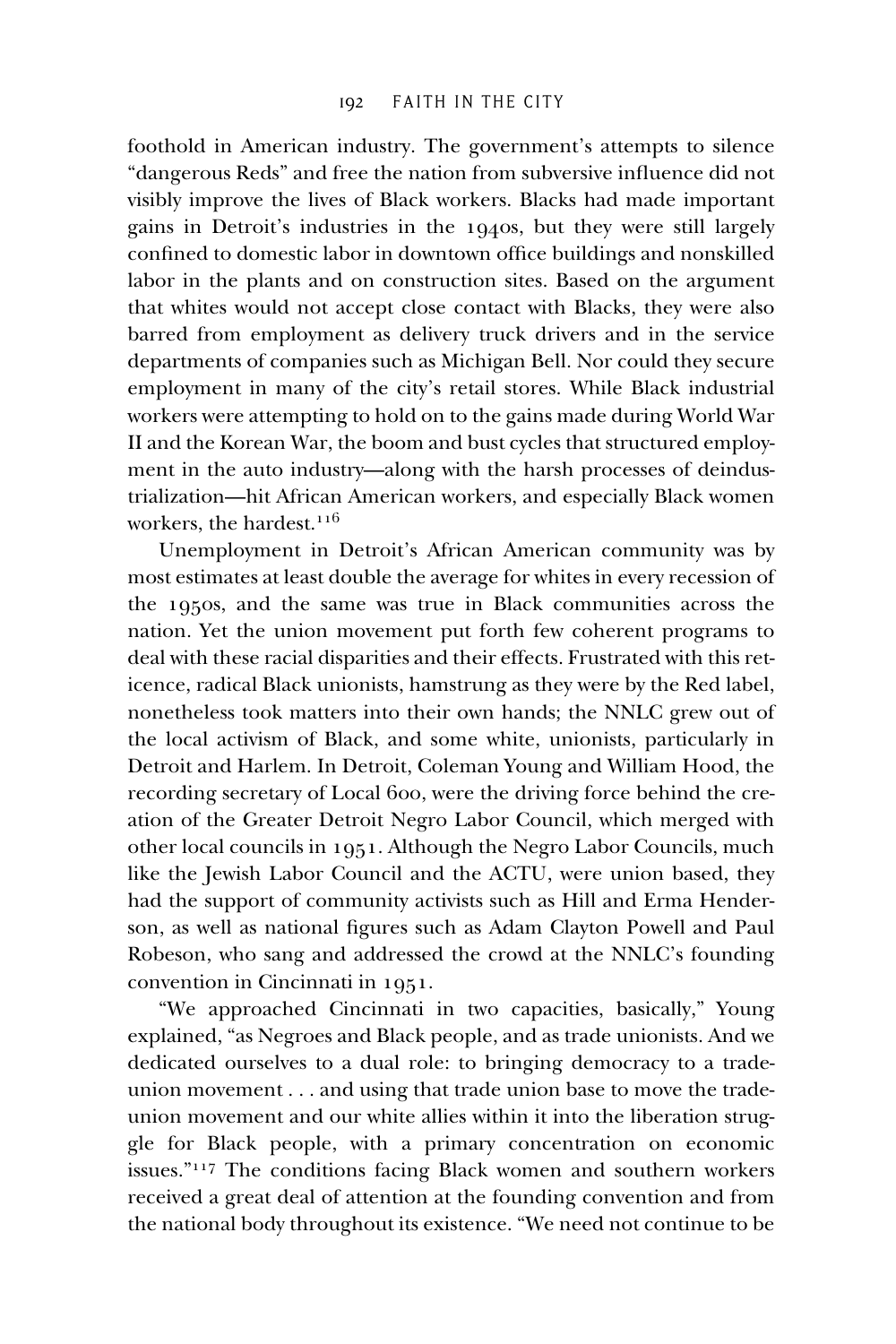driven backwards on the South," declared Black unionist Viola Brown, who reported on Black oppression in the South at the convention. "We need not let the South remain an unorganized base for us, and an organized base for reaction and fascism. We in the South believe that a force can be made  $\dots$  if together, North and South, we begin to make it."<sup>118</sup>

As part of its "Gateway to the South" mobilization, the NNLC fought to make sure that African American workers got a fair share of the jobs in new Ford and General Electric plants opening in Louisville, Kentucky. The campaign was spearheaded by the Louisville chapter of the NNLC. Coleman Young, along with Nadine Baxter and other Detroiters, went to Louisville to protest the discriminatory practices at the Ford plant; both Young and Baxter were arrested. Back home in Detroit, what was left of the Left within Local 600 demanded that the UAW get involved in the situation in Louisville. Under the continuous assault of "advertisements, protests, demonstrations, and legal action," both Ford and General Electric were forced to comply with the NNLC's demands. The group also managed to secure small but significant victories for Black women.<sup>119</sup>

At the founding convention, over a third of the delegates were Black women. Octavia Hawkins, a Chicago garment worker and member of the Amalgamated Clothing Workers Union, served as its first treasurer. The body adopted a resolution calling for "job opportunities for Negro women throughout industry, in offices, department stores, public utilities, airlines, etc."; for the organization of domestic workers, "both North and South"; for job training and upgrading for women; and for "the right to play a leadership role in government, industries and the unions, based on demonstrated ability and willingness to give leadership in family and other struggles." This emphasis on Black women in itself represented a significant advance. Throughout its existence, the old civil rights community tended to submerge gender issues under those of race and class. The resulting myopia is epitomized in comments such as this one from Charles Hill: "I never made appeals on behalf of Negro women, only women." In contradistinction to such attitudes, the NNLC attempted to articulate and mobilize around the specificity of interlocking forms of race, class, and gender oppression.<sup>120</sup>

This resolution was behind the NNLC's decision to confront the Sears and Roebuck Company, which had a robust policy of racial discrimination. Picket lines were set up outside of Sears stores in Cleveland, Detroit, Newark, Philadelphia, Saint Louis, and Chicago, the site of the company's headquarters. After long negotiations and much agitation, practically all Sears outlets outside of the Deep South had come to terms with the activists by 1954. As part of its southern campaign, the NNLC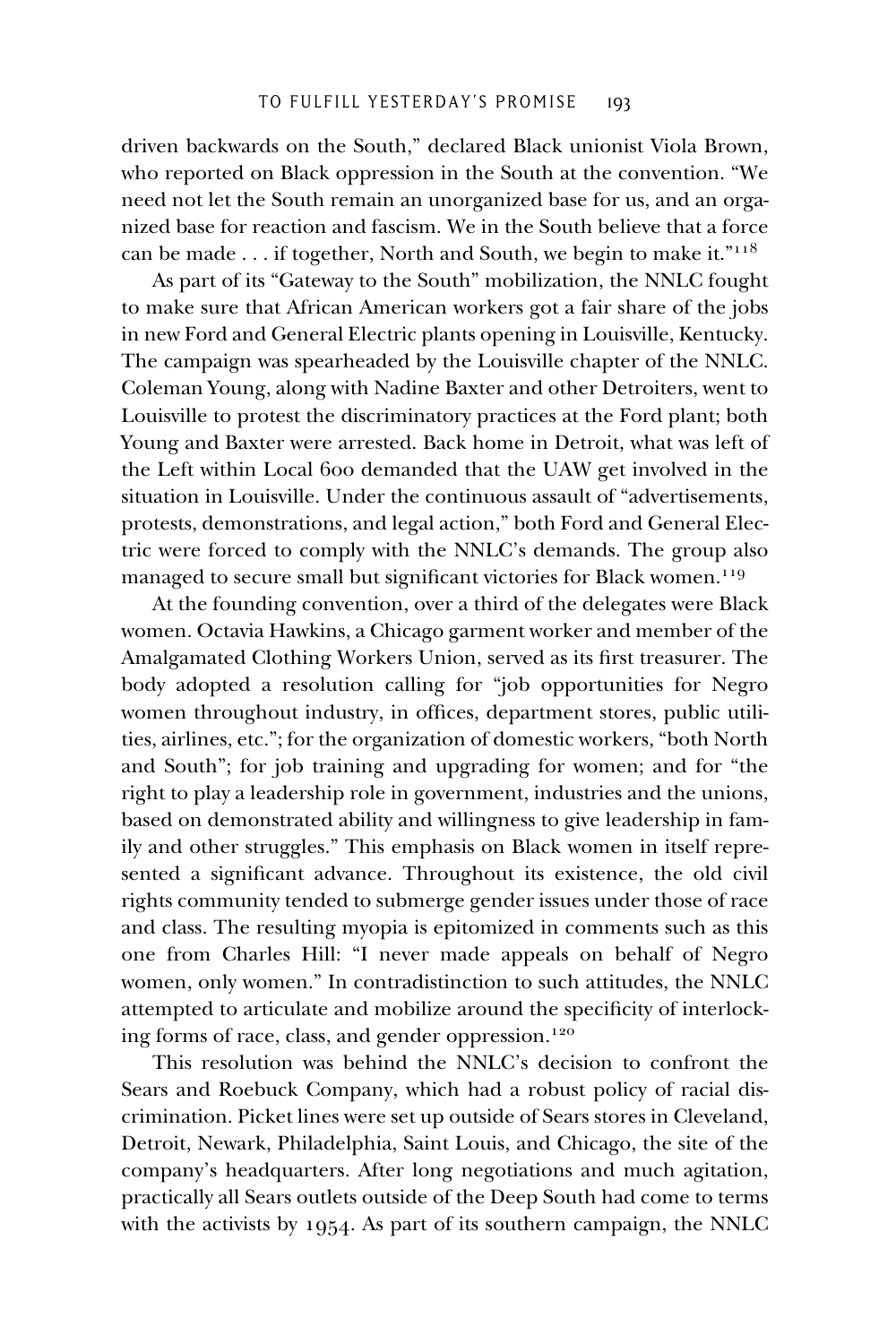also targeted southern factories that employed high percentages of Black women; in 1953, for example, it sponsored a strike among Louisiana sugar workers. In Detroit, the labor council, which included unionists such as Nadine and Willie Baxter, Chris Alston, and Harold Shapiro, as well as community activists such as Ernest Goodman, Hill, Erma Henderson, and Nadine Gordon (the Detroit correspondent for the *Detroit Courier*), concentrated its efforts on a new mobilization for municipal FEPC legislation.<sup>121</sup> Back in 1946, the Left community had turned to the initiative petition to force action on fair employment legislation; in 1951, the Detroit Negro Labor Council used the same strategy on the municipal level. And once again the campaign to secure fair employment legislation was ensnared in factional fights. As the Detroit council began its petition drive, liberals associated with the NAACP, the Jewish Community Council, the Detroit Interracial Committee, and Catholic organizations concentrated their efforts on persuading the city's Common Council to enact the legislation and thereby defeat the "Reds."122

To ensure the defeat of the petition drive of the Detroit NLC's, the liberal coalition also stepped up their anticommunist crusade. The Michigan Committee on Civil Rights (MCCR), a liberal umbrella group that grew out of the older, anticommunist Michigan Council for Fair Employment Legislation, referred to the Detroit NLC's backing as the "kiss of death" for FEPC legislation and reaffirmed its opposition to that group, for "posing as friends of FEPC this group consists almost entirely of people expelled from the CIO for Communist sympathies." Speaking on behalf of the UAW, Walter Reuther called the petition drive an "irresponsible Communist-inspired approach" that was "not cleared with the UAW-CIO." Along with seven other international officers, Reuther issued a directive to local unions calling upon auto workers who had signed the petition to withdraw their signatures.<sup>123</sup> Thanks to this confusion, the petition and its model FEPC ordinance were successfully kept off the ballot.<sup>124</sup> The liberal coalition was no more successful in its policy of suasion than the Detroit NLC had been with its petition campaign, but at least the liberal coalition could deflect attention away from its own shortcomings by exposing the "communists." Detroit and the state of Michigan would have to wait until 1955 before FEPC legislation was finally enacted.<sup>125</sup>

The experiences of the Detroit NLC were not dissimilar to the experiences of the NNLC overall. While the group could claim small successes, it could not withstand the anticommunist assault from liberals, unions, and the government. In 1956, the NNLC was placed on the U.S.